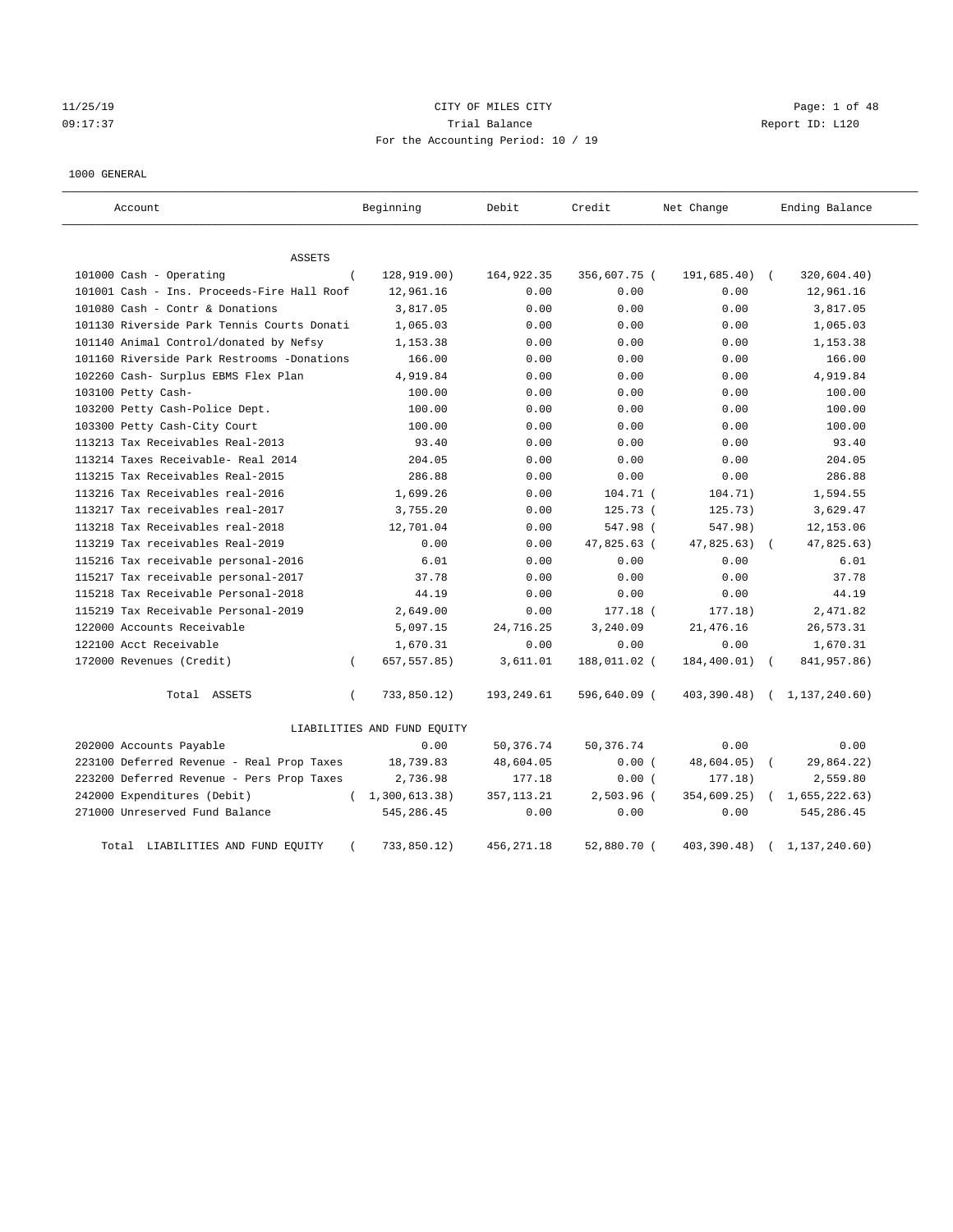# 11/25/19 **CITY OF MILES CITY CITY CITY Page: 2 of 48** 09:17:37 Quantity Contract Contract Contract Contract Contract Contract Contract Contract Contract Contract Contract Contract Contract Contract Contract Contract Contra For the Accounting Period: 10 / 19

#### 2220 LIBRARY

| Account                                    | Beginning                   | Debit     | Credit      | Net Change       | Ending Balance |
|--------------------------------------------|-----------------------------|-----------|-------------|------------------|----------------|
| ASSETS                                     |                             |           |             |                  |                |
| 101000 Cash - Operating                    | 38,261.86                   | 25,610.65 | 23,476.95   | 2,133.70         | 40,395.56      |
| 101032 Cash- Library Board of Trustees Mul | 1,500.84                    | 530.00    | 0.00        | 530.00           | 2,030.84       |
| 103000 Petty Cash                          | 75.00                       | 0.00      | 0.00        | 0.00             | 75.00          |
| 172000 Revenues (Credit)                   | 78, 274.59)                 | 0.00      | 26,140.65 ( | $26, 140.65$ ) ( | 104, 415.24)   |
| Total ASSETS                               | 38,436.89)                  | 26,140.65 | 49,617.60 ( | 23,476.95) (     | 61, 913.84)    |
|                                            | LIABILITIES AND FUND EQUITY |           |             |                  |                |
| 202000 Accounts Payable                    | 0.00                        | 2,162.36  | 2,162.36    | 0.00             | 0.00           |
| 242000 Expenditures (Debit)                | 80,008.50)                  | 23,476.95 | 0.00(       | 23,476.95) (     | 103, 485.45)   |
| 271000 Unreserved Fund Balance             | 41,571.61                   | 0.00      | 0.00        | 0.00             | 41,571.61      |
| LIABILITIES AND FUND EQUITY<br>Total       | 38,436.89)                  | 25,639.31 | 2,162.36 (  | 23,476.95) (     | 61,913.84)     |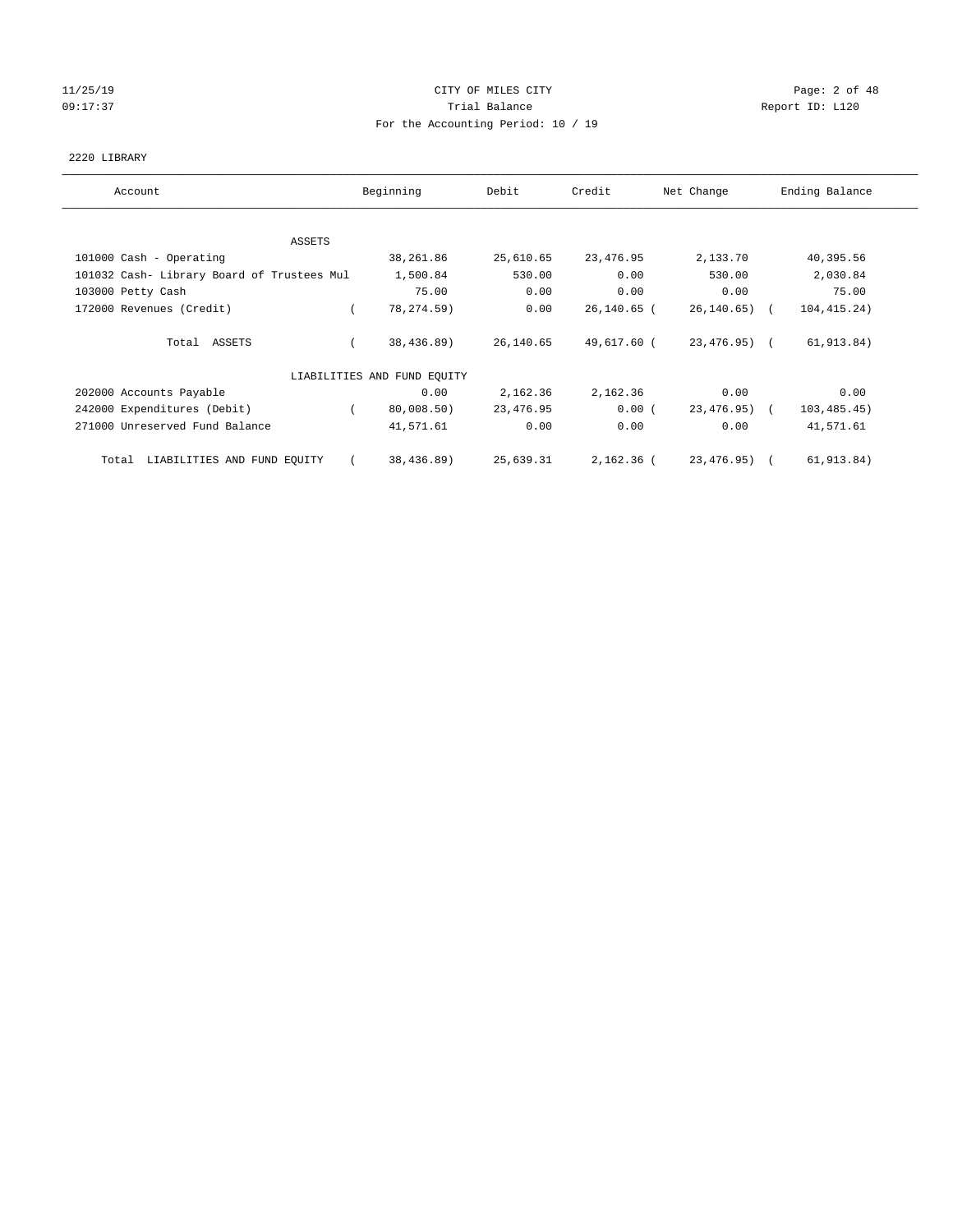# 11/25/19 Page: 3 of 48 09:17:37 Trial Balance Report ID: L120 For the Accounting Period: 10 / 19

2250 Planning & Community Serv

| Account                              | Beginning                   | Debit  | Credit       | Net Change   | Ending Balance |
|--------------------------------------|-----------------------------|--------|--------------|--------------|----------------|
|                                      |                             |        |              |              |                |
|                                      | ASSETS                      |        |              |              |                |
| 101000 Cash - Operating              | 0.00                        | 0.00   | $122.00$ (   | $122.00$ ) ( | 122.00)        |
| Total ASSETS                         | 0.00                        | 0.00   | $122.00$ (   | 122.00) (    | 122.00)        |
|                                      | LIABILITIES AND FUND EQUITY |        |              |              |                |
| 202000 Accounts Payable              | 0.00                        | 122.00 | 122.00       | 0.00         | 0.00           |
| 242000 Expenditures (Debit)          | 0.00                        | 122.00 | 0.00(        | $122.00$ (   | 122.00)        |
|                                      |                             |        |              |              |                |
| LIABILITIES AND FUND EQUITY<br>Total | 0.00                        | 244.00 | $122.00$ $($ | 122.00)      | 122.00)        |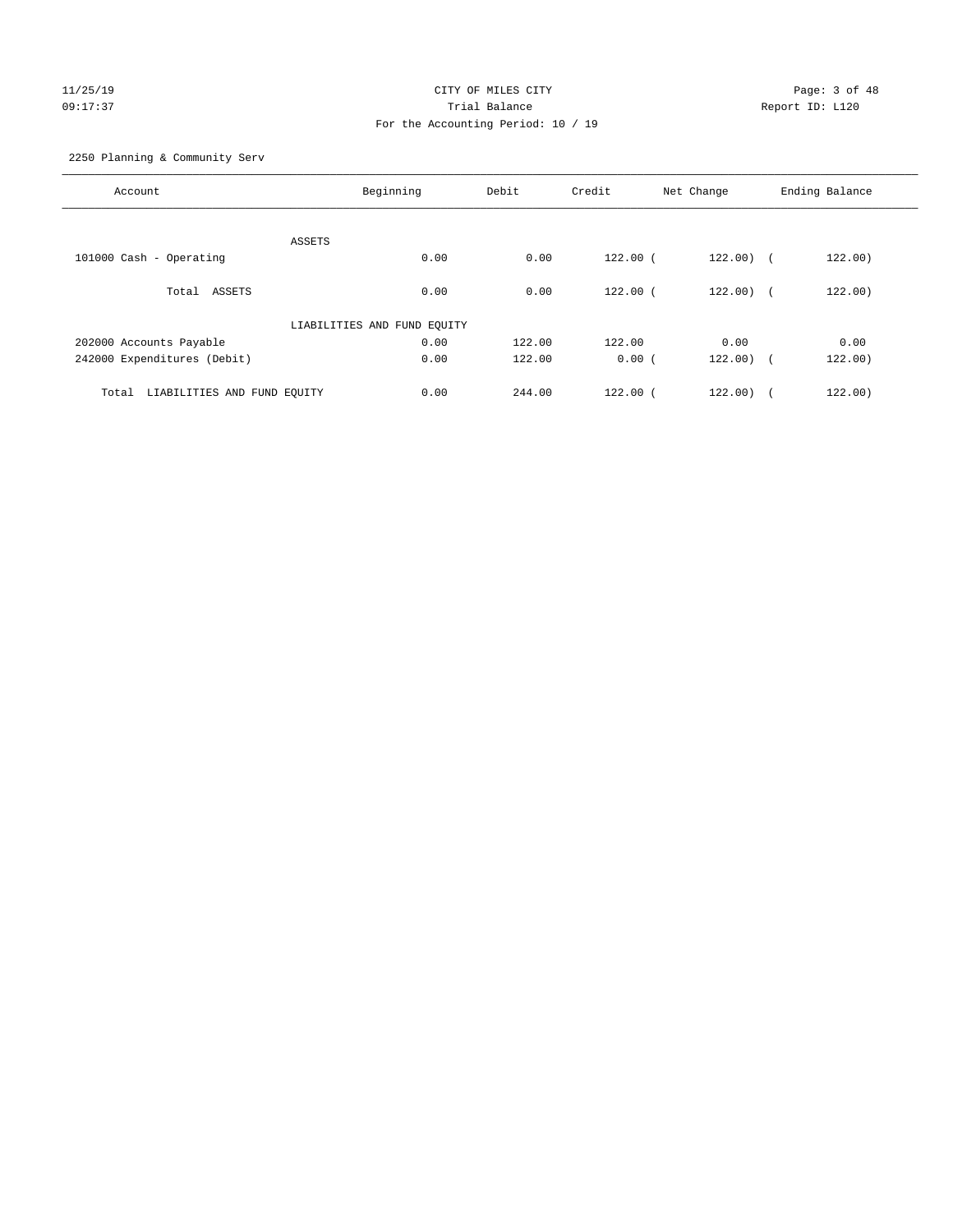# 11/25/19 **CITY OF MILES CITY CITY CITY Page: 4 of 48** 09:17:37 Quantity Contract Contract Contract Contract Contract Contract Contract Contract Contract Contract Contract Contract Contract Contract Contract Contract Contra For the Accounting Period: 10 / 19

#### 2260 EMERGENCY DISASTER

| Account                                     | Beginning                   | Debit | Credit    | Net Change |            | Ending Balance |
|---------------------------------------------|-----------------------------|-------|-----------|------------|------------|----------------|
| <b>ASSETS</b>                               |                             |       |           |            |            |                |
| 101000 Cash - Operating                     | 181.00                      | 8.49  | 0.00      | 8.49       |            | 189.49         |
| 113218 Tax Receivables real-2018            | 147.80)                     | 0.00  | $5.76$ (  | $5.76$ (   |            | 153.56)        |
| 115219 Tax Receivable Personal-2019         | 20.99)                      | 0.00  | $1.87$ (  | 1.87)      | $\sim$     | 22.86)         |
| 172000 Revenues (Credit)                    | 181.59)                     | 0.00  | $8.49$ (  | $8.49$ )   | $\sqrt{2}$ | 190.08)        |
| Total ASSETS                                | 169.38)                     | 8.49  | $16.12$ ( | $7.63)$ (  |            | 177.01)        |
|                                             | LIABILITIES AND FUND EQUITY |       |           |            |            |                |
| 223100 Deferred Revenue - Real Prop Taxes ( | 147.80)                     | 5.76  | 0.00(     | $5.76$ (   |            | 153.56)        |
| 223200 Deferred Revenue - Pers Prop Taxes ( | 20.99)                      | 1.87  | 0.00(     | $1.87)$ (  |            | 22.86)         |
| 271000 Unreserved Fund Balance              | 0.59)                       | 0.00  | 0.00      | 0.00       |            | 0.59)          |
| LIABILITIES AND FUND EQUITY<br>Total        | 169.38)                     | 7.63  | 0.00(     | 7.63)      |            | 177.01)        |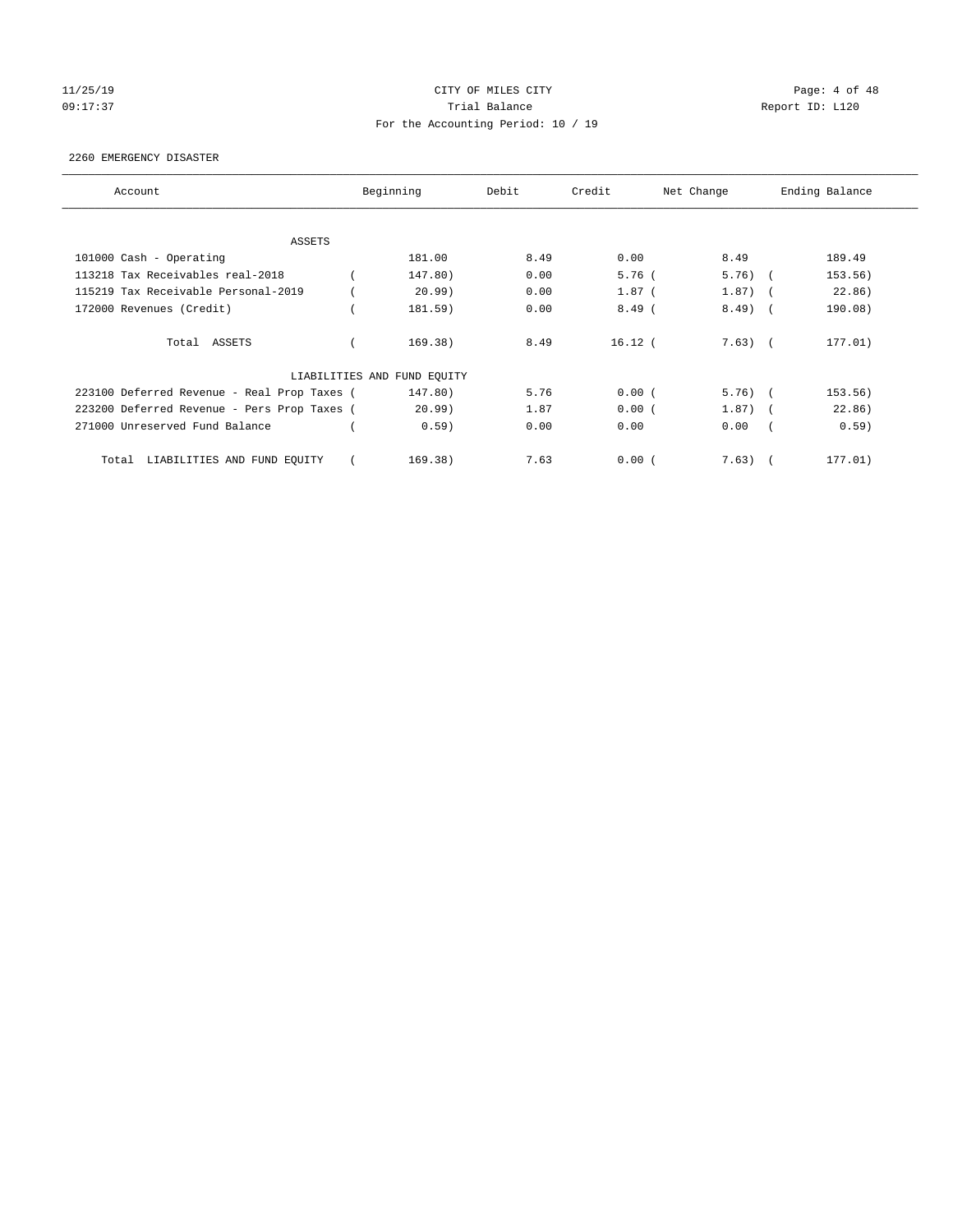| ، 25٪ |  |
|-------|--|
|       |  |

#### CITY OF MILES CITY CITY CITY Page: 5 of 48 Partial Balance and Communications of the Report ID: L120 For the Accounting Period: 10 / 19

#### 2270 Health

| Account                              | Beginning                   | Debit | Credit | Net Change | Ending Balance |
|--------------------------------------|-----------------------------|-------|--------|------------|----------------|
|                                      |                             |       |        |            |                |
|                                      | ASSETS                      |       |        |            |                |
| 101000 Cash - Operating              | 9,171.88                    | 0.00  | 0.00   | 0.00       | 9,171.88       |
| Total ASSETS                         | 9,171.88                    | 0.00  | 0.00   | 0.00       | 9,171.88       |
|                                      | LIABILITIES AND FUND EQUITY |       |        |            |                |
| 271000 Unreserved Fund Balance       | 9,171.88                    | 0.00  | 0.00   | 0.00       | 9,171.88       |
|                                      |                             |       |        |            |                |
| LIABILITIES AND FUND EQUITY<br>Total | 9,171.88                    | 0.00  | 0.00   | 0.00       | 9,171.88       |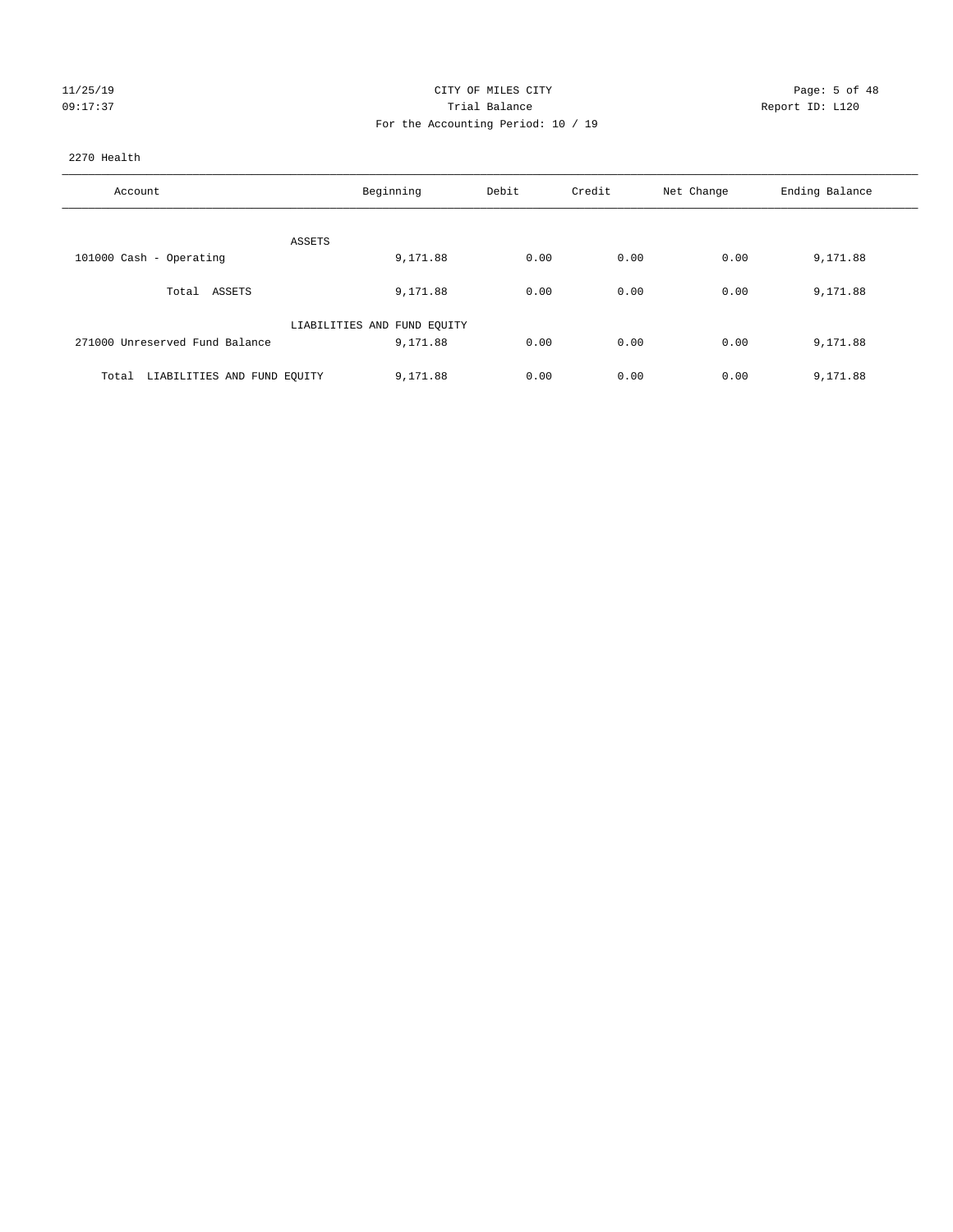# 11/25/19 **CITY OF MILES CITY CITY CITY Page: 6 of 48** 09:17:37 Quantity Contract Contract Contract Contract Contract Contract Contract Contract Contract Contract Contract Contract Contract Contract Contract Contract Contra For the Accounting Period: 10 / 19

#### 2310 TIFD-Downtown

| Account                                   | Beginning                   | Debit    | Credit       | Net Change   | Ending Balance |
|-------------------------------------------|-----------------------------|----------|--------------|--------------|----------------|
| <b>ASSETS</b>                             |                             |          |              |              |                |
| 101000 Cash - Operating                   | 63,064.43                   | 1,161.38 | 201.39       | 959.99       | 64,024.42      |
| 113170 Deferred revenue                   | 165.24                      | 0.00     | 0.00         | 0.00         | 165.24         |
| 113218 Tax Receivables real-2018          | 915.34                      | 0.00     | 0.00         | 0.00         | 915.34         |
| 115180 Deferred revenue-audit             | 1.46                        | 0.00     | 0.00         | 0.00         | 1.46           |
| 115219 Tax Receivable Personal-2019       | 209.86                      | 0.00     | 0.00         | 0.00         | 209.86         |
| 172000 Revenues (Credit)                  | 425.26)                     | 0.00     | $1,161.38$ ( | $1,161.38$ ( | 1,586.64)      |
| Total ASSETS                              | 63,931.07                   | 1,161.38 | 1,362.77 (   | 201.39       | 63,729.68      |
|                                           | LIABILITIES AND FUND EQUITY |          |              |              |                |
| 202000 Accounts Payable                   | 0.00                        | 201.39   | 201.39       | 0.00         | 0.00           |
| 223100 Deferred Revenue - Real Prop Taxes | 1,080.58                    | 0.00     | 0.00         | 0.00         | 1,080.58       |
| 223200 Deferred Revenue - Pers Prop Taxes | 211.32                      | 0.00     | 0.00         | 0.00         | 211.32         |
| 242000 Expenditures (Debit)               | 651.28)                     | 201.39   | 0.00(        | $201.39$ (   | 852.67)        |
| 271000 Unreserved Fund Balance            | 63,290.45                   | 0.00     | 0.00         | 0.00         | 63,290.45      |
| LIABILITIES AND FUND EQUITY<br>Total      | 63,931.07                   | 402.78   | $201.39$ (   | 201.39)      | 63,729.68      |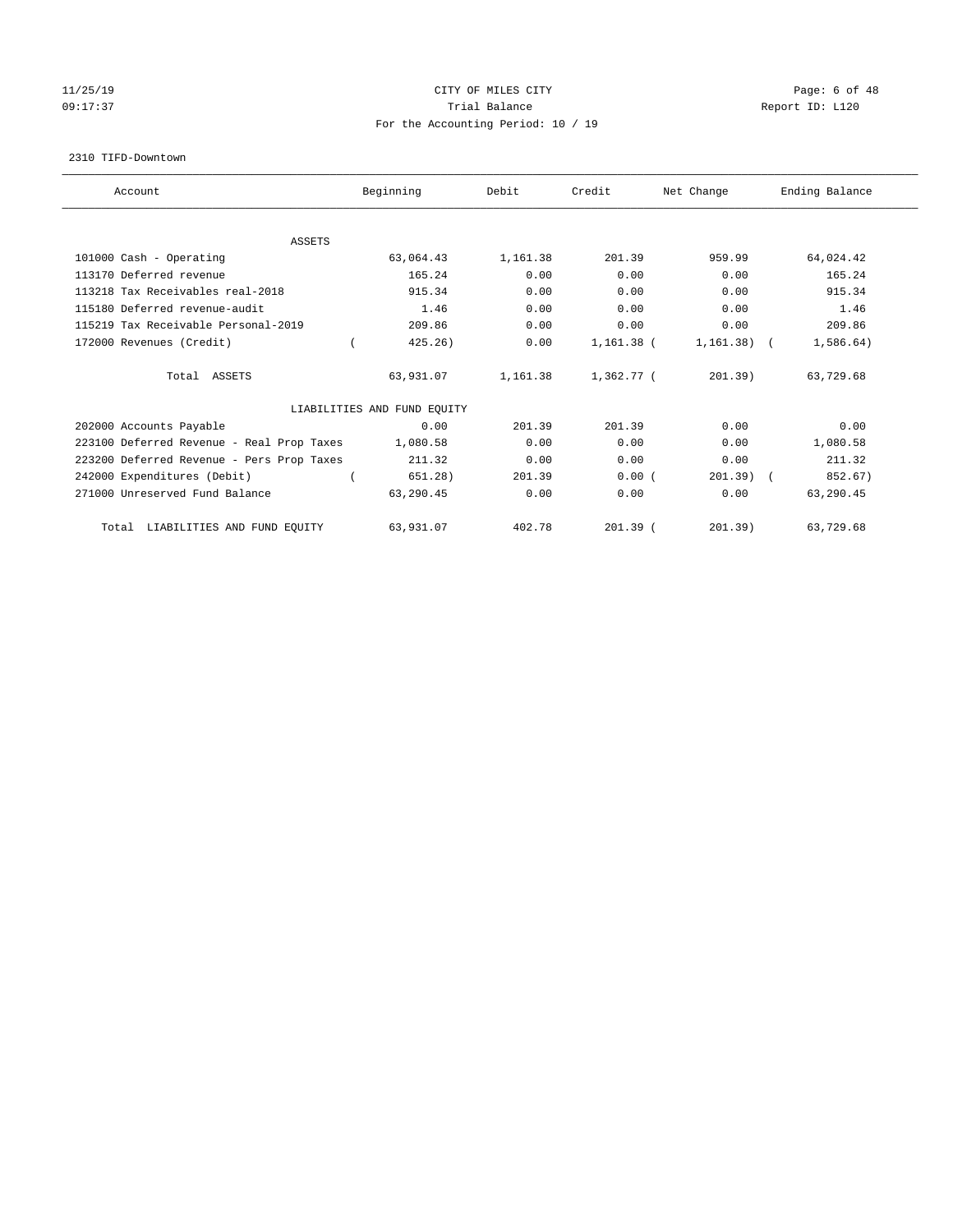# 11/25/19 Page: 7 of 48 09:17:37 Trial Balance Report ID: L120 For the Accounting Period: 10 / 19

#### 2350 Local Government/Study Commission

| Account                                   | Beginning                   | Debit | Credit | Net Change | Ending Balance |
|-------------------------------------------|-----------------------------|-------|--------|------------|----------------|
| ASSETS                                    |                             |       |        |            |                |
| 101000 Cash - Operating                   | 0.47                        | 0.00  | 0.00   | 0.00       | 0.47           |
| 113214 Taxes Receivable- Real 2014        | 0.97                        | 0.00  | 0.00   | 0.00       | 0.97           |
| 113215 Tax Receivables Real-2015          | 1.62                        | 0.00  | 0.00   | 0.00       | 1.62           |
| 115216 Tax receivable personal-2016       | 0.02                        | 0.00  | 0.00   | 0.00       | 0.02           |
| 172000 Revenues (Credit)                  | 0.47)                       | 0.00  | 0.00   | 0.00       | 0.47)          |
| Total ASSETS                              | 2.61                        | 0.00  | 0.00   | 0.00       | 2.61           |
|                                           | LIABILITIES AND FUND EQUITY |       |        |            |                |
| 223100 Deferred Revenue - Real Prop Taxes | 2.59                        | 0.00  | 0.00   | 0.00       | 2.59           |
| 223200 Deferred Revenue - Pers Prop Taxes | 0.02                        | 0.00  | 0.00   | 0.00       | 0.02           |
| LIABILITIES AND FUND EQUITY<br>Total      | 2.61                        | 0.00  | 0.00   | 0.00       | 2.61           |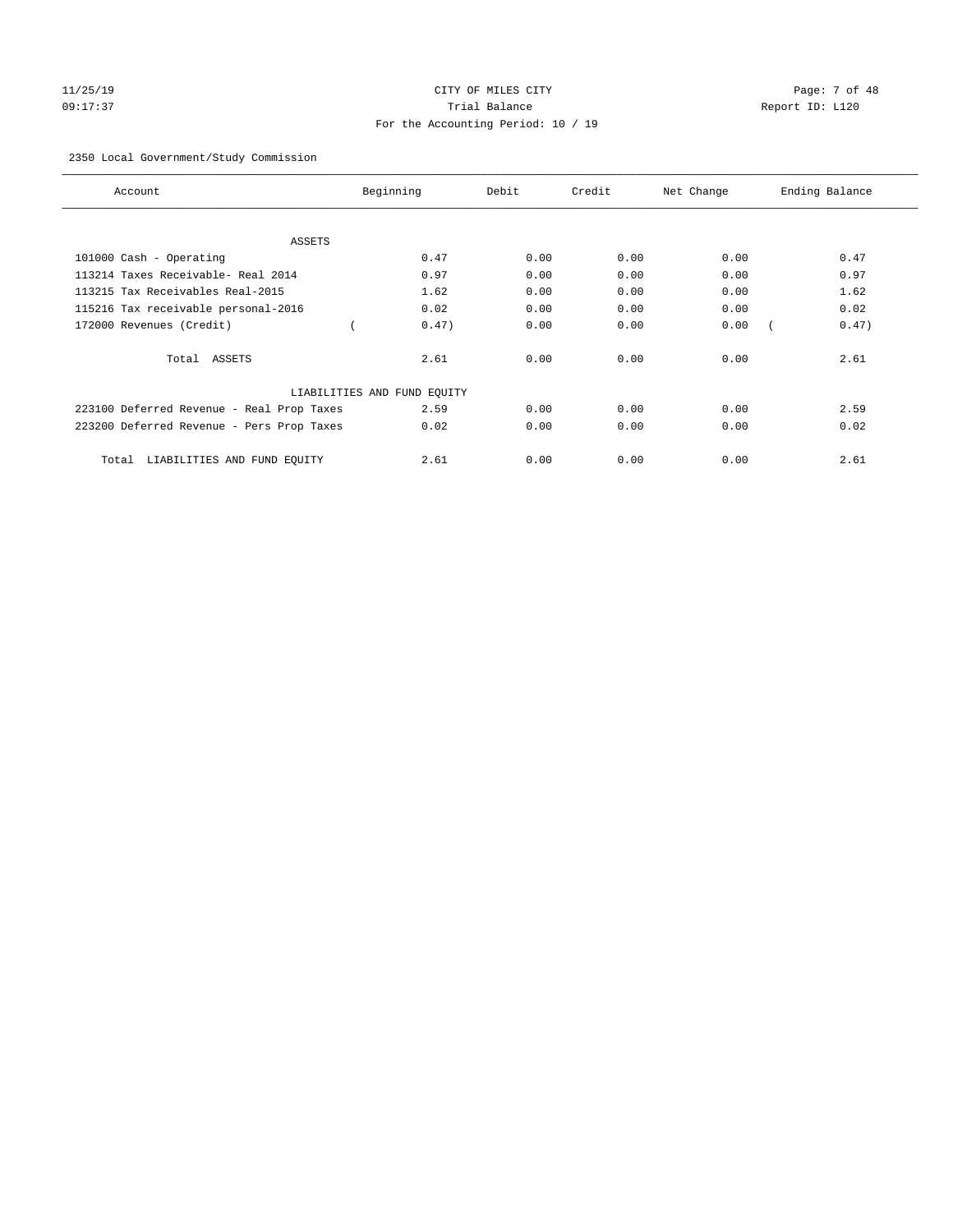# 11/25/19 **CITY OF MILES CITY CITY CITY Page: 8 of 48** 09:17:37 Quantity Contract Contract Contract Contract Contract Contract Contract Contract Contract Contract Contract Contract Contract Contract Contract Contract Contra For the Accounting Period: 10 / 19

2372 Permissive Medical Levy

| Account                                   | Beginning                   | Debit    | Credit       | Net Change    | Ending Balance |
|-------------------------------------------|-----------------------------|----------|--------------|---------------|----------------|
|                                           |                             |          |              |               |                |
| <b>ASSETS</b>                             |                             |          |              |               |                |
| 101000 Cash - Operating                   | 2,341.84                    | 6,936.81 | 0.00         | 6,936.81      | 9,278.65       |
| 113211 Taxes Receivable - Real 2011       | 0.14                        | 0.00     | 0.00         | 0.00          | 0.14           |
| 113213 Tax Receivables Real-2013          | 9.28                        | 0.00     | 0.00         | 0.00          | 9.28           |
| 113214 Taxes Receivable- Real 2014        | 22.40                       | 0.00     | 0.00         | 0.00          | 22.40          |
| 113215 Tax Receivables Real-2015          | 31.52                       | 0.00     | 0.00         | 0.00          | 31.52          |
| 113216 Tax Receivables real-2016          | 193.10                      | 0.00     | 11.90(       | 11.90)        | 181.20         |
| 113217 Tax receivables real-2017          | 439.93                      | 0.00     | 14.73 (      | 14.73)        | 425.20         |
| 113218 Tax Receivables real-2018          | 2,099.88                    | 0.00     | 69.03(       | 69.03)        | 2,030.85       |
| 113219 Tax receivables Real-2019          | 0.00                        | 0.00     | $6,815.83$ ( | 6, 815.83)    | 6, 815.83)     |
| 115216 Tax receivable personal-2016       | 0.64                        | 0.00     | 0.00         | 0.00          | 0.64           |
| 115217 Tax receivable personal-2017       | 4.27                        | 0.00     | 0.00         | 0.00          | 4.27           |
| 115218 Tax Receivable Personal-2018       | 5.18                        | 0.00     | 0.00         | 0.00          | 5.18           |
| 115219 Tax Receivable Personal-2019       | 333.67                      | 0.00     | $22.32$ (    | 22.32)        | 311.35         |
| 172000 Revenues (Credit)                  | 2,342.22)                   | 0.00     | $6,936.81$ ( | 6,936.81)     | 9, 279.03)     |
| Total ASSETS                              | 3,139.63                    | 6,936.81 | 13,870.62 (  | $6,933.81$ (  | 3,794.18)      |
|                                           | LIABILITIES AND FUND EQUITY |          |              |               |                |
| 223100 Deferred Revenue - Real Prop Taxes | 2,796.25                    | 6,911.49 | 0.00(        | $6, 911.49$ ( | 4, 115.24)     |
| 223200 Deferred Revenue - Pers Prop Taxes | 343.76                      | 22.32    | 0.00(        | 22.32)        | 321.44         |
| 271000 Unreserved Fund Balance            | 0.38)                       | 0.00     | 0.00         | 0.00          | 0.38)          |
| Total LIABILITIES AND FUND EQUITY         | 3,139.63                    | 6,933.81 | 0.00(        | 6,933.81)     | 3,794.18)      |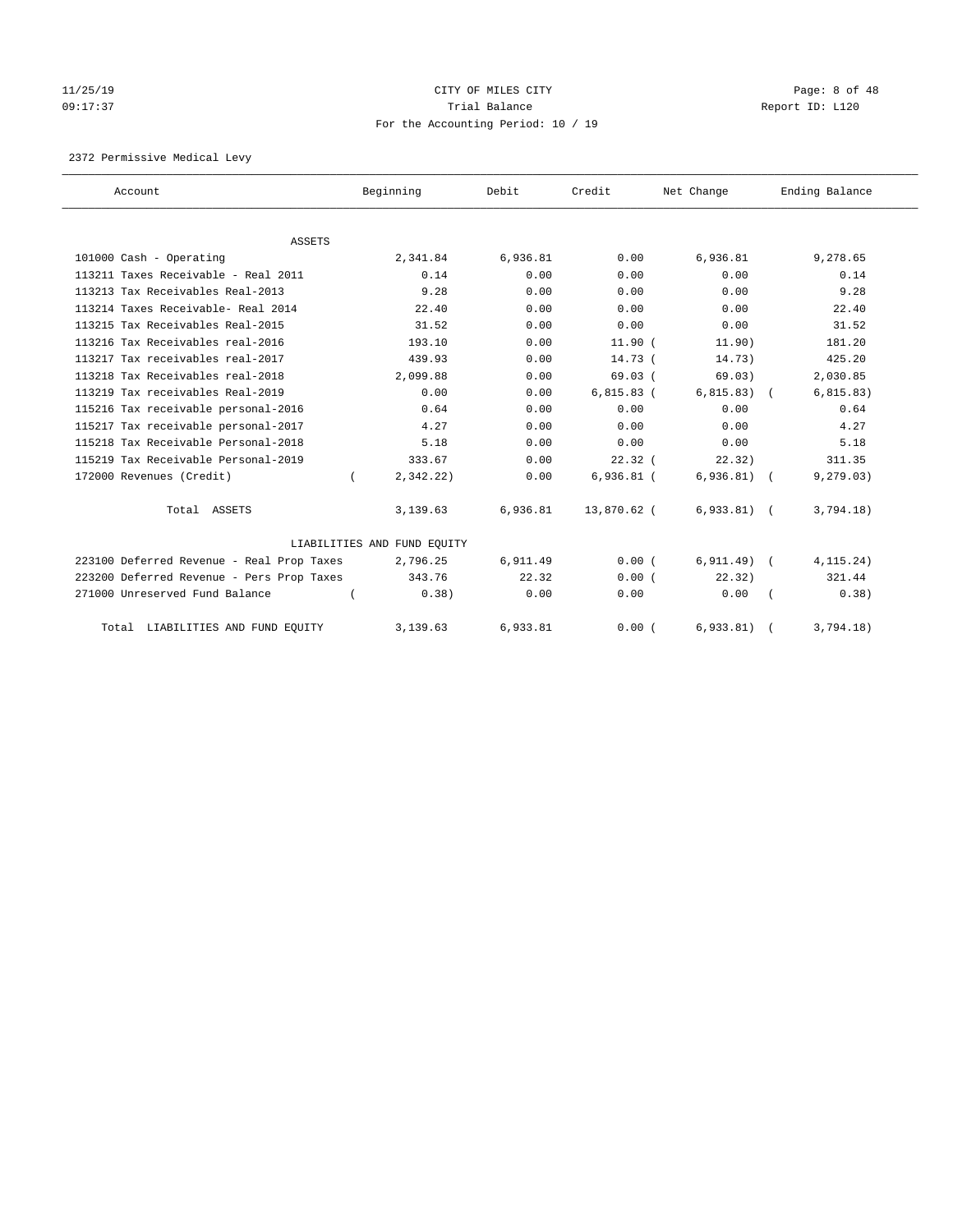## 11/25/19 **CITY OF MILES CITY CITY CITY Page: 9 of 48** 09:17:37 Trial Balance Report ID: L120 For the Accounting Period: 10 / 19

#### 2390 DRUG FORFEITURE

| Account                              | Beginning                   | Debit | Credit | Net Change | Ending Balance |
|--------------------------------------|-----------------------------|-------|--------|------------|----------------|
|                                      |                             |       |        |            |                |
|                                      | ASSETS                      |       |        |            |                |
| 101000 Cash - Operating              | 1,600.00                    | 0.00  | 0.00   | 0.00       | 1,600.00       |
| ASSETS<br>Total                      | 1,600.00                    | 0.00  | 0.00   | 0.00       | 1,600.00       |
|                                      | LIABILITIES AND FUND EQUITY |       |        |            |                |
| 271000 Unreserved Fund Balance       | 1,600.00                    | 0.00  | 0.00   | 0.00       | 1,600.00       |
|                                      |                             |       |        |            |                |
| LIABILITIES AND FUND EQUITY<br>Total | 1,600.00                    | 0.00  | 0.00   | 0.00       | 1,600.00       |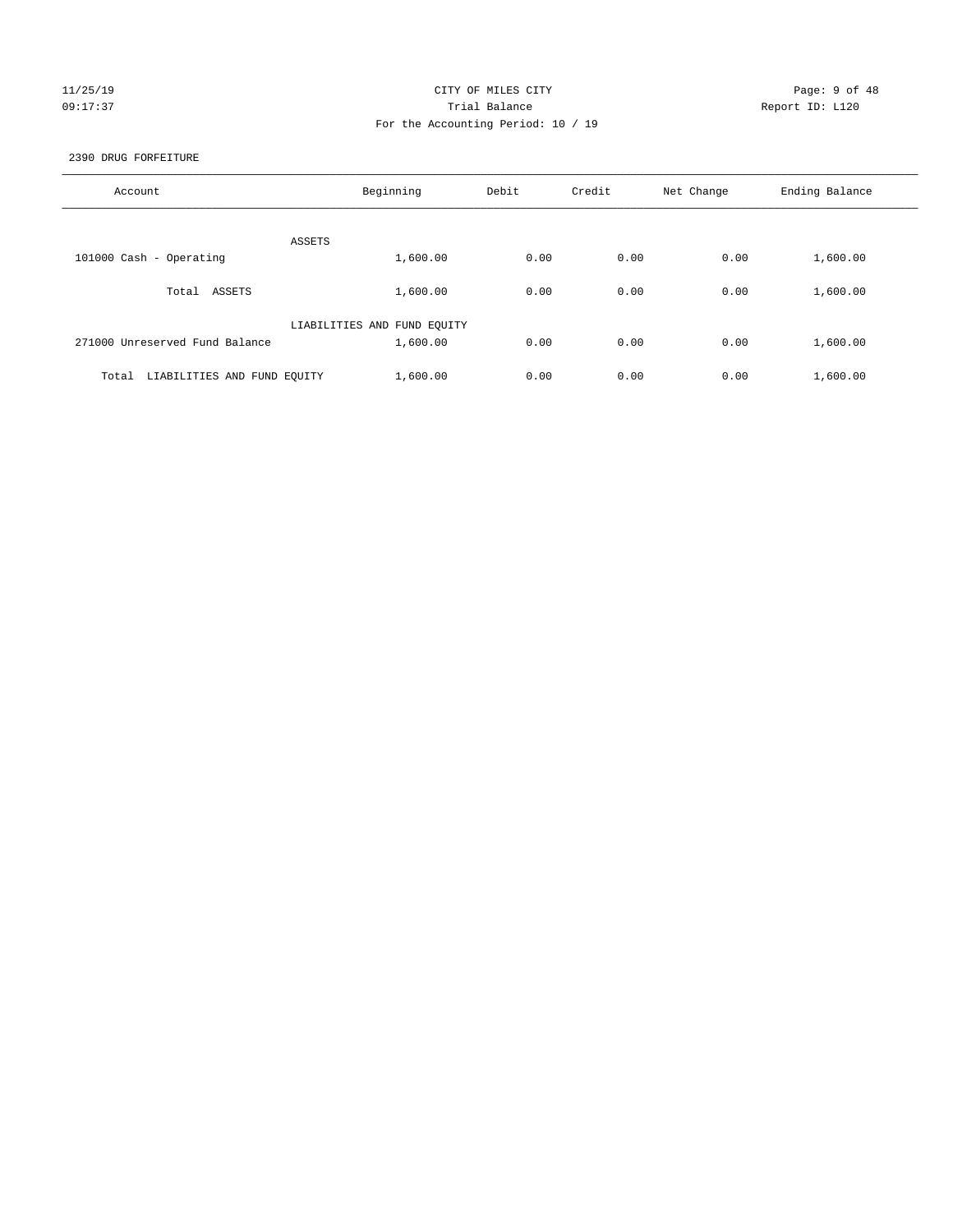#### 11/25/19 Page: 10 of 48 09:17:37 Quantity Contract Contract Contract Contract Contract Contract Contract Contract Contract Contract Contract Contract Contract Contract Contract Contract Contra For the Accounting Period: 10 / 19

#### 2394 BUILDING CODE ENFORCEMENT

| Account                              |        | Beginning                   | Debit       | Credit      | Net Change      | Ending Balance |
|--------------------------------------|--------|-----------------------------|-------------|-------------|-----------------|----------------|
|                                      |        |                             |             |             |                 |                |
|                                      | ASSETS |                             |             |             |                 |                |
| 101000 Cash - Operating              |        | 100,399.69                  | 23, 265. 23 | 20,637.03   | 2,628.20        | 103,027.89     |
| 172000 Revenues (Credit)             |        | 48,805.60)                  | 0.00        | 23,265.23 ( | $23, 265, 23$ ( | 72,070.83)     |
| Total ASSETS                         |        | 51,594.09                   | 23, 265. 23 | 43,902.26 ( | 20,637.03)      | 30,957.06      |
|                                      |        | LIABILITIES AND FUND EQUITY |             |             |                 |                |
| 202000 Accounts Payable              |        | 0.00                        | 18,323.67   | 18,323.67   | 0.00            | 0.00           |
| 242000 Expenditures (Debit)          |        | 47,677.41)                  | 20,637.03   | 0.00(       | $20,637.03$ (   | 68, 314.44)    |
| 271000 Unreserved Fund Balance       |        | 99,271.50                   | 0.00        | 0.00        | 0.00            | 99,271.50      |
| LIABILITIES AND FUND EQUITY<br>Total |        | 51,594.09                   | 38,960.70   | 18,323.67 ( | 20.637.03)      | 30,957.06      |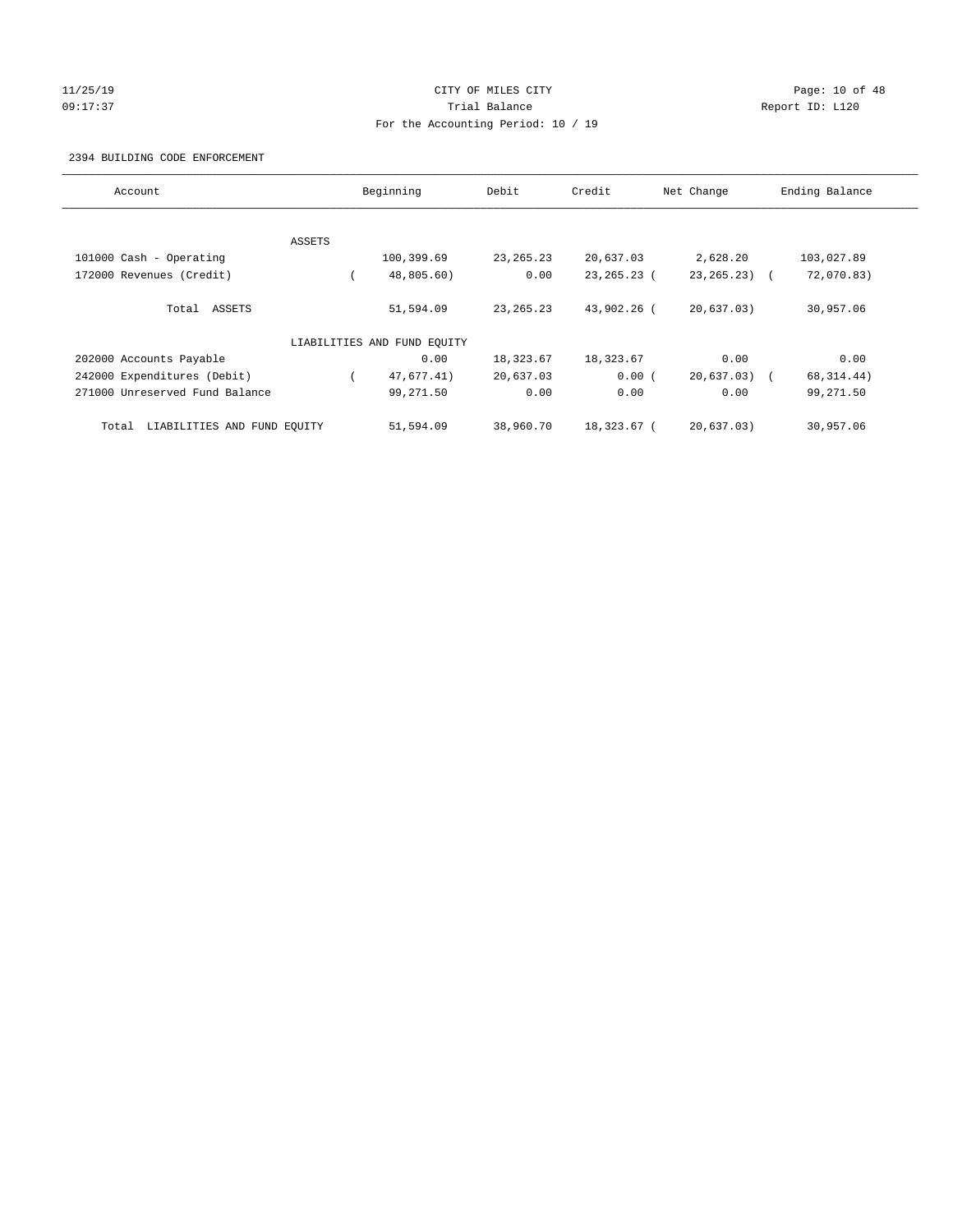# $11/25/19$  Page: 11 of 48 09:17:37 Quantity Contract Contract Contract Contract Contract Contract Contract Contract Contract Contract Contract Contract Contract Contract Contract Contract Contra For the Accounting Period: 10 / 19

2400 LTG M D#165-(Gen City)

| Account                                    | Beginning                   | Debit     | Credit       | Net Change    | Ending Balance |
|--------------------------------------------|-----------------------------|-----------|--------------|---------------|----------------|
|                                            |                             |           |              |               |                |
| <b>ASSETS</b>                              |                             |           |              |               |                |
| 101000 Cash - Operating                    | 27,984.48                   | 7,071.72  | 13,439.08 (  | 6, 367, 36)   | 21,617.12      |
| 118140 Special Assessments Receivables-201 | 39.03                       | 0.00      | 0.00         | 0.00          | 39.03          |
| 118150 Special Assessments Receivables-201 | 40.74                       | 0.00      | 0.00         | 0.00          | 40.74          |
| 118160 Special Assessments Receivables-201 | 314.99                      | 0.00      | $46.22$ (    | 46.22)        | 268.77         |
| 118170 Special Assessments Receivables-201 | 1,156.30                    | 0.00      | $54.65$ (    | 54.65)        | 1,101.65       |
| 118180 Special Assessments Received-2018   | 2,522.02                    | 0.00      | $138.61$ (   | 138.61)       | 2,383.41       |
| 118190 Special Assessments Receivables-201 | 175,341.96                  | 0.00      | $6,802.84$ ( | 6,802.84)     | 168,539.12     |
| 172000 Revenues (Credit)                   | 3,893.17)                   | 0.00      | 7.071.72 (   | 7,071.72) (   | 10, 964.89)    |
| Total ASSETS                               | 203,506.35                  | 7,071.72  | 27,553.12 (  | 20,481.40)    | 183,024.95     |
|                                            | LIABILITIES AND FUND EQUITY |           |              |               |                |
| 202000 Accounts Payable                    | 0.00                        | 13,439.08 | 13,439.08    | 0.00          | 0.00           |
| 223000 Deferred Revenue/Uncollected Taxes  | 179,415.04                  | 7,042.32  | 0.00(        | 7,042.32)     | 172,372.72     |
| 242000 Expenditures (Debit)                | 48,511.68)                  | 13,439.08 | 0.00(        | $13,439.08$ ( | 61,950.76)     |
| 271000 Unreserved Fund Balance             | 72,602.99                   | 0.00      | 0.00         | 0.00          | 72,602.99      |
| Total LIABILITIES AND FUND EQUITY          | 203,506.35                  | 33,920.48 | 13,439.08 (  | 20, 481.40)   | 183,024.95     |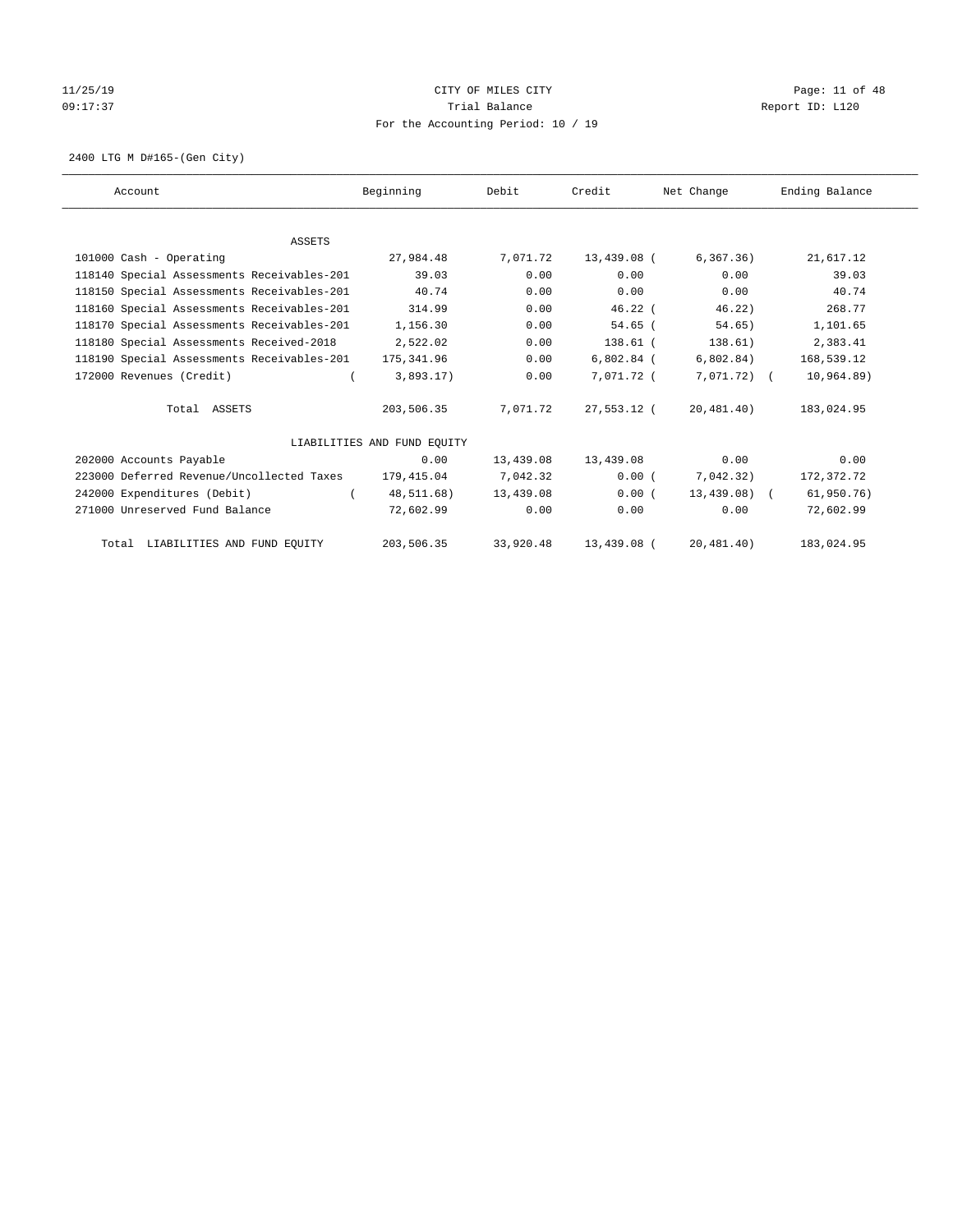# 11/25/19 **Page: 12 of 48** CITY OF MILES CITY 09:17:37 COMPOSERT TRIAL BALANCE COMPOSERT TRIAL BALANCE COMPOSERT REPORT ID: L120 For the Accounting Period: 10 / 19

#### 2420 LTG M D#167-(MilesAddn Etc)

| Account                                    | Beginning                   | Debit    | Credit       | Net Change     | Ending Balance |
|--------------------------------------------|-----------------------------|----------|--------------|----------------|----------------|
|                                            |                             |          |              |                |                |
| ASSETS                                     |                             |          |              |                |                |
| 101000 Cash - Operating                    | 10,316.94                   | 572.25   | $1,691.17$ ( | 1,118.92)      | 9,198.02       |
| 118170 Special Assessments Receivables-201 | 45.27                       | 0.00     | 0.00         | 0.00           | 45.27          |
| 118180 Special Assessments Received-2018   | 508.63                      | 0.00     | $30.77$ (    | $30.77$ )      | 477.86         |
| 118190 Special Assessments Receivables-201 | 26,100.00                   | 0.00     | 539.44 (     | 539.44)        | 25,560.56      |
| 172000 Revenues (Credit)                   | 463.93)                     | 0.00     | 572.25(      | $572.25$ ) (   | 1,036.18)      |
| Total ASSETS                               | 36,506.91                   | 572.25   | 2,833.63 (   | 2, 261.38)     | 34, 245.53     |
|                                            | LIABILITIES AND FUND EQUITY |          |              |                |                |
| 202000 Accounts Payable                    | 0.00                        | 1,691.17 | 1,691.17     | 0.00           | 0.00           |
| 223000 Deferred Revenue/Uncollected Taxes  | 26,653.90                   | 570.21   | 0.00(        | 570.21)        | 26,083.69      |
| 242000 Expenditures (Debit)                | $6,946.79$ )                | 1,691.17 | 0.00(        | $1,691.17$ ) ( | 8,637.96)      |
| 271000 Unreserved Fund Balance             | 16,799.80                   | 0.00     | 0.00         | 0.00           | 16,799.80      |
| Total LIABILITIES AND FUND EQUITY          | 36,506.91                   | 3,952.55 | $1,691.17$ ( | 2, 261.38)     | 34, 245.53     |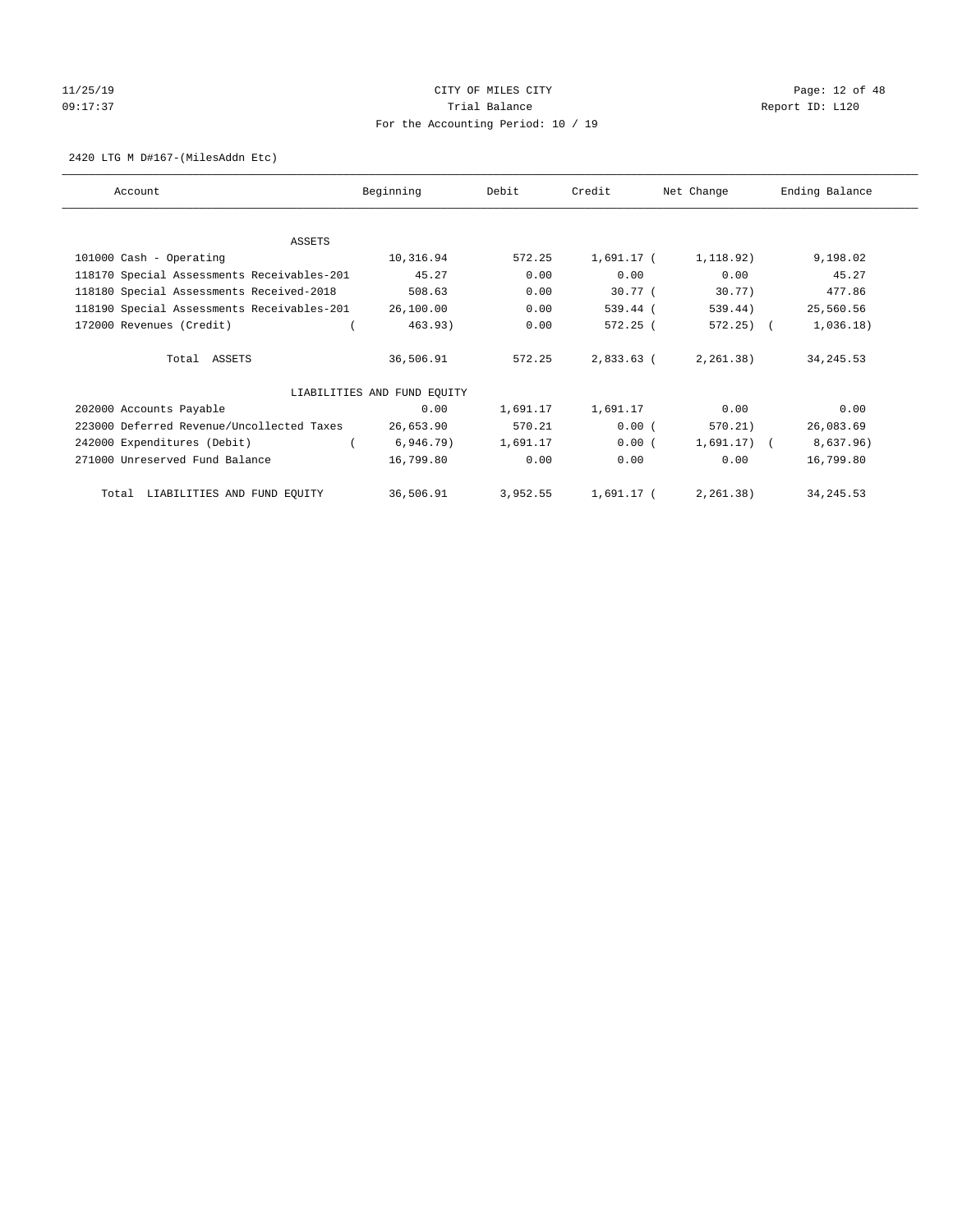# 11/25/19 **Page: 13 of 48** CITY OF MILES CITY 09:17:37 COMPOSERT TRIAL BALANCE COMPOSERT TRIAL BALANCE COMPOSERT REPORT ID: L120 For the Accounting Period: 10 / 19

2430 LTG M D#171-(Balsam Est)

| Account                                    | Beginning                   | Debit  | Credit       | Net Change   | Ending Balance |
|--------------------------------------------|-----------------------------|--------|--------------|--------------|----------------|
| <b>ASSETS</b>                              |                             |        |              |              |                |
| 101000 Cash - Operating                    | 1,538.42                    | 438.46 | 187.39       | 251.07       | 1,789.49       |
| 118190 Special Assessments Receivables-201 | 5,716.00                    | 0.00   | 438.46 (     | 438.46)      | 5,277.54       |
| 172000 Revenues (Credit)                   | 120.62)                     | 0.00   | 438.46 (     | $438.46$ ) ( | 559.08)        |
| Total ASSETS                               | 7,133.80                    | 438.46 | $1,064.31$ ( | 625.85)      | 6,507.95       |
|                                            | LIABILITIES AND FUND EQUITY |        |              |              |                |
| 202000 Accounts Payable                    | 0.00                        | 187.39 | 187.39       | 0.00         | 0.00           |
| 223000 Deferred Revenue/Uncollected Taxes  | 5,716.00                    | 438.46 | 0.00(        | 438.46)      | 5,277.54       |
| 242000 Expenditures (Debit)                | 1,491.37)                   | 187.39 | 0.00(        | 187.39) (    | 1,678.76)      |
| 271000 Unreserved Fund Balance             | 2,909.17                    | 0.00   | 0.00         | 0.00         | 2,909.17       |
| LIABILITIES AND FUND EQUITY<br>Total       | 7,133.80                    | 813.24 | 187.39 (     | 625.85)      | 6,507.95       |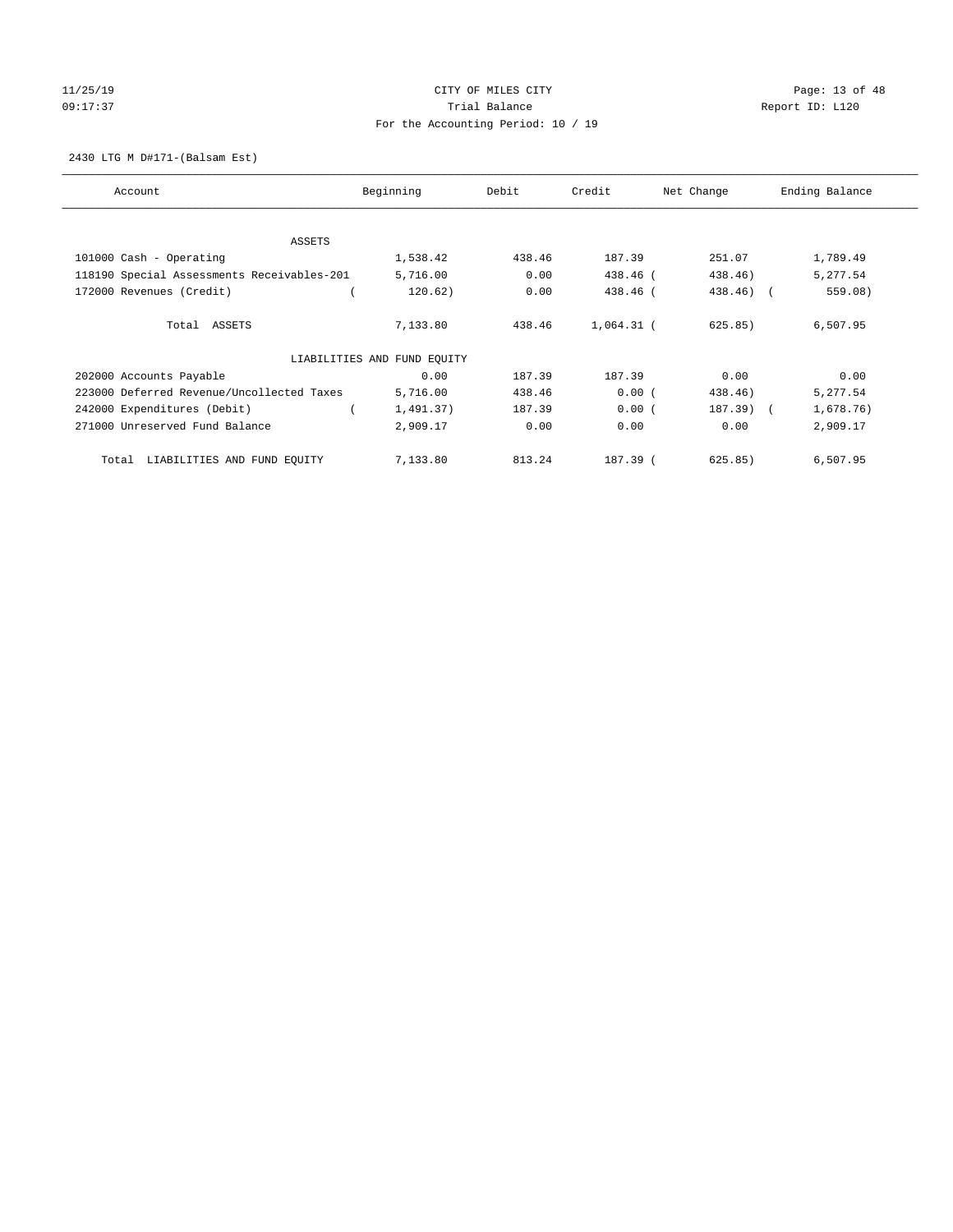# 11/25/19 **Page: 14 of 48** CITY OF MILES CITY 09:17:37 COMPOSERT TRIAL BALANCE COMPOSERT TRIAL BALANCE COMPOSERT REPORT ID: L120 For the Accounting Period: 10 / 19

2440 LTG M D#172-(Main Str)

| Account                                    | Beginning                   | Debit     | Credit       | Net Change    | Ending Balance |
|--------------------------------------------|-----------------------------|-----------|--------------|---------------|----------------|
|                                            |                             |           |              |               |                |
| <b>ASSETS</b><br>101000 Cash - Operating   | 2,227.12)                   | 109.68    | $6,206.07$ ( | $6,096.39$ (  | 8,323.51)      |
| 118180 Special Assessments Received-2018   | 365.36                      | 0.00      | 0.00         | 0.00          | 365.36         |
|                                            |                             |           |              |               |                |
| 118190 Special Assessments Receivables-201 | 33,450.75                   | 0.00      | $109.68$ (   | 109.68)       | 33, 341.07     |
| 172000 Revenues (Credit)                   | 8.06)                       | 0.00      | $109.68$ (   | $109.68$ ) (  | 117.74)        |
|                                            |                             |           |              |               |                |
| Total ASSETS                               | 31,580.93                   | 109.68    | $6,425.43$ ( | 6, 315.75)    | 25, 265. 18    |
|                                            |                             |           |              |               |                |
|                                            | LIABILITIES AND FUND EQUITY |           |              |               |                |
| 202000 Accounts Payable                    | 0.00                        | 6,206.07  | 6,206.07     | 0.00          | 0.00           |
| 223000 Deferred Revenue/Uncollected Taxes  | 33,816.11                   | 109.68    | 0.00(        | 109.68)       | 33,706.43      |
| 242000 Expenditures (Debit)                | 5,584.49)                   | 6,206.07  | 0.00(        | $6, 206.07$ ( | 11,790.56)     |
| 271000 Unreserved Fund Balance             | 3,349.31                    | 0.00      | 0.00         | 0.00          | 3,349.31       |
| LIABILITIES AND FUND EQUITY<br>Total       | 31,580.93                   | 12,521.82 | $6,206.07$ ( | 6, 315.75)    | 25, 265. 18    |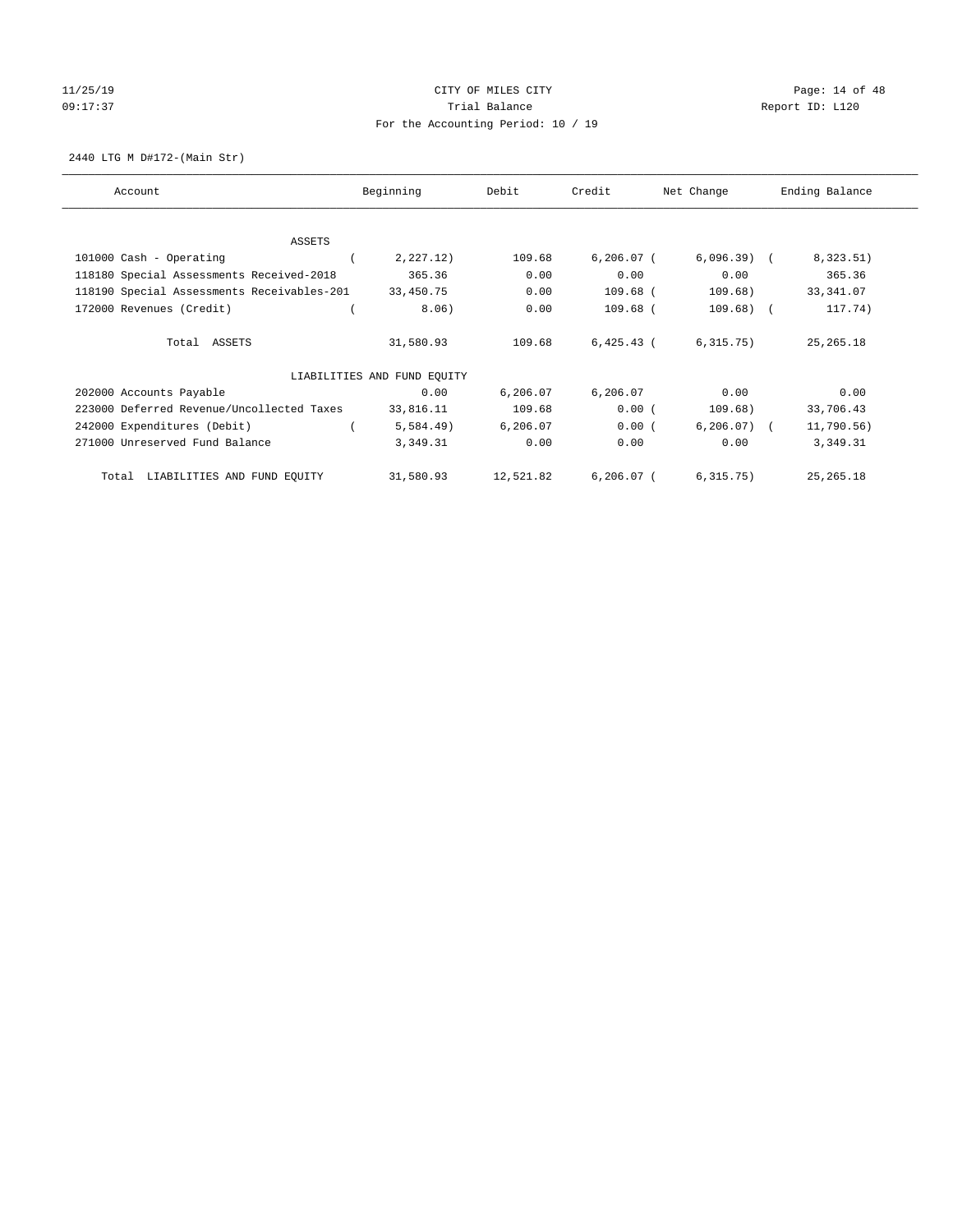# 11/25/19 **Page: 15 of 48** CITY OF MILES CITY 09:17:37 COMPOSERT TRIAL BALANCE REPORT ID: L120 For the Accounting Period: 10 / 19

2450 LTG M D#195-(SG-Trico)

| Account                                    | Beginning                   | Debit    | Credit     | Net Change | Ending Balance |
|--------------------------------------------|-----------------------------|----------|------------|------------|----------------|
| ASSETS                                     |                             |          |            |            |                |
| 101000 Cash - Operating                    | 2,152.29                    | 208.69   | 401.84 (   | 193.15)    | 1,959.14       |
| 118190 Special Assessments Receivables-201 | 5,896.99                    | 0.00     | $208.69$ ( | 208.69)    | 5,688.30       |
| 172000 Revenues (Credit)                   | 35.01)                      | 0.00     | $208.69$ ( | $208.69$ ( | 243.70)        |
| Total ASSETS                               | 8,014.27                    | 208.69   | $819.22$ ( | 610.53)    | 7,403.74       |
|                                            | LIABILITIES AND FUND EQUITY |          |            |            |                |
| 202000 Accounts Payable                    | 0.00                        | 401.84   | 401.84     | 0.00       | 0.00           |
| 223000 Deferred Revenue/Uncollected Taxes  | 5,896.99                    | 208.69   | 0.00(      | 208.69)    | 5,688.30       |
| 242000 Expenditures (Debit)                | 2, 205.52)                  | 401.84   | 0.00(      | 401.84) (  | 2,607.36)      |
| 271000 Unreserved Fund Balance             | 4,322.80                    | 0.00     | 0.00       | 0.00       | 4,322.80       |
| LIABILITIES AND FUND EQUITY<br>Total       | 8,014.27                    | 1,012.37 | 401.84 (   | 610.53)    | 7,403.74       |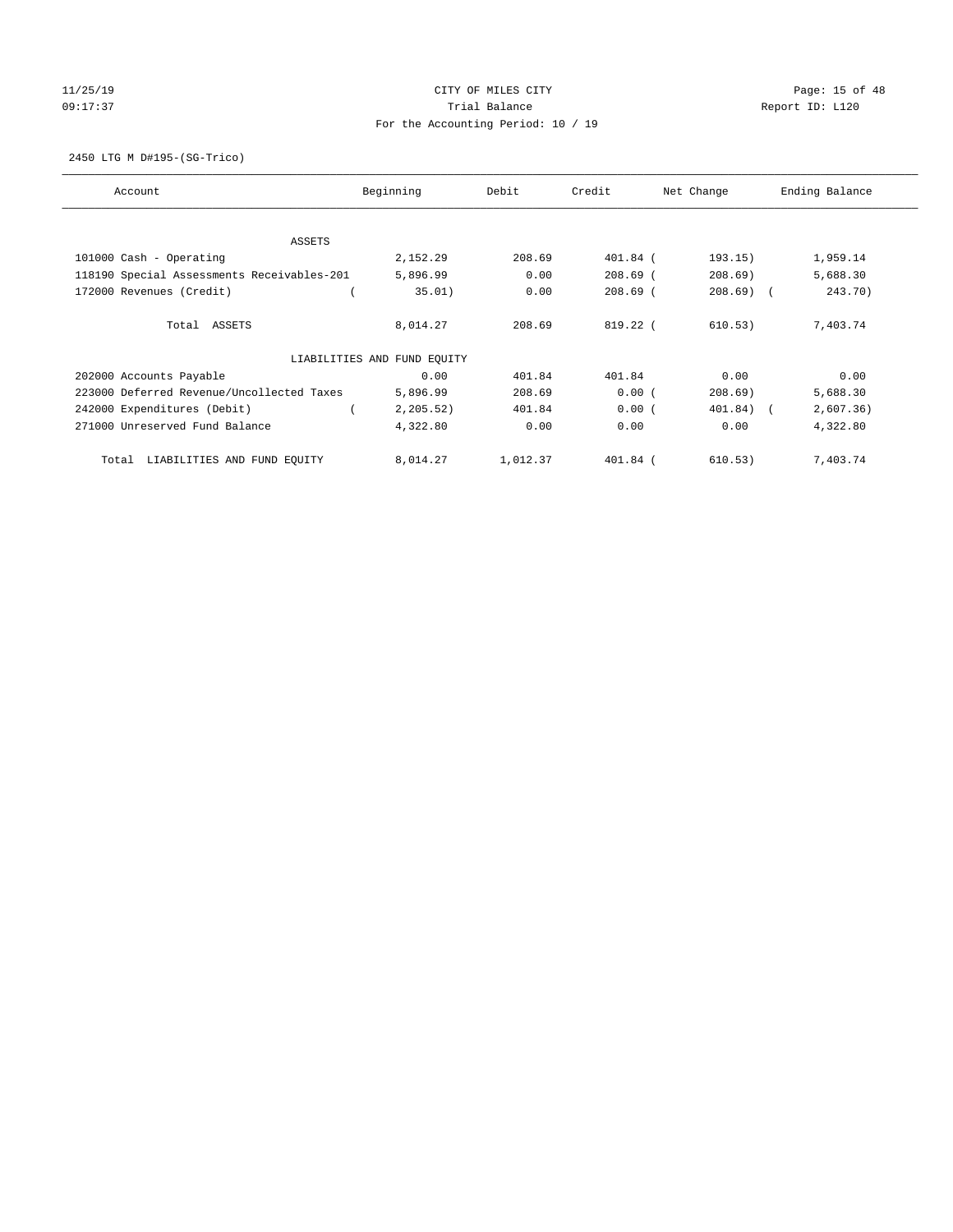# 11/25/19 **Page: 16 of 48** CITY OF MILES CITY 09:17:37 COMPOSERT TRIAL BALANCE COMPOSERT TRIAL BALANCE COMPOSERT REPORT ID: L120 For the Accounting Period: 10 / 19

2470 LTG M D#202-(SG-MDU&NV)

| Account                                    | Beginning                   | Debit    | Credit     | Net Change  | Ending Balance |
|--------------------------------------------|-----------------------------|----------|------------|-------------|----------------|
| ASSETS                                     |                             |          |            |             |                |
| 101000 Cash - Operating                    | 105.21                      | 317.90   | 457.92 (   | 140.02) (   | 34.81)         |
| 118180 Special Assessments Received-2018   | 291.53                      | 0.00     | $32.76$ (  | 32.76)      | 258.77         |
| 118190 Special Assessments Receivables-201 | 9,308.26                    | 0.00     | 282.96 (   | 282.96)     | 9,025.30       |
| 172000 Revenues (Credit)                   | 279.86)                     | 0.00     | 317.90 (   | $317.90)$ ( | 597.76)        |
| Total ASSETS                               | 9,425.14                    | 317.90   | 1,091.54 ( | 773.64)     | 8,651.50       |
|                                            |                             |          |            |             |                |
|                                            | LIABILITIES AND FUND EQUITY |          |            |             |                |
| 202000 Accounts Payable                    | 0.00                        | 457.92   | 457.92     | 0.00        | 0.00           |
| 223000 Deferred Revenue/Uncollected Taxes  | 9,599.79                    | 315.72   | 0.00(      | 315.72)     | 9,284.07       |
| 242000 Expenditures (Debit)                | 2,677.85)                   | 457.92   | 0.00(      | 457.92)     | 3, 135.77)     |
| 271000 Unreserved Fund Balance             | 2,503.20                    | 0.00     | 0.00       | 0.00        | 2,503.20       |
|                                            |                             |          |            |             |                |
| LIABILITIES AND FUND EQUITY<br>Total       | 9,425.14                    | 1,231.56 | 457.92 (   | 773.64)     | 8,651.50       |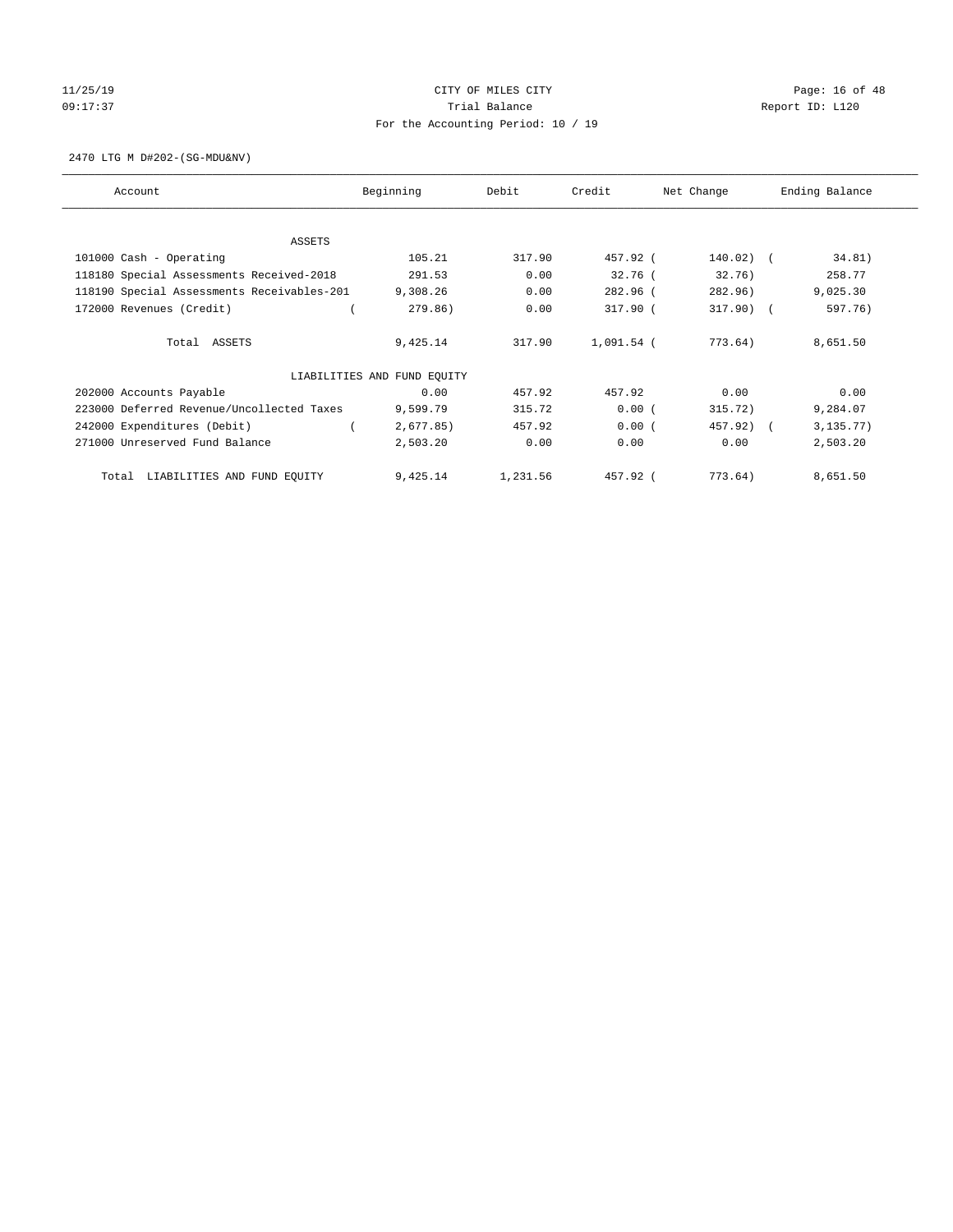# $11/25/19$  Page: 17 of 48 09:17:37 COMPOSERT TRIAL BALANCE COMPOSERT TRIAL BALANCE COMPOSERT REPORT ID: L120 For the Accounting Period: 10 / 19

#### 2480 LTG M M#173-(Milestown Estates)

| Account                                    | Beginning                   | Debit    | Credit     | Net Change    | Ending Balance |
|--------------------------------------------|-----------------------------|----------|------------|---------------|----------------|
| ASSETS                                     |                             |          |            |               |                |
| 101000 Cash - Operating                    | 514.91                      | 0.00     | 1,181.34 ( | $1,181.34)$ ( | 666.43)        |
| 118190 Special Assessments Receivables-201 | 2,874.02                    | 0.00     | 0.00       | 0.00          | 2,874.02       |
| 172000 Revenues (Credit)                   | 2.81)                       | 0.00     | 0.00       | 0.00          | 2.81)          |
| Total ASSETS                               | 3,386.12                    | 0.00     | 1,181.34 ( | 1,181.34)     | 2,204.78       |
|                                            | LIABILITIES AND FUND EQUITY |          |            |               |                |
| 202000 Accounts Payable                    | 0.00                        | 1,181.34 | 1,181.34   | 0.00          | 0.00           |
| 223000 Deferred Revenue/Uncollected Taxes  | 2,874.02                    | 0.00     | 0.00       | 0.00          | 2,874.02       |
| 242000 Expenditures (Debit)                | 656.36)                     | 1,181.34 | 0.00(      | $1,181.34)$ ( | 1,837.70)      |
| 271000 Unreserved Fund Balance             | 1,168.46                    | 0.00     | 0.00       | 0.00          | 1,168.46       |
| LIABILITIES AND FUND EQUITY<br>Total       | 3,386.12                    | 2,362.68 | 1,181.34 ( | 1,181.34)     | 2,204.78       |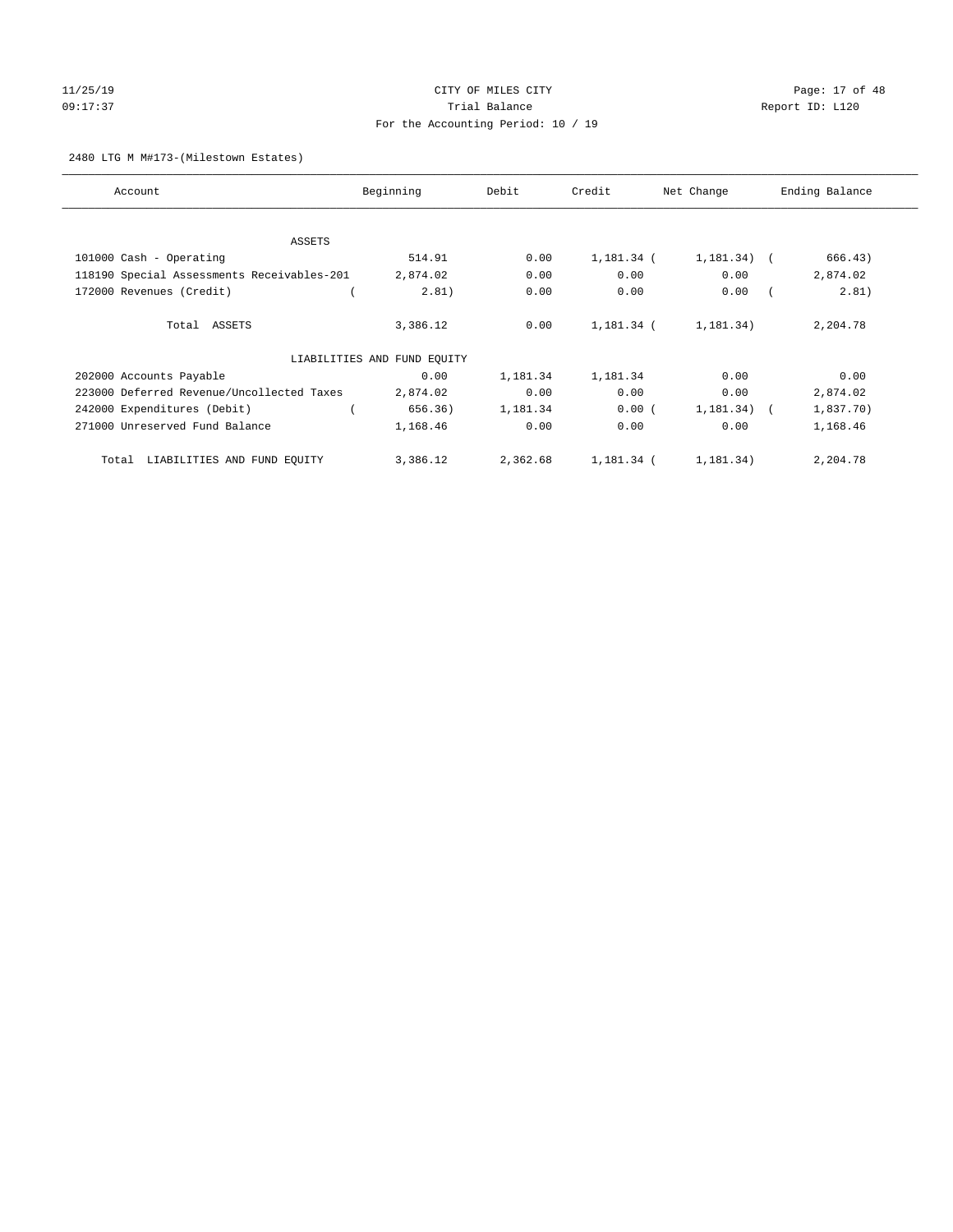# 11/25/19 **Page: 18 of 48** CITY OF MILES CITY 09:17:37 COMPOSERT TRIAL BALANCE COMPOSERT TRIAL BALANCE COMPOSERT REPORT ID: L120 For the Accounting Period: 10 / 19

2510 STR MAINT DIST #204

| Account                                                 | Beginning                   | Debit       | Credit       | Net Change      | Ending Balance |
|---------------------------------------------------------|-----------------------------|-------------|--------------|-----------------|----------------|
|                                                         |                             |             |              |                 |                |
| <b>ASSETS</b>                                           |                             |             |              |                 |                |
| 101000 Cash - Operating                                 | 421,555.19                  | 53, 473.33  | 369,641.31 ( | 316,167.98)     | 105,387.21     |
| 118130 Special Assessments Receivable 2013              | 32.59                       | 0.00        | 0.00         | 0.00            | 32.59          |
| 118140 Special Assessments Receivables-201              | 31.99                       | 0.00        | 0.00         | 0.00            | 31.99          |
| 118150 Special Assessments Receivables-201              | 34.52                       | 0.00        | 0.00         | 0.00            | 34.52          |
| 118160 Special Assessments Receivables-201              | 757.61                      | 0.00        | 0.00         | 0.00            | 757.61         |
| 118170 Special Assessments Receivables-201              | 2,389.69                    | 0.00        | 0.00         | 0.00            | 2,389.69       |
| 118180 Special Assessments Received-2018                | 14, 412.16                  | 0.00        | $460.96$ (   | 460.96)         | 13,951.20      |
| 118190 Special Assessments Receivables-201 1,704,325.53 |                             | 0.00        | 52,981.76 (  | 52,981.76)      | 1,651,343.77   |
| 172000 Revenues (Credit)                                | 26, 321.51)                 | 0.00        | 53,473.33 (  | 53,473.33) (    | 79,794.84)     |
| Total ASSETS                                            | 2,117,217.77                | 53, 473. 33 | 476,557.36 ( | 423,084.03)     | 1,694,133.74   |
|                                                         | LIABILITIES AND FUND EOUITY |             |              |                 |                |
| 202000 Accounts Payable                                 | 0.00                        | 336,450.92  | 336,450.92   | 0.00            | 0.00           |
| 223000 Deferred Revenue/Uncollected Taxes               | 1,721,984.10                | 53,442.72   | 0.00(        | 53,442.72)      | 1,668,541.38   |
| 242000 Expenditures (Debit)                             | 416,661.91)                 | 369,641.31  | 0.00(        | $369,641.31)$ ( | 786,303.22)    |
| 271000 Unreserved Fund Balance                          | 811,895.58                  | 0.00        | 0.00         | 0.00            | 811,895.58     |
| Total LIABILITIES AND FUND EQUITY                       | 2,117,217.77                | 759,534.95  | 336,450.92 ( | 423,084.03)     | 1,694,133.74   |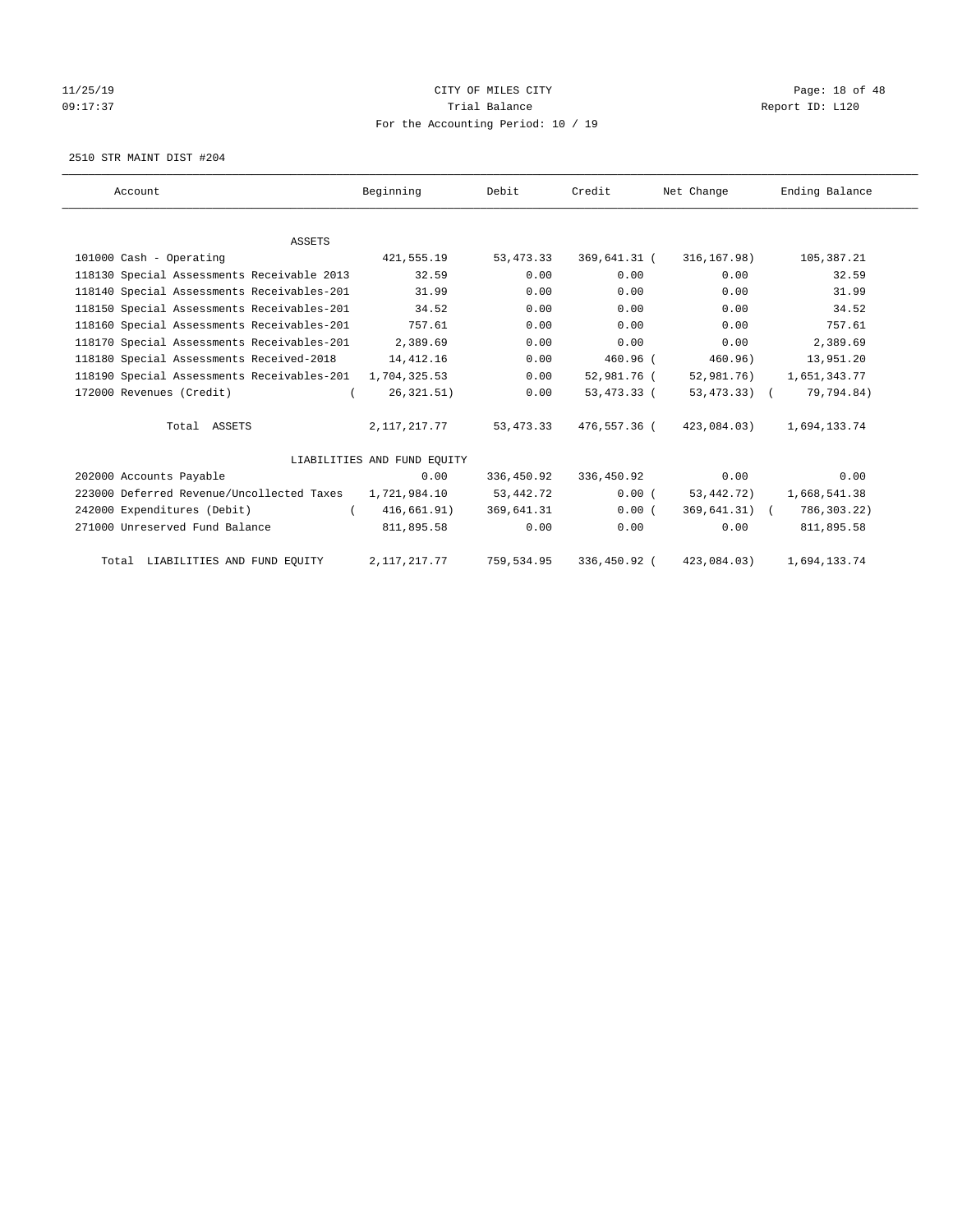# 11/25/19 **Page: 19 of 48** CITY OF MILES CITY 09:17:37 COMPOSERT TRIAL BALANCE COMPOSERT TRIAL BALANCE COMPOSERT REPORT ID: L120 For the Accounting Period: 10 / 19

2520 STR MAINT DIST #205

| Account                                    | Beginning                   | Debit       | Credit       | Net Change    | Ending Balance |
|--------------------------------------------|-----------------------------|-------------|--------------|---------------|----------------|
|                                            |                             |             |              |               |                |
| <b>ASSETS</b>                              |                             |             |              |               |                |
| 101000 Cash - Operating                    | 240,718.34                  | 7,507.01    | 14,979.23 (  | 7,472.22)     | 233, 246.12    |
| 118140 Special Assessments Receivables-201 | 214.50                      | 0.00        | 0.00         | 0.00          | 214.50         |
| 118150 Special Assessments Receivables-201 | 210.08                      | 0.00        | 0.00         | 0.00          | 210.08         |
| 118160 Special Assessments Receivables-201 | 1,220.60                    | 0.00        | $232.08$ (   | 232.08)       | 988.52         |
| 118170 Special Assessments Receivables-201 | 2,670.12                    | 0.00        | $168.41$ (   | 168.41)       | 2,501.71       |
| 118180 Special Assessments Received-2018   | 6,292.57                    | 0.00        | 494.18 (     | 494.18)       | 5,798.39       |
| 118190 Special Assessments Receivables-201 | 134,977.03                  | 0.00        | $6,494.49$ ( | 6,494.49)     | 128,482.54     |
| 172000 Revenues (Credit)                   | 6, 123.34)                  | 0.00        | 7,507.01 (   | $7,507.01)$ ( | 13,630.35)     |
| Total ASSETS                               | 380,179.90                  | 7,507.01    | 29,875.40 (  | 22,368.39)    | 357,811.51     |
|                                            | LIABILITIES AND FUND EQUITY |             |              |               |                |
| 202000 Accounts Payable                    | 0.00                        | 4,765.34    | 4,765.34     | 0.00          | 0.00           |
| 223000 Deferred Revenue/Uncollected Taxes  | 145,584.74                  | 7,389.16    | 0.00(        | 7,389.16      | 138, 195.58    |
| 242000 Expenditures (Debit)                | 51,001.99)                  | 14,979.23   | 0.00(        | $14,979.23$ ( | 65,981.22)     |
| 271000 Unreserved Fund Balance             | 285,597.15                  | 0.00        | 0.00         | 0.00          | 285,597.15     |
| Total LIABILITIES AND FUND EQUITY          | 380,179.90                  | 27, 133. 73 | 4,765.34 (   | 22, 368.39    | 357,811.51     |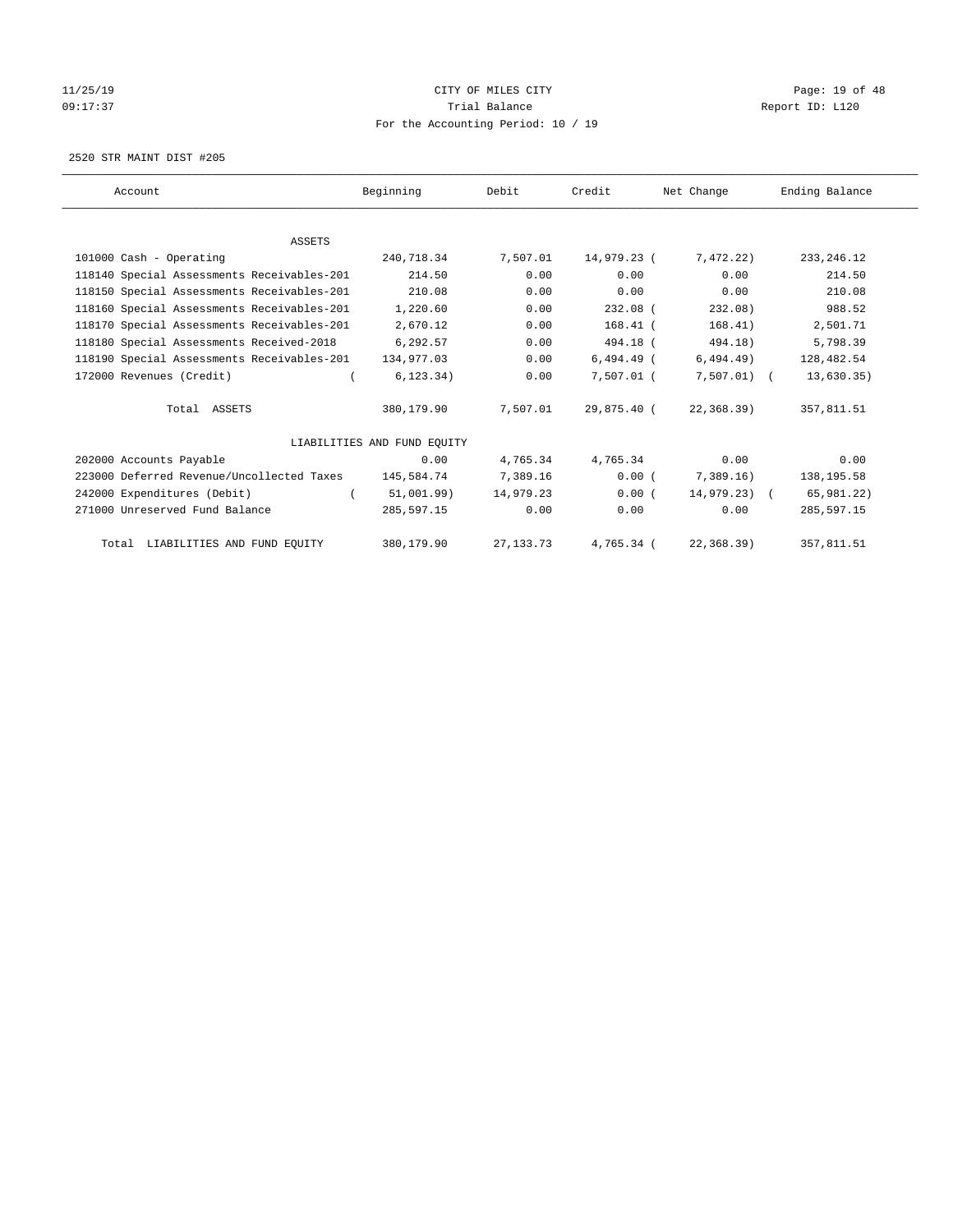# 11/25/19 Page: 20 of 48 09:17:37 COMPOSERT TRIAL BALANCE COMPOSERT TRIAL BALANCE COMPOSERT REPORT ID: L120 For the Accounting Period: 10 / 19

#### 2540 STR MAINT DIST#207-(MILESTOWN ESTATES)

| Account                                    | Beginning                   | Debit  | Credit   | Net Change | Ending Balance |
|--------------------------------------------|-----------------------------|--------|----------|------------|----------------|
| ASSETS                                     |                             |        |          |            |                |
| 101000 Cash - Operating                    | 2,681.60                    | 0.00   | 398.09 ( | 398.09)    | 2,283.51       |
| 118190 Special Assessments Receivables-201 | 6,512.07                    | 0.00   | 0.00     | 0.00       | 6,512.07       |
| 172000 Revenues (Credit)                   | 9.52)                       | 0.00   | 0.00     | 0.00       | 9.52)          |
| Total ASSETS                               | 9,184.15                    | 0.00   | 398.09 ( | 398.09     | 8,786.06       |
|                                            | LIABILITIES AND FUND EQUITY |        |          |            |                |
| 202000 Accounts Payable                    | 0.00                        | 1.20   | 1.20     | 0.00       | 0.00           |
| 223000 Deferred Revenue/Uncollected Taxes  | 6,512.07                    | 0.00   | 0.00     | 0.00       | 6,512.07       |
| 242000 Expenditures (Debit)                | 1,284.06)                   | 398.09 | 0.00(    | 398.09) (  | 1,682.15)      |
| 271000 Unreserved Fund Balance             | 3,956.14                    | 0.00   | 0.00     | 0.00       | 3,956.14       |
| LIABILITIES AND FUND EQUITY<br>Total       | 9,184.15                    | 399.29 | 1.20(    | 398.09     | 8,786.06       |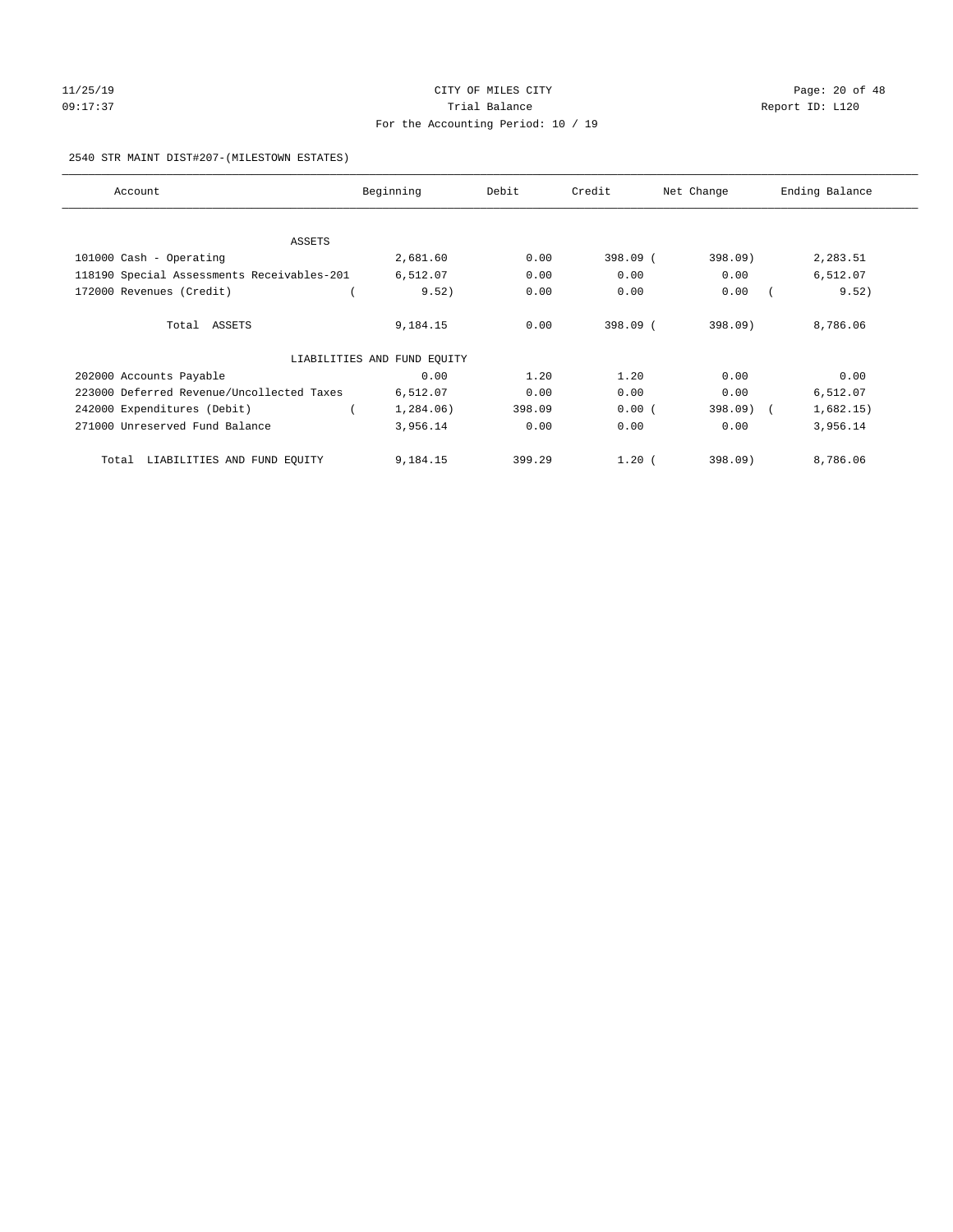# 11/25/19 **Page: 21 of 48** CITY OF MILES CITY 09:17:37 COMPOSERT TRIAL BALANCE COMPOSERT TRIAL BALANCE COMPOSERT REPORT ID: L120 For the Accounting Period: 10 / 19

#### 2701 Fire Grants

| Account                              |        | Beginning                   | Debit | Credit | Net Change | Ending Balance |
|--------------------------------------|--------|-----------------------------|-------|--------|------------|----------------|
|                                      |        |                             |       |        |            |                |
|                                      |        |                             |       |        |            |                |
|                                      | ASSETS |                             |       |        |            |                |
| 101000 Cash - Operating              |        | 5,758.70                    | 0.00  | 0.00   | 0.00       | 5,758.70       |
| 172000 Revenues (Credit)             |        | 144,334.00)                 | 0.00  | 0.00   | 0.00       | 144,334.00)    |
| Total ASSETS                         |        | 138,575.30)                 | 0.00  | 0.00   | 0.00       | 138,575.30)    |
|                                      |        |                             |       |        |            |                |
|                                      |        | LIABILITIES AND FUND EQUITY |       |        |            |                |
| 242000 Expenditures (Debit)          |        | 144,094.45)                 | 0.00  | 0.00   | 0.00       | 144,094.45)    |
| 271000 Unreserved Fund Balance       |        | 5,519.15                    | 0.00  | 0.00   | 0.00       | 5,519.15       |
| LIABILITIES AND FUND EQUITY<br>Total |        | 138,575.30)                 | 0.00  | 0.00   | 0.00       | 138,575.30)    |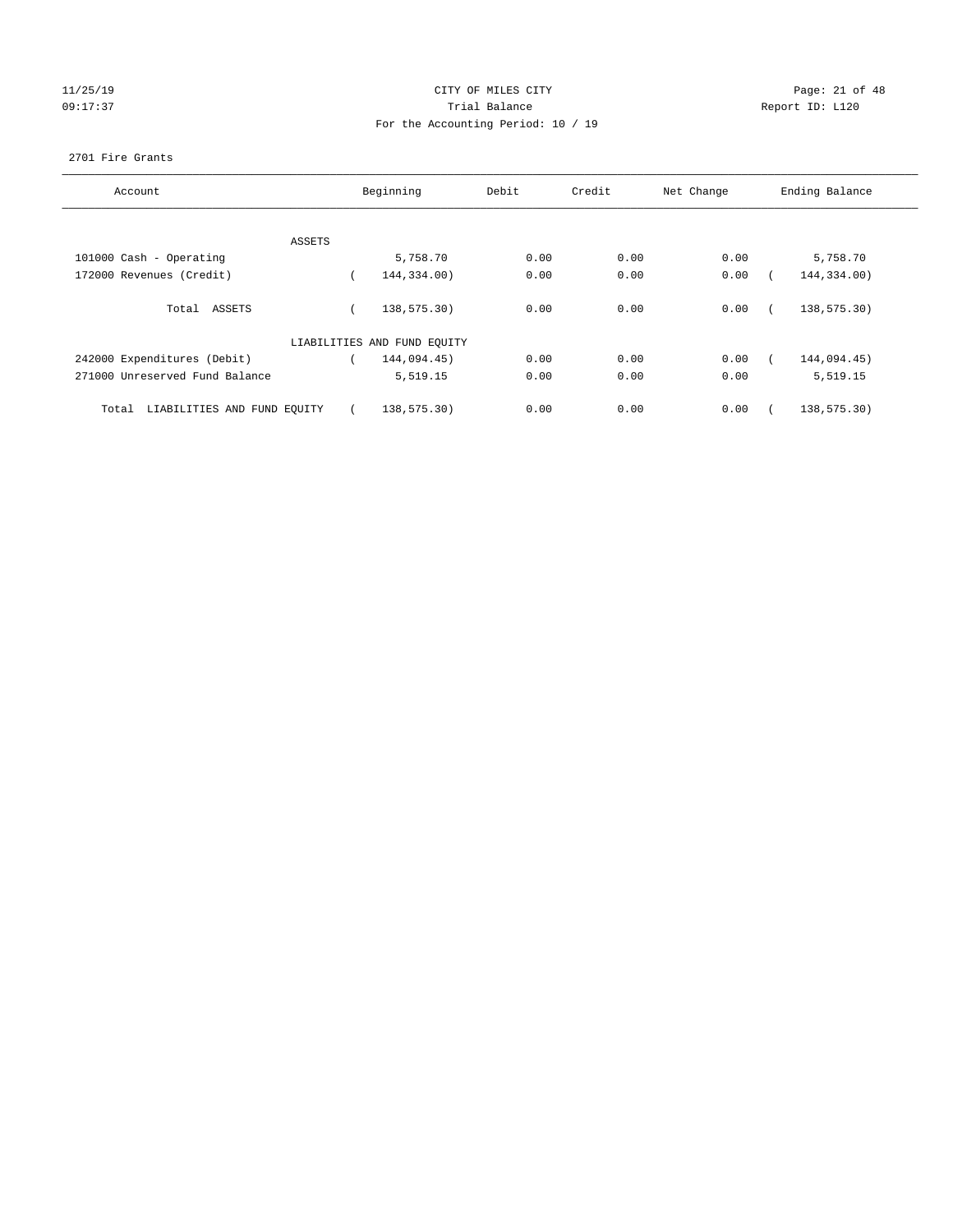# 11/25/19 **Page: 22 of 48** 09:17:37 COMPOSERT TRIAL BALANCE COMPOSERT TRIAL BALANCE COMPOSERT REPORT ID: L120 For the Accounting Period: 10 / 19

#### 2820 GAS TAX

| Account                              | Beginning                   | Debit     | Credit      | Net Change   | Ending Balance |
|--------------------------------------|-----------------------------|-----------|-------------|--------------|----------------|
|                                      |                             |           |             |              |                |
| ASSETS                               |                             |           |             |              |                |
| 101000 Cash - Operating              | 42,165.54                   | 14,376.18 | 321.00      | 14,055.18    | 56,220.72      |
| 172000 Revenues (Credit)             | 43, 128.54)                 | 0.00      | 14,376.18 ( | 14,376.18) ( | 57,504.72)     |
| ASSETS<br>Total                      | 963.00                      | 14,376.18 | 14,697.18 ( | $321.00$ ) ( | 1,284.00)      |
|                                      | LIABILITIES AND FUND EQUITY |           |             |              |                |
| 242000 Expenditures (Debit)          | 963.00                      | 321.00    | 0.00(       | $321.00$ ) ( | 1,284.00)      |
| LIABILITIES AND FUND EQUITY<br>Total | 963.00                      | 321.00    | 0.00(       | 321.00       | 1,284.00)      |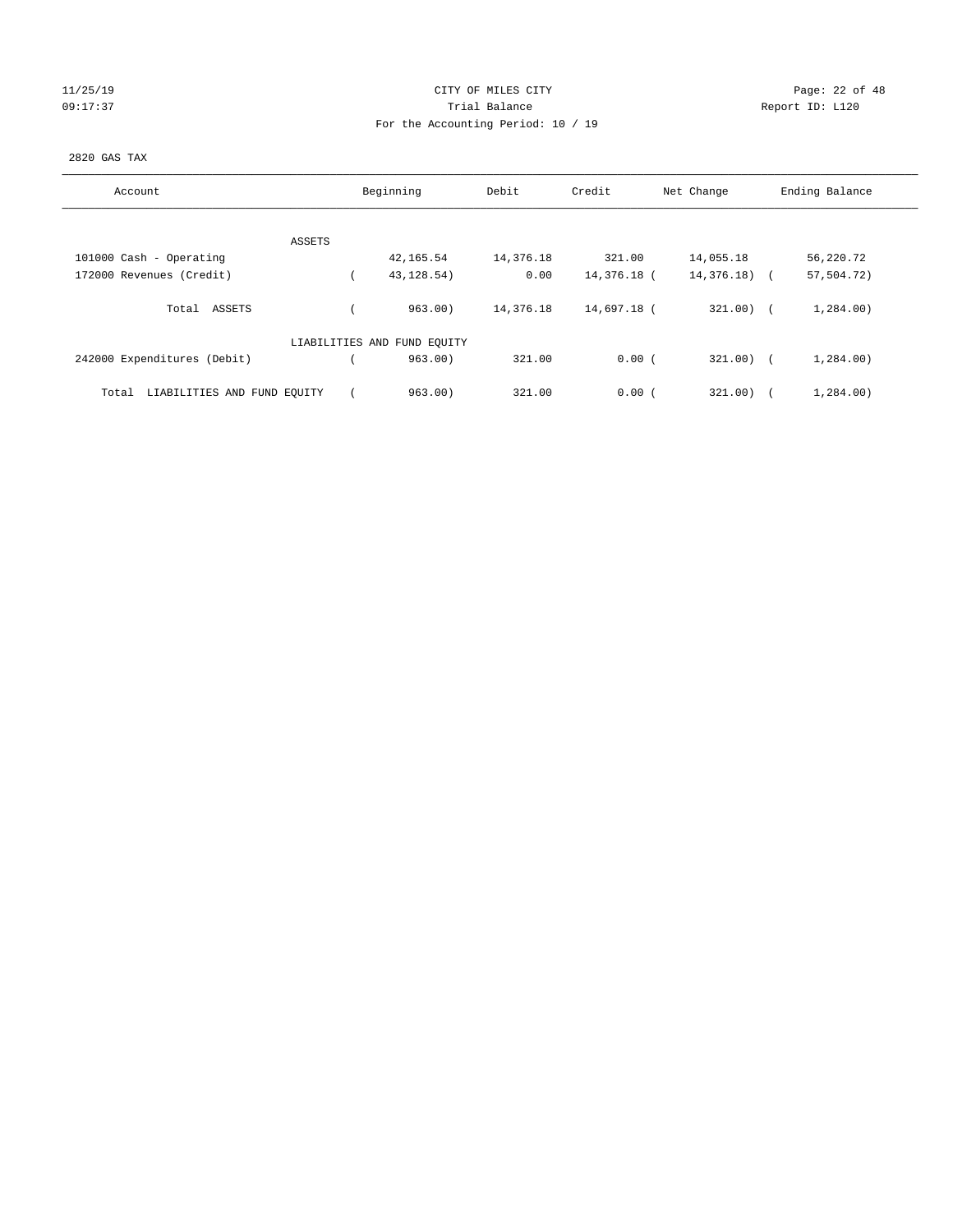# 11/25/19 **Page: 23 of 48** 09:17:37 COMPOSERT TRIAL BALANCE COMPOSERT TRIAL BALANCE COMPOSERT REPORT ID: L120 For the Accounting Period: 10 / 19

#### 2821 HB473- Fuel Tax

| Account                              | Beginning |                             | Debit     | Credit       | Net Change   | Ending Balance |
|--------------------------------------|-----------|-----------------------------|-----------|--------------|--------------|----------------|
|                                      | ASSETS    |                             |           |              |              |                |
| 102131 Restricted Cash- HB473        |           | 15,988.18                   | 0.00      | $5,759.39$ ( | 5,759.39)    | 10,228.79      |
| Total ASSETS                         |           | 15,988.18                   | 0.00      | $5,759.39$ ( | 5,759.39)    | 10,228.79      |
|                                      |           | LIABILITIES AND FUND EQUITY |           |              |              |                |
| 202000 Accounts Payable              |           | 0.00                        | 5,759.39  | 5,759.39     | 0.00         | 0.00           |
| 242000 Expenditures (Debit)          |           | 132,992.61)                 | 5,759.39  | 0.00(        | $5,759.39$ ( | 138,752.00)    |
| 271000 Unreserved Fund Balance       |           | 148,980.79                  | 0.00      | 0.00         | 0.00         | 148,980.79     |
| LIABILITIES AND FUND EQUITY<br>Total |           | 15,988.18                   | 11,518.78 | $5,759.39$ ( | 5,759.39)    | 10,228.79      |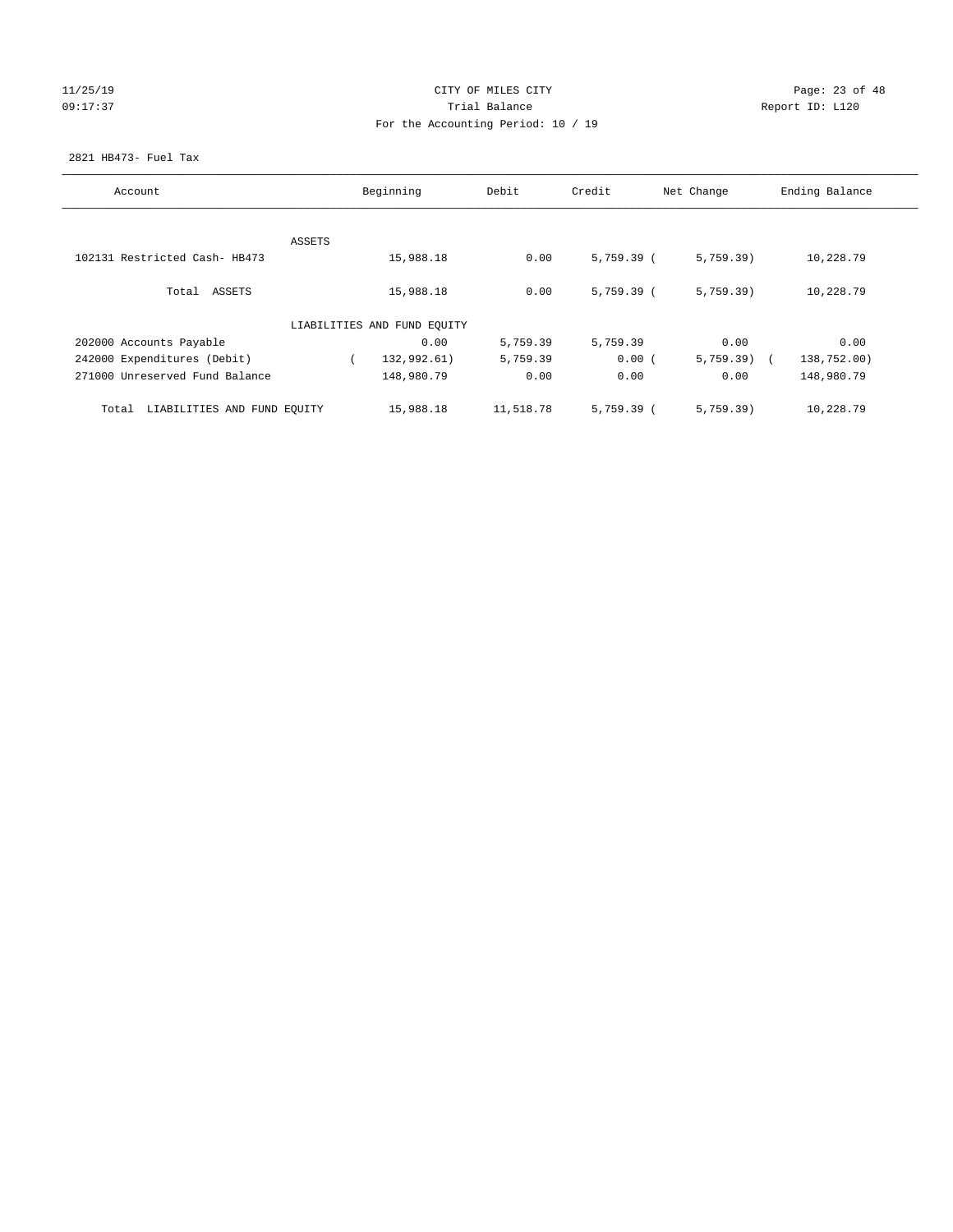## 11/25/19 **Page: 24 of 48** 09:17:37 Quantity Contract Contract Contract Contract Contract Contract Contract Contract Contract Contract Contract Contract Contract Contract Contract Contract Contra For the Accounting Period: 10 / 19

#### 2850 911 EMERGENCY

| Account                              |        | Beginning                   | Debit      | Credit       | Net Change     | Ending Balance |
|--------------------------------------|--------|-----------------------------|------------|--------------|----------------|----------------|
|                                      |        |                             |            |              |                |                |
|                                      | ASSETS |                             |            |              |                |                |
| 101000 Cash - Operating              |        | 216,898.70                  | 0.00       | 109,009.30 ( | 109,009.30)    | 107,889.40     |
| 172000 Revenues (Credit)             |        | 57,691.78)                  | 0.00       | 0.00         | 0.00           | 57,691.78)     |
| Total ASSETS                         |        | 159,206.92                  | 0.00       | 109,009.30 ( | 109,009.30)    | 50,197.62      |
|                                      |        | LIABILITIES AND FUND EQUITY |            |              |                |                |
| 202000 Accounts Payable              |        | 0.00                        | 109,009.30 | 109,009.30   | 0.00           | 0.00           |
| 242000 Expenditures (Debit)          |        | 222,918.97)                 | 109,009.30 | 0.00(        | $109,009.30$ ( | 331,928.27)    |
| 271000 Unreserved Fund Balance       |        | 382,125.89                  | 0.00       | 0.00         | 0.00           | 382, 125.89    |
| LIABILITIES AND FUND EQUITY<br>Total |        | 159,206.92                  | 218,018.60 | 109,009.30 ( | 109,009.30)    | 50,197.62      |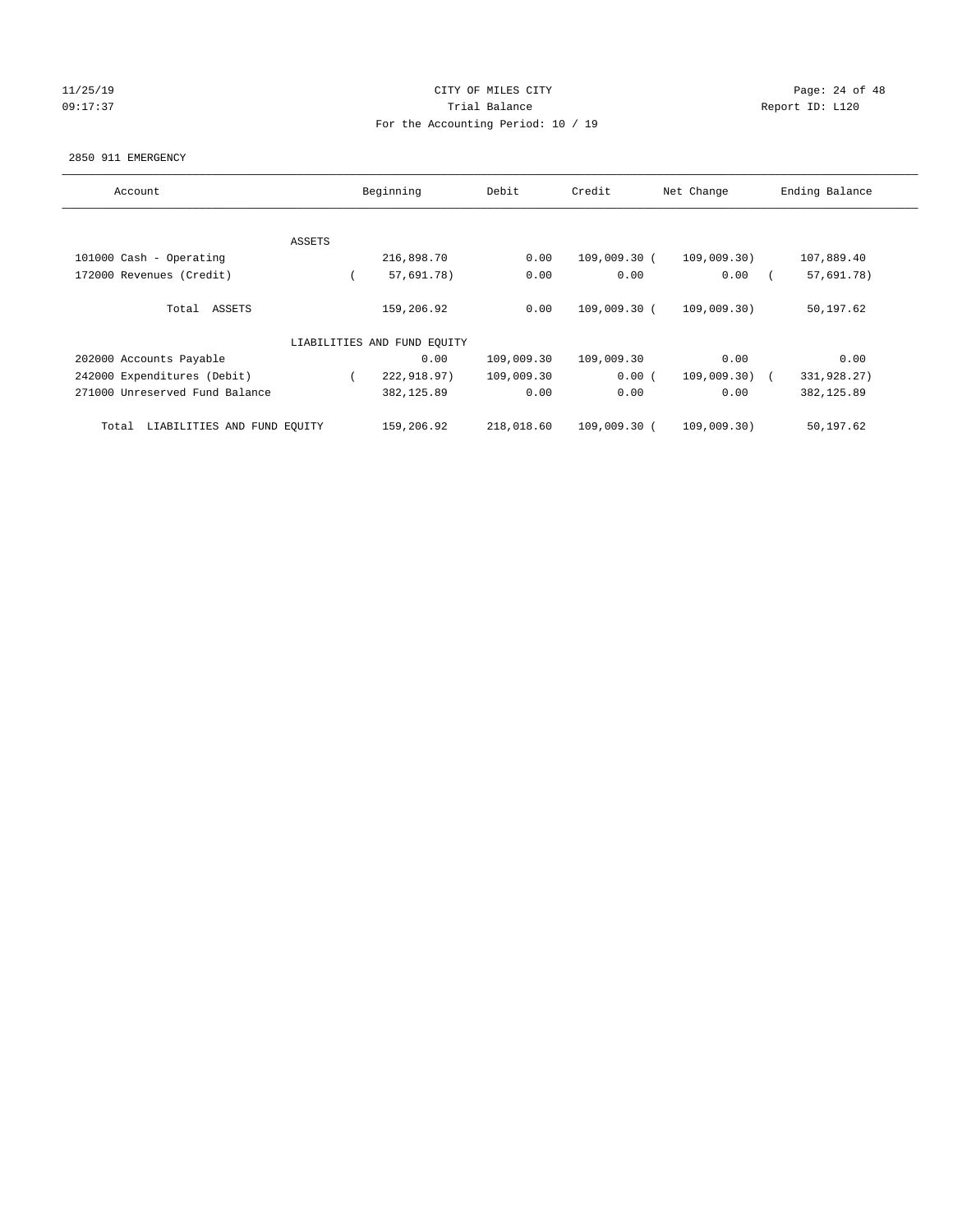# $CITY$  OF MILES  $CITY$  and the contract of  $P_1$   $P_2$  and  $P_3$   $P_4$   $P_5$   $P_6$   $P_7$   $P_8$   $P_8$   $P_9$   $P_9$   $P_9$   $P_9$   $P_9$   $P_8$   $P_9$   $P_9$   $P_9$   $P_9$   $P_9$   $P_9$   $P_9$   $P_9$   $P_9$   $P_9$   $P_9$   $P_9$   $P_9$   $P_9$   $P_9$ 09:17:37 COMPOSERT TRIAL BALANCE COMPOSERT TRIAL BALANCE COMPOSERT REPORT ID: L120 For the Accounting Period: 10 / 19

#### 2880 LIBRARY GRANTS

| Account                                    | Beginning                   | Debit     | Credit      | Net Change    | Ending Balance |
|--------------------------------------------|-----------------------------|-----------|-------------|---------------|----------------|
|                                            |                             |           |             |               |                |
| <b>ASSETS</b>                              |                             |           |             |               |                |
| 101000 Cash - Operating                    | 7,230.00                    | 0.00      | $243.00$ (  | $243.00$ (    | 7,473.00)      |
| 101003 Cash - per capita                   | 15,334.42                   | 5,398.69  | 0.00        | 5,398.69      | 20,733.11      |
| 101020 Cash - Partners Program             | 35,182.70                   | 0.00      | 0.00        | 0.00          | 35,182.70      |
| 101021 Cash-One Time Endowments            | 3,220.04                    | 0.00      | 0.00        | 0.00          | 3,220.04       |
| 101030 Cash - Sagebrush Fed/Base Grant     | 18,002.14                   | 5,949.98  | 486.96      | 5,463.02      | 23, 465.16     |
| 101032 Cash- Library Board of Trustees Mul | 84,050.97                   | 0.00      | 0.00        | 0.00          | 84,050.97      |
| 172000 Revenues (Credit)                   | 0.00                        | 0.00      | 11,348.67 ( | $11,348.67$ ( | 11,348.67)     |
| Total ASSETS                               | 148,560.27                  | 11,348.67 | 12,078.63 ( | 729.96)       | 147,830.31     |
|                                            | LIABILITIES AND FUND EQUITY |           |             |               |                |
| 202000 Accounts Payable                    | 0.00                        | 729.96    | 729.96      | 0.00          | 0.00           |
| 242000 Expenditures (Debit)                | 1,327.96)                   | 729.96    | 0.00(       | 729.96)       | 2,057.92)      |
| 271000 Unreserved Fund Balance             | 149,888.23                  | 0.00      | 0.00        | 0.00          | 149,888.23     |
| LIABILITIES AND FUND EQUITY<br>Total       | 148,560.27                  | 1,459.92  | 729.96 (    | 729.96)       | 147,830.31     |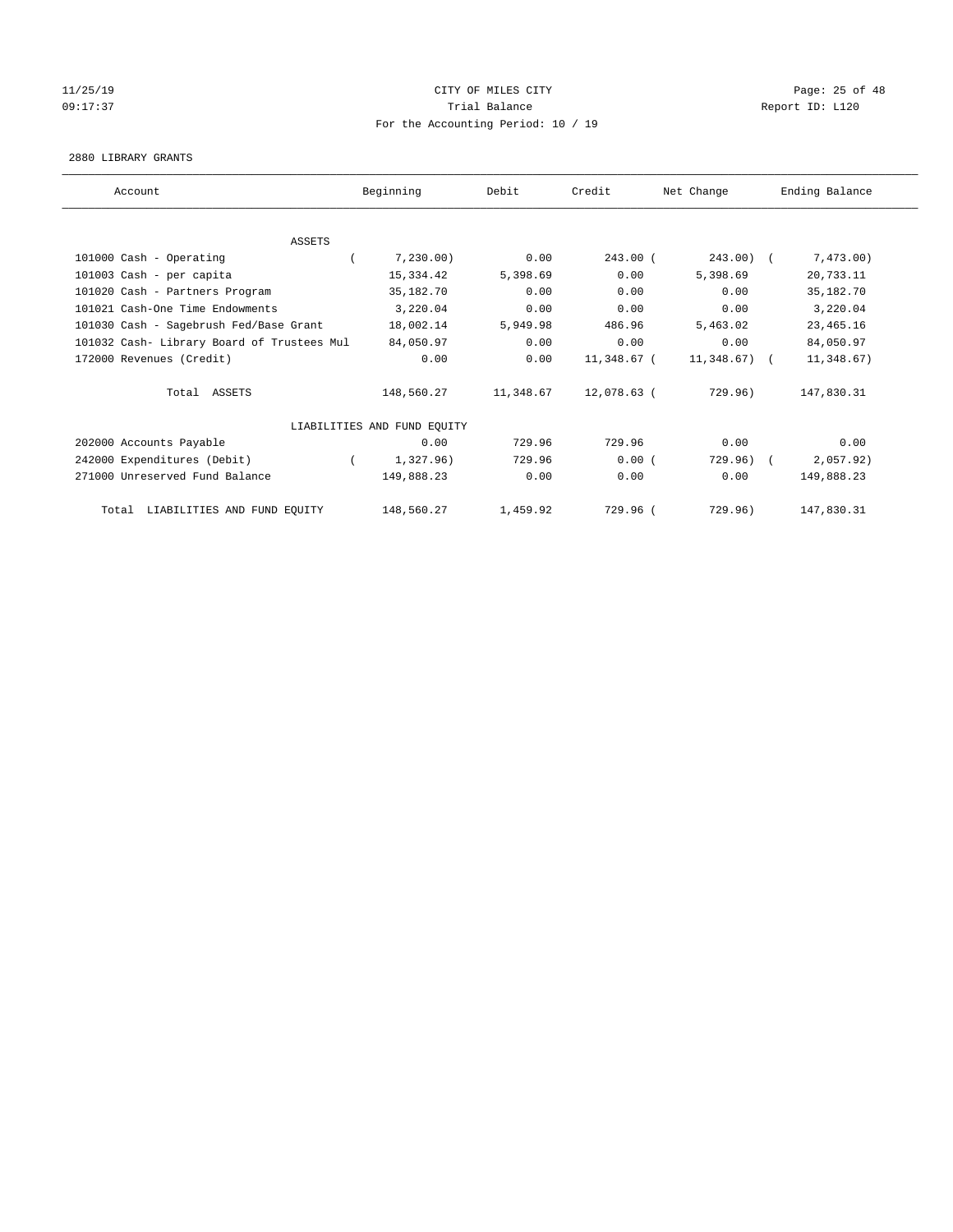# 11/25/19 Page: 26 of 48 09:17:37 Trial Balance Report ID: L120 For the Accounting Period: 10 / 19

#### 2935 Historic Preservation

| Account                              |        | Beginning                   | Debit  | Credit      | Net Change | Ending Balance |
|--------------------------------------|--------|-----------------------------|--------|-------------|------------|----------------|
|                                      | ASSETS |                             |        |             |            |                |
| 101000 Cash - Operating              |        | 16,353.74                   | 0.00   | $76.09$ (   | 76.09      | 16,277.65      |
| Total ASSETS                         |        | 16,353.74                   | 0.00   | $76.09$ $($ | 76.09      | 16,277.65      |
|                                      |        | LIABILITIES AND FUND EQUITY |        |             |            |                |
| 202000 Accounts Payable              |        | 0.00                        | 76.09  | 76.09       | 0.00       | 0.00           |
| 242000 Expenditures (Debit)          |        | 15.10)                      | 76.09  | 0.00(       | $76.09$ (  | 91.19)         |
| 271000 Unreserved Fund Balance       |        | 16,368.84                   | 0.00   | 0.00        | 0.00       | 16,368.84      |
| LIABILITIES AND FUND EQUITY<br>Total |        | 16,353.74                   | 152.18 | 76.09(      | 76.09)     | 16,277.65      |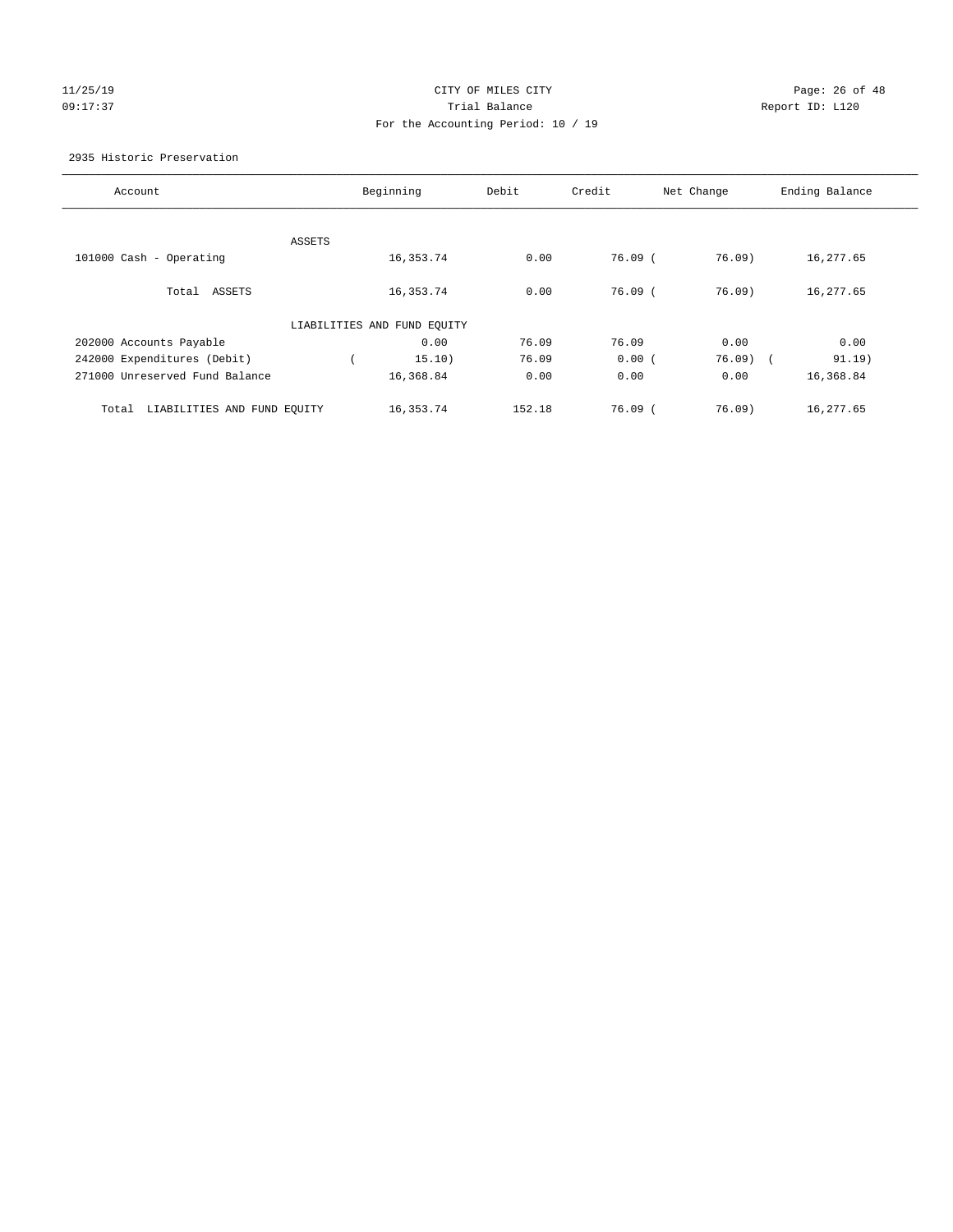# 11/25/19 Page: 27 of 48 09:17:37 Quantity Contract Contract Contract Contract Contract Contract Contract Contract Contract Contract Contract Contract Contract Contract Contract Contract Contra For the Accounting Period: 10 / 19

#### 2985 RETIRED SENIOR VOLUNTEER PROG (RSVP)

| Account                                    | Beginning                   | Debit      | Credit         | Net Change   | Ending Balance |
|--------------------------------------------|-----------------------------|------------|----------------|--------------|----------------|
|                                            |                             |            |                |              |                |
| <b>ASSETS</b>                              |                             |            |                |              |                |
| 101000 Cash - Operating                    | 5,534.55)                   | 9,923.55   | 6,247.49       | 3,676.06     | 1,858.49)      |
| 101004 RSVP Non-Federal Cash Operating-Cus | 4,412.91                    | 2,200.00   | 189.24         | 2,010.76     | 6,423.67       |
| 101008 RSVP- Custer Excess                 | 12,054.34                   | 0.00       | $17.64$ (      | 17.64)       | 12,036.70      |
| 103100 Petty Cash-                         | 200.00                      | 0.00       | 0.00           | 0.00         | 200.00         |
| 172000 Revenues (Credit)                   | 16,661.75)                  | 0.00       | $12, 123.55$ ( | 12, 123.55)  | 28,785.30)     |
| Total ASSETS                               | 5,529.05)                   | 12, 123.55 | 18,577.92 (    | $6,454.37$ ( | 11,983.42)     |
|                                            | LIABILITIES AND FUND EQUITY |            |                |              |                |
| 202000 Accounts Payable                    | 0.00                        | 741.60     | 741.60         | 0.00         | 0.00           |
| 242000 Expenditures (Debit)                | 25,893.13)                  | 6,494.21   | $39.84$ (      | $6,454.37$ ( | 32, 347.50)    |
| 271000 Unreserved Fund Balance             | 20,364.08                   | 0.00       | 0.00           | 0.00         | 20,364.08      |
| LIABILITIES AND FUND EQUITY<br>Total       | 5,529.05)                   | 7,235.81   | 781.44 (       | $6,454.37$ ( | 11,983.42)     |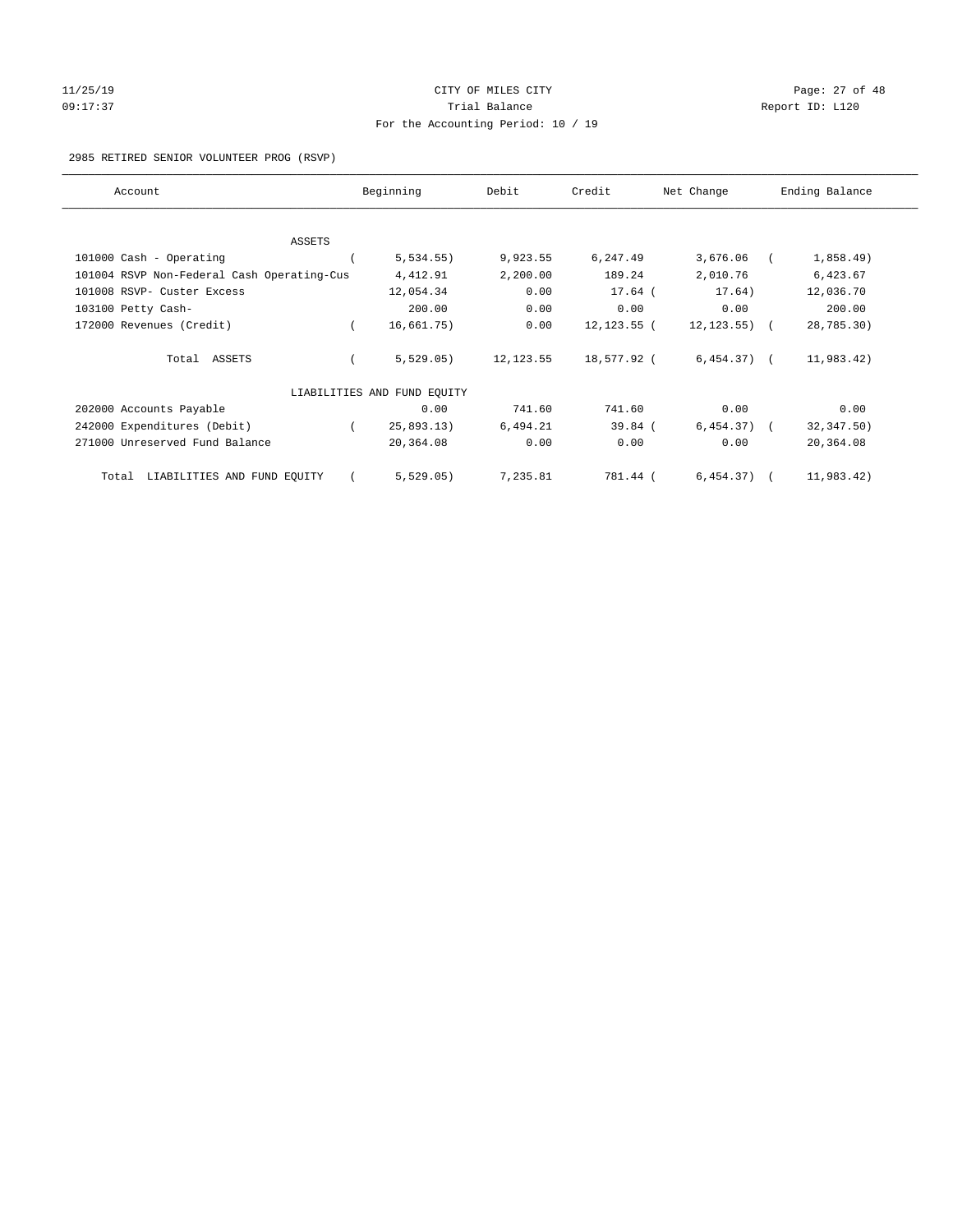## 11/25/19 Page: 28 of 48 09:17:37 Trial Balance Report ID: L120 For the Accounting Period: 10 / 19

3400 SID REVOLVING FUND

| Account                              | Beginning                   | Debit | Credit | Net Change | Ending Balance |
|--------------------------------------|-----------------------------|-------|--------|------------|----------------|
| ASSETS                               |                             |       |        |            |                |
| 101000 Cash - Operating              | 2,985.00                    | 0.00  | 0.00   | 0.00       | 2,985.00       |
| Total ASSETS                         | 2,985.00                    | 0.00  | 0.00   | 0.00       | 2,985.00       |
|                                      | LIABILITIES AND FUND EQUITY |       |        |            |                |
| 271000 Unreserved Fund Balance       | 2,985.00                    | 0.00  | 0.00   | 0.00       | 2,985.00       |
| LIABILITIES AND FUND EQUITY<br>Total | 2,985.00                    | 0.00  | 0.00   | 0.00       | 2,985.00       |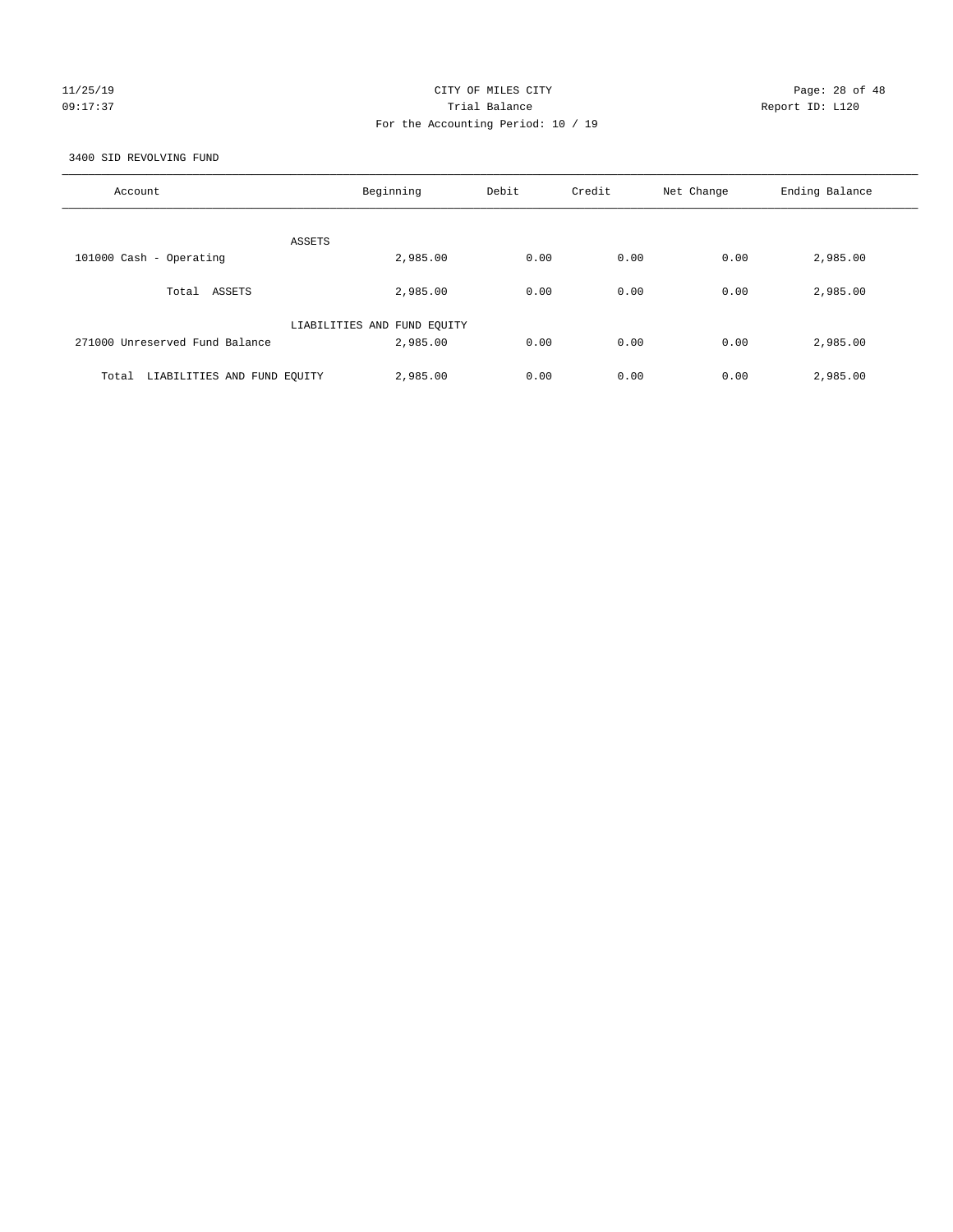# 11/25/19 **Page: 29 of 48** 09:17:37 COMPOSERT TRIAL BALANCE COMPOSERT TRIAL BALANCE COMPOSERT REPORT ID: L120 For the Accounting Period: 10 / 19

#### 3670 SID 211

| Account                                    | Beginning                   | Debit | Credit | Net Change | Ending Balance |
|--------------------------------------------|-----------------------------|-------|--------|------------|----------------|
|                                            |                             |       |        |            |                |
| ASSETS                                     |                             |       |        |            |                |
| 101000 Cash - Operating                    | 8,643.87                    | 0.00  | 0.00   | 0.00       | 8,643.87       |
| 118190 Special Assessments Receivables-201 | 3,790.14                    | 0.00  | 0.00   | 0.00       | 3,790.14       |
| 119000 Special Assmt Recbl - Deferred      | 34,587.36                   | 0.00  | 0.00   | 0.00       | 34,587.36      |
| Total ASSETS                               | 47,021.37                   | 0.00  | 0.00   | 0.00       | 47,021.37      |
|                                            | LIABILITIES AND FUND EQUITY |       |        |            |                |
| 223000 Deferred Revenue/Uncollected Taxes  | 38,377.50                   | 0.00  | 0.00   | 0.00       | 38,377.50      |
| 242000 Expenditures (Debit)                | 2,679.48)                   | 0.00  | 0.00   | 0.00       | 2,679.48)      |
| 271000 Unreserved Fund Balance             | 11,323.35                   | 0.00  | 0.00   | 0.00       | 11,323.35      |
| LIABILITIES AND FUND EQUITY<br>Total       | 47,021.37                   | 0.00  | 0.00   | 0.00       | 47,021.37      |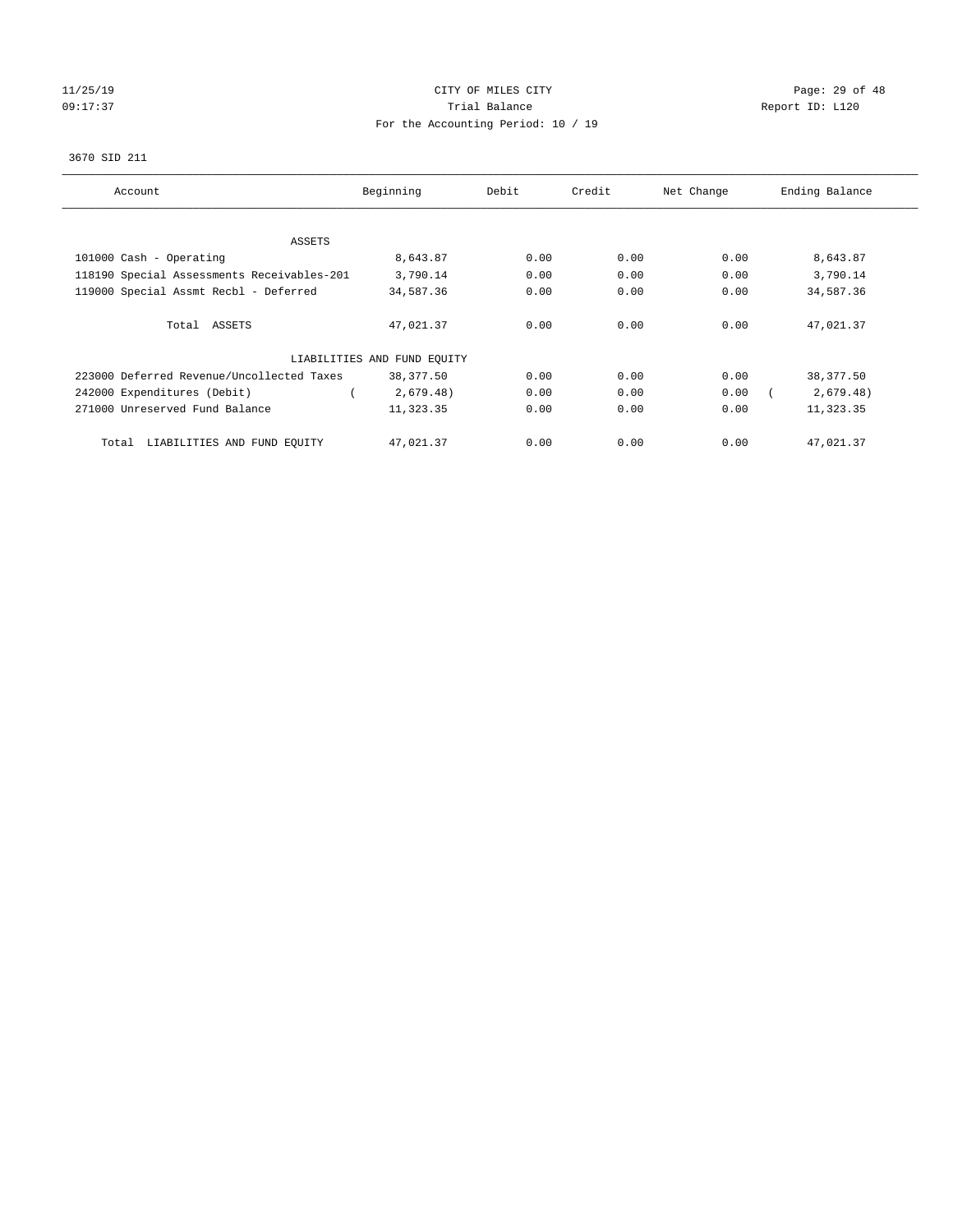## 11/25/19 Page: 30 of 48 09:17:37 Trial Balance Report ID: L120 For the Accounting Period: 10 / 19

#### 4000 General Fund Capitol Improvement Fund

| Account                              |        | Beginning                   | Debit     | Credit       | Net Change    | Ending Balance |
|--------------------------------------|--------|-----------------------------|-----------|--------------|---------------|----------------|
|                                      |        |                             |           |              |               |                |
|                                      | ASSETS |                             |           |              |               |                |
| 101000 Cash - Operating              |        | 68,051.69                   | 0.00      | $5,960.00$ ( | 5,960.00)     | 62,091.69      |
| 172000 Revenues (Credit)             |        | 198.16)                     | 0.00      | 0.00         | 0.00          | 198.16)        |
| Total ASSETS                         |        | 67,853.53                   | 0.00      | $5,960,00$ ( | 5,960.00)     | 61,893.53      |
|                                      |        | LIABILITIES AND FUND EQUITY |           |              |               |                |
| 202000 Accounts Payable              |        | 0.00                        | 5,960.00  | 5,960.00     | 0.00          | 0.00           |
| 242000 Expenditures (Debit)          |        | 14,469.00)                  | 5,960.00  | 0.00(        | $5,960.00)$ ( | 20, 429.00     |
| 271000 Unreserved Fund Balance       |        | 82,322.53                   | 0.00      | 0.00         | 0.00          | 82,322.53      |
| LIABILITIES AND FUND EOUITY<br>Total |        | 67,853.53                   | 11,920.00 | $5.960.00$ ( | 5,960,00)     | 61,893.53      |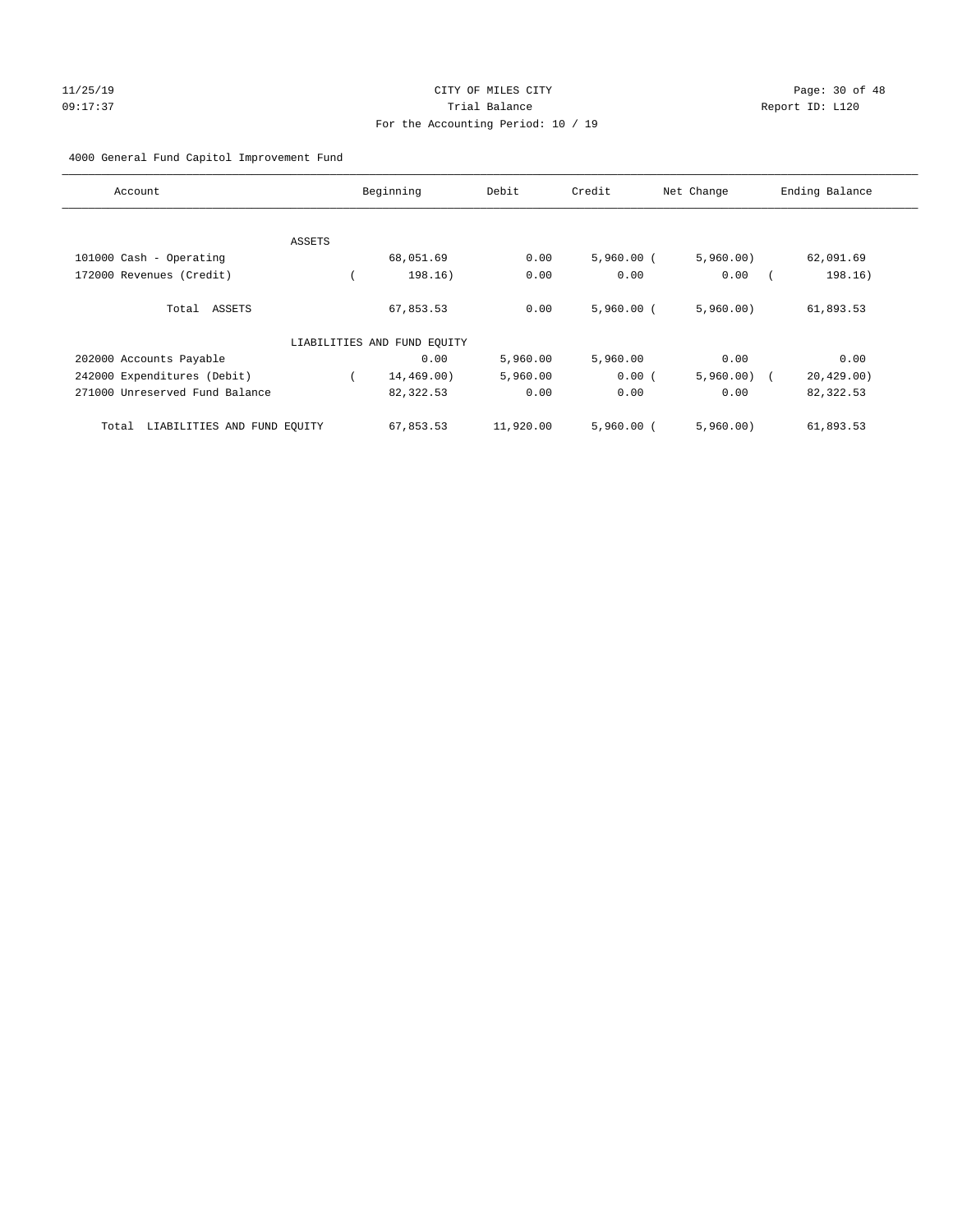# $CITY$  OF MILES  $CITY$  and the contract of  $P = 31$  of  $48$ 09:17:37 Trial Balance Report ID: L120 For the Accounting Period: 10 / 19

4050 Ambulance Capital Improvement Fund

| Account                              | Beginning                   | Debit | Credit | Net Change | Ending Balance |
|--------------------------------------|-----------------------------|-------|--------|------------|----------------|
| <b>ASSETS</b>                        |                             |       |        |            |                |
| 101000 Cash - Operating              | 13,779.06                   | 0.00  | 0.00   | 0.00       | 13,779.06      |
| Total ASSETS                         | 13,779.06                   | 0.00  | 0.00   | 0.00       | 13,779.06      |
|                                      | LIABILITIES AND FUND EQUITY |       |        |            |                |
| 271000 Unreserved Fund Balance       | 13,779.06                   | 0.00  | 0.00   | 0.00       | 13,779.06      |
| LIABILITIES AND FUND EQUITY<br>Total | 13,779.06                   | 0.00  | 0.00   | 0.00       | 13,779.06      |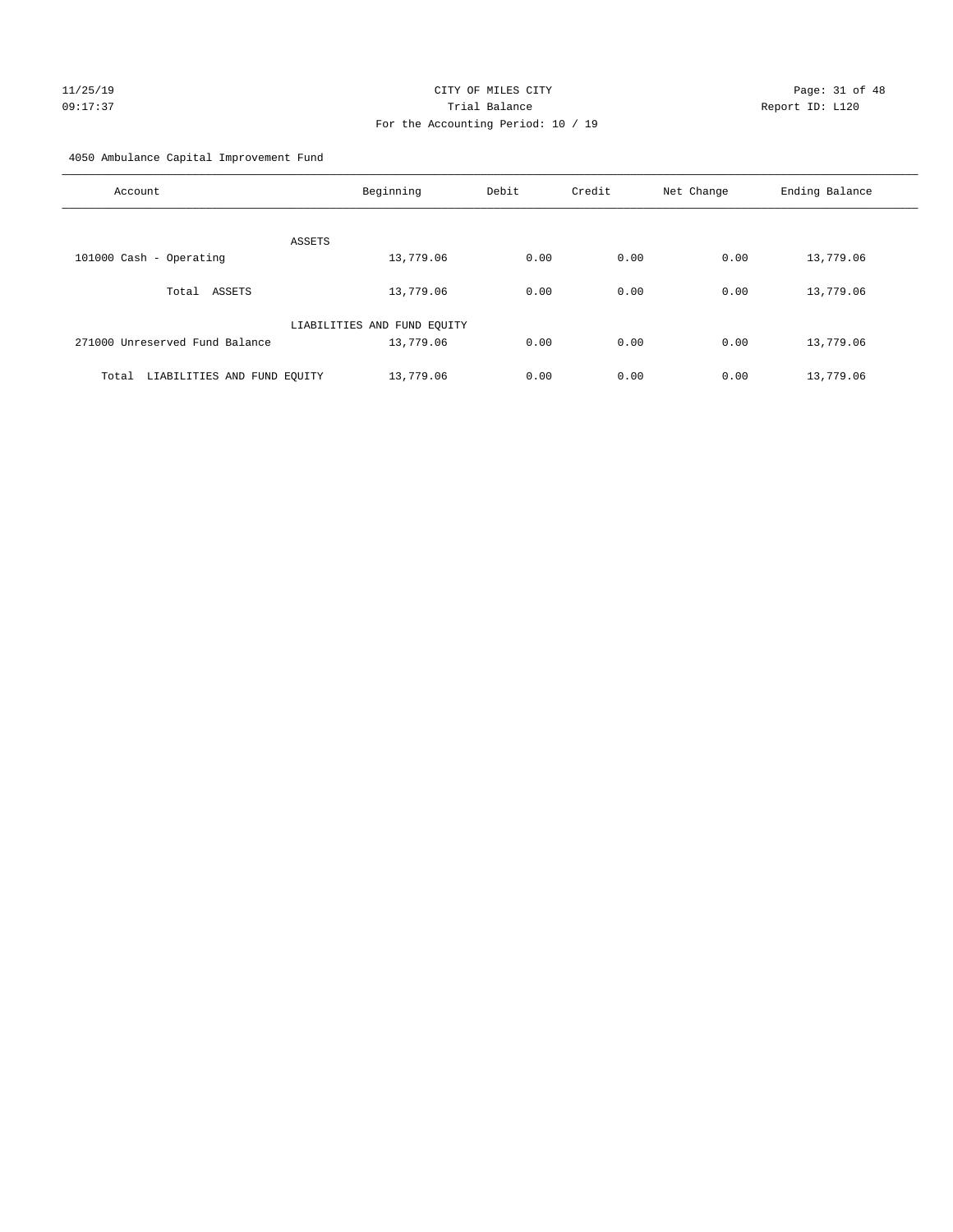# 11/25/19 Page: 32 of 48 09:17:37 Trial Balance Report ID: L120 For the Accounting Period: 10 / 19

4060 CAPITAL IMPROV-PUBLIC WORKS

| Account                              |        | Beginning                   | Debit  | Credit       | Net Change | Ending Balance |
|--------------------------------------|--------|-----------------------------|--------|--------------|------------|----------------|
|                                      |        |                             |        |              |            |                |
|                                      | ASSETS |                             |        |              |            |                |
| 101000 Cash - Operating              |        | 573, 127.62                 | 550.00 | 0.00         | 550.00     | 573,677.62     |
| 122000 Accounts Receivable           |        | 200.00                      | 250.00 | $450.00$ (   | 200.00)    | 0.00           |
| 172000 Revenues (Credit)             |        | 3,371.97)                   | 0.00   | $350.00$ $($ | 350.00)    | 3,721.97)      |
| Total ASSETS                         |        | 569,955.65                  | 800.00 | 800.00       | 0.00       | 569,955.65     |
|                                      |        | LIABILITIES AND FUND EQUITY |        |              |            |                |
| 271000 Unreserved Fund Balance       |        | 569,955.65                  | 0.00   | 0.00         | 0.00       | 569,955.65     |
| LIABILITIES AND FUND EQUITY<br>Total |        | 569,955.65                  | 0.00   | 0.00         | 0.00       | 569,955.65     |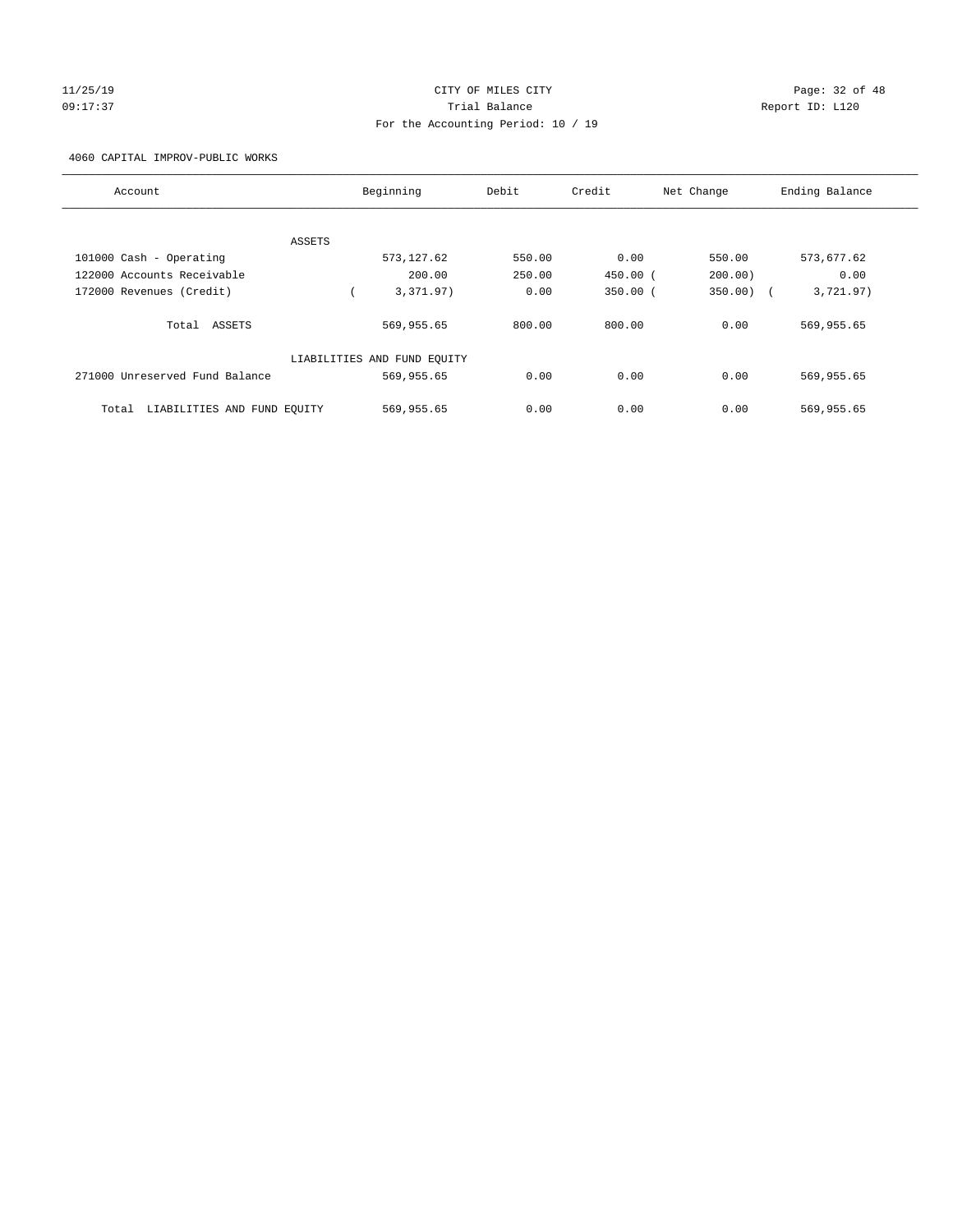# 11/25/19 Page: 33 of 48 09:17:37 Trial Balance Report ID: L120 For the Accounting Period: 10 / 19

#### 5210 WATER UTILITY

| Account                                      | Beginning                   | Debit      | Credit       | Net Change   | Ending Balance              |
|----------------------------------------------|-----------------------------|------------|--------------|--------------|-----------------------------|
| ASSETS                                       |                             |            |              |              |                             |
| 101000 Cash - Operating                      | 3,000,421.17                | 230,035.40 | 302,105.23 ( | 72,069.83)   | 2,928,351.34                |
| 101010 Deposit Cash                          | 95,900.00                   | 2,600.00   | 1,700.00     | 900.00       | 96,800.00                   |
| 102240 Cash - Replacement & Depreciation     | 1,489,589.35                | 0.00       | 0.00         | 0.00         | 1,489,589.35                |
| 102250 Cash - System Devlopment Fees         | 311,694.92                  | 1,235.00   | 0.00         | 1,235.00     | 312,929.92                  |
| 102270 Cash - Curb Stop Replacement Fee      | 365,531.81                  | 3,670.88   | 257.47       | 3, 413. 41   | 368,945.22                  |
| 102312 RevBnd/CurYearDebt-DNRC/CarbonTank    | 34,602.81                   | 11,534.27  | 0.00         | 11,534.27    | 46,137.08                   |
| 102313 RevBnd/CurYearDebt-DNRC/NE WtrLine    | 35, 175.30                  | 11,725.10  | 0.00         | 11,725.10    | 46,900.40                   |
| 102315 RevBnd/CurYearDebt-ARRA/NE Water Li   | 4,577.19                    | 1,525.73   | 0.00         | 1,525.73     | 6,102.92                    |
| 102322 RevBnd/Reserve-DNRC/CarbonTank        | 153,009.00                  | 0.00       | 0.00         | 0.00         | 153,009.00                  |
| 102323 RevBnd/Reserve-DNRC/NE WtrLine        | 128,653.00                  | 0.00       | 0.00         | 0.00         | 128,653.00                  |
| 102325 RevBnd/Reserve-ARRA B-NE Waterline    | 18,245.00                   | 0.00       | 0.00         | 0.00         | 18,245.00                   |
| 103000 Petty Cash                            | 330.00                      | 0.00       | 0.00         | 0.00         | 330.00                      |
| 122000 Accounts Receivable                   | 256,984.86                  | 169,576.89 | 236,068.01 ( | 66,491.12)   | 190,493.74                  |
| 122020 Accounts Receivable-\$2.00 State Ass( | 4.00)                       | 0.00       | 0.00         | 0.00         | $\left($<br>4.00)           |
| 162000 Deferred outflows-GASB68              | 182,751.00                  | 0.00       | 0.00         | 0.00         | 182,751.00                  |
| 172000 Revenues (Credit)                     | 697,658.34)                 | 3,109.22   | 165,362.21 ( | 162, 252.99) | 859, 911.33)                |
| 181000 Land                                  | 41,844.00                   | 0.00       | 0.00         | 0.00         | 41,844.00                   |
| 182000 Buildings                             | 22,997.00                   | 0.00       | 0.00         | 0.00         | 22,997.00                   |
| 182100 Allowance for Depr - Buildings (Cre(  | 22,997.00)                  | 0.00       | 0.00         | 0.00         | 22,997.00)                  |
| 186000 Machinery and Equipment               | 510,641.42                  | 0.00       | 0.00         | 0.00         | 510,641.42                  |
| 186100 Allowance for Depr - Machinery & Eq(  | 300,684.00)                 | 0.00       | 0.00         | 0.00         | 300,684.00)                 |
| 188000 Const. Work in Progress-NE Wtr Line(  | 0.26)                       | 0.00       | 0.00         | 0.00         | 0.26)                       |
| 189100 Source of Supply                      | 3,542,842.49                | 0.00       | 0.00         | 0.00         | 3,542,842.49                |
| 189110 Allowance for Depreciation - Source(  | 775, 265.00)                | 0.00       | 0.00         | 0.00         | 775,265.00)<br>$\left($     |
| 189300 Treatment Plant                       | 3,740,287.07                | 0.00       | 0.00         | 0.00         | 3,740,287.07                |
| 189310 Allowance for Depr - Treatment Plan(  | 2,068,019.00)               | 0.00       | 0.00         | 0.00         | 2,068,019.00)<br>$\sqrt{2}$ |
| 189400 Transmission & Distribution           | 14, 260, 517.26             | 0.00       | 0.00         | 0.00         | 14, 260, 517. 26            |
| 189410 Allowance for Depr - Trans & Distri(  | 4,481,092.00)               | 0.00       | 0.00         | 0.00         | (4, 481, 092.00)            |
| 199901 OPEB Deferred Outflow                 | 38,356.00                   | 0.00       | 0.00         | 0.00         | 38,356.00                   |
| Total ASSETS                                 | 19,889,231.05               | 435,012.49 | 705,492.92 ( | 270,480.43)  | 19,618,750.62               |
|                                              | LIABILITIES AND FUND EQUITY |            |              |              |                             |
| 202000 Accounts Payable                      | 2,629.67                    | 211,916.25 | 211,916.25   | 0.00         | 2,629.67                    |
| 214000 Deposits Payable                      | 95,900.00                   | 1,700.00   | 2,600.00     | 900.00       | 96,800.00                   |
| 214010 Refunds Payable<br>$\left($           | 381.16)                     | 472.22     | 472.22       | 0.00         | 381.16)                     |
| 223899 Deferred inflows-GASB 68              | 11,388.00                   | 0.00       | 0.00         | 0.00         | 11,388.00                   |
| 231000 BONDS PAYABLE                         | 4,150,000.00                | 0.00       | 0.00         | 0.00         | 4,150,000.00                |
| 237000 Net Pension liability-GASB 68         | 733,295.00                  | 0.00       | 0.00         | 0.00         | 733,295.00                  |
| 238000 Other Post Employment Benefits        | 117,406.00                  | 0.00       | 0.00         | 0.00         | 117,406.00                  |
| 239000 Compensated Absences Payable          | 89,758.00                   | 0.00       | 0.00         | 0.00         | 89,758.00                   |
| 242000 Expenditures (Debit)                  | 813,097.09)                 | 273,047.10 | 1,666.67 (   | 271,380.43)  | 1,084,477.52)               |
| 250300 Reserve Revenue Bond - Current Debt   | 323, 303.85                 | 0.00       | 0.00         | 0.00         | 323, 303.85                 |
| 250500 Reserve - System Dev Fees             | 171,098.25                  | 0.00       | 0.00         | 0.00         | 171,098.25                  |
| 250600 Reserve for Replacement & Depreciat   | 1,351,889.30                | 0.00       | 0.00         | 0.00         | 1,351,889.30                |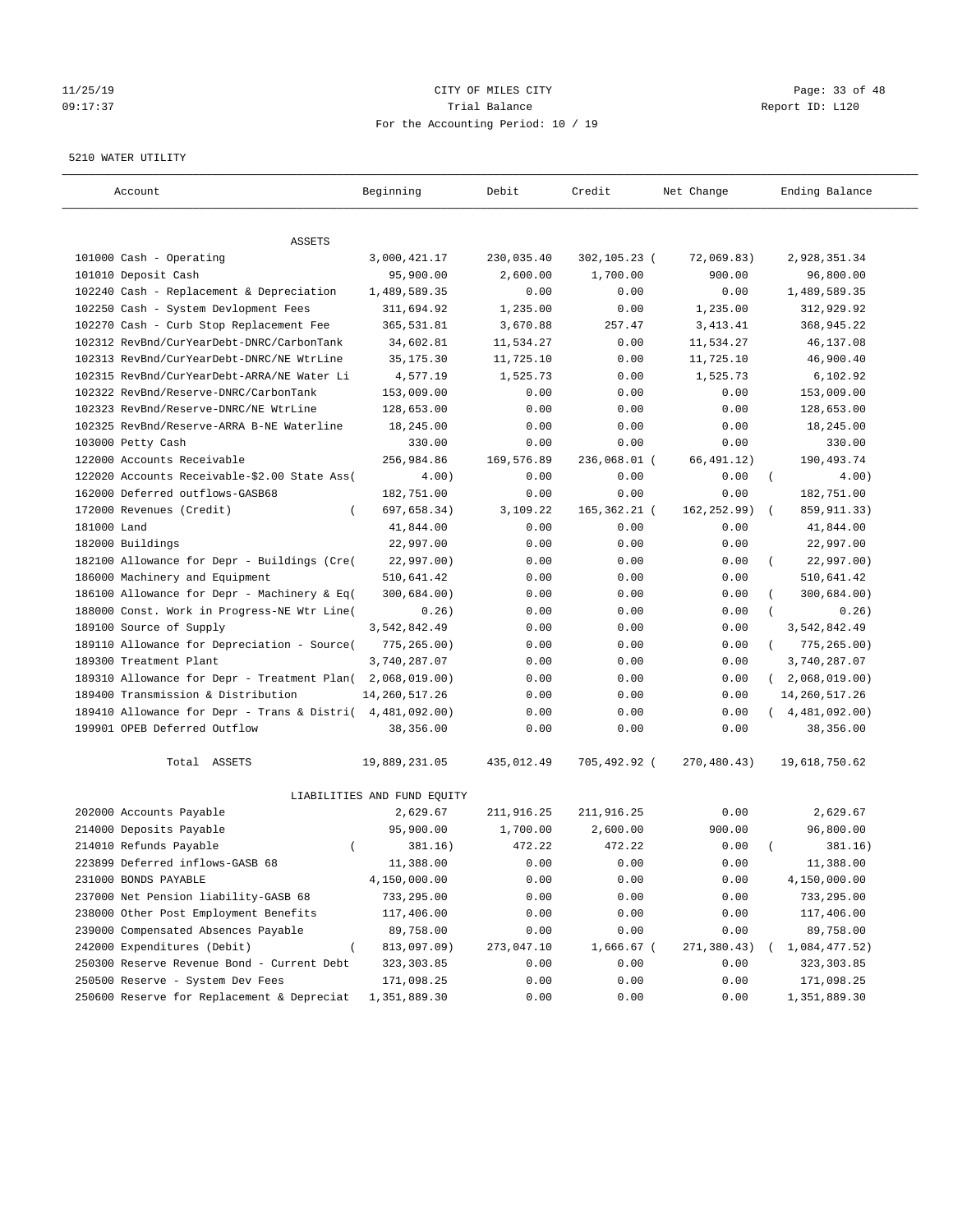# $CITY$  OF MILES  $CITY$  and the contract of  $P = 34$  of  $48$ 09:17:37 Quantity Contract Contract Contract Contract Contract Contract Contract Contract Contract Contract Contract Contract Contract Contract Contract Contract Contra For the Accounting Period: 10 / 19

5210 WATER UTILITY

| Account                              | Beginning        | Debit       | Credit         | Net Change  | Ending Balance   |
|--------------------------------------|------------------|-------------|----------------|-------------|------------------|
| 271000 Unreserved Fund Balance       | 518,467.93)      | 0.00        | 0.00           | 0.00        | 518,467.93)      |
| 272000 Unreserved Retained Earnings  | 14, 174, 509. 16 | 0.00        | 0.00           | 0.00        | 14, 174, 509. 16 |
| LIABILITIES AND FUND EQUITY<br>Total | 19,889,231.05    | 487, 135.57 | $216.655.14$ ( | 270,480.43) | 19,618,750.62    |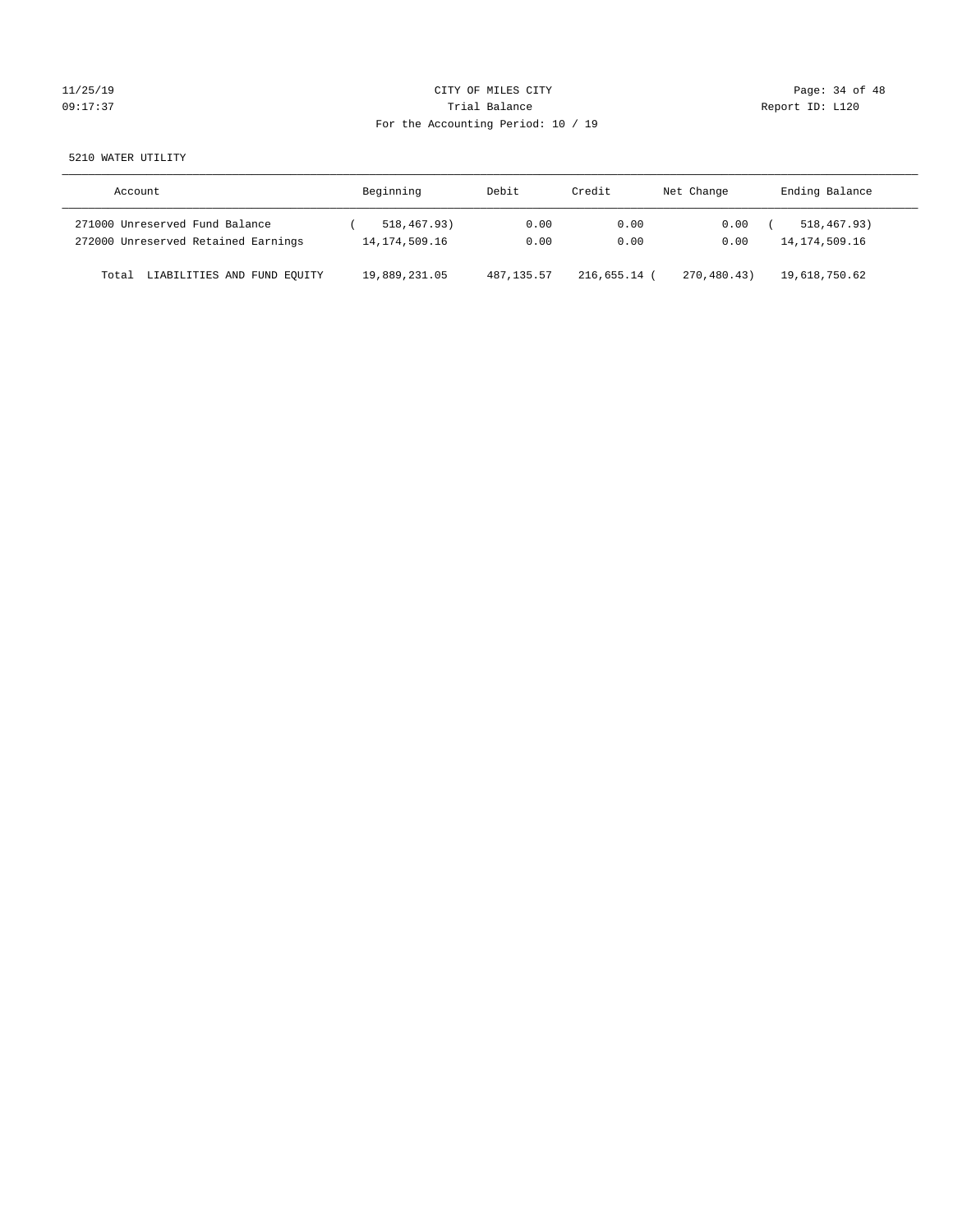#### 11/25/19 Page: 35 of 48 09:17:37 Trial Balance Report ID: L120 For the Accounting Period: 10 / 19

#### 5310 SEWER UTILITY

| Account                                                   | Beginning                   | Debit      | Credit       | Net Change   | Ending Balance   |
|-----------------------------------------------------------|-----------------------------|------------|--------------|--------------|------------------|
| <b>ASSETS</b>                                             |                             |            |              |              |                  |
| 101000 Cash - Operating                                   | 2,833,926.45                | 168,762.98 | 139,939.36   | 28,823.62    | 2,862,750.07     |
| 102240 Cash - Replacement & Depreciation                  | 195,098.39                  | 0.00       | 0.00         | 0.00         | 195,098.39       |
| 102250 Cash - System Devlopment Fees                      | 148,920.91                  | 480.00     | 0.00         | 480.00       | 149,400.91       |
| 102279 WWtr Treatment Plant-Phase II Const(               | 76,205.70)                  | 0.00       | 0.00         | 0.00         | 76, 205.70)      |
| 102280 WWtr Treatment Plant-Phase I Constr                | 738,063.46                  | 0.00       | 0.00         | 0.00         | 738,063.46       |
| 102316 RevBnd/CurYearDebt-Phase 1 Haynes L                | 25, 222.50                  | 8,407.50   | 0.00         | 8,407.50     | 33,630.00        |
| 102317 RevBnd/CurYearDebt-WWTP Phase II                   | 50,309.37                   | 16,769.79  | 0.00         | 16,769.79    | 67,079.16        |
| 102390 REV BOND/RESERVE-Sewer Phase 1                     | 101,735.00                  | 0.00       | 0.00         | 0.00         | 101,735.00       |
| 102396 REV BOND/RESERVE-SEWER PHASE II                    | 201,275.00                  | 0.00       | 0.00         | 0.00         | 201,275.00       |
| 122000 Accounts Receivable                                | 192,458.95                  | 169,942.91 | 167,923.81   | 2,019.10     | 194,478.05       |
| 162000 Deferred outflows-GASB68                           | 147,619.00                  | 0.00       | 0.00         | 0.00         | 147,619.00       |
| 172000 Revenues (Credit)                                  | 514,990.85)                 | 304.53     | 171,438.07 ( | 171, 133.54) | 686, 124.39)     |
| 181000 Land                                               | 2.00                        | 0.00       | 0.00         | 0.00         | 2.00             |
| 186000 Machinery and Equipment                            | 800,566.77                  | 0.00       | 0.00         | 0.00         | 800,566.77       |
| 186100 Allowance for Depr - Machinery & Eq(               | 499,312.00)                 | 0.00       | 0.00         | 0.00         | 499, 312.00)     |
| 188000 Const. Work in Progress-NE Wtr Line(               | 1.60)                       | 0.00       | 0.00         | 0.00         | 1.60)            |
| 189300 Treatment Plant                                    | 11,492,692.56               | 0.00       | 0.00         | 0.00         | 11,492,692.56    |
| 189310 Allowance for Depr - Treatment Plan( 1,698,846.00) |                             | 0.00       | 0.00         | 0.00         | (1,698,846.00)   |
| 189400 Transmission & Distribution                        | 4,029,119.40                | 0.00       | 0.00         | 0.00         | 4,029,119.40     |
| 189410 Allowance for Depr - Trans & Distri( 1,695,972.00) |                             | 0.00       | 0.00         | 0.00         | (1,695,972.00)   |
| 199901 OPEB Deferred Outflow                              | 28,767.00                   | 0.00       | 0.00         | 0.00         | 28,767.00        |
| Total ASSETS                                              | 16,500,448.61               | 364,667.71 | 479,301.24 ( | 114,633.53)  | 16, 385, 815.08  |
|                                                           | LIABILITIES AND FUND EQUITY |            |              |              |                  |
| 202000 Accounts Payable                                   | 2,629.67                    | 66, 465.97 | 66, 465.97   | 0.00         | 2,629.67         |
| 223899 Deferred inflows-GASB 68                           | 9,199.00                    | 0.00       | 0.00         | 0.00         | 9,199.00         |
| 231300 Bonds Pay 1979 Issue                               | 1,080,000.00                | 0.00       | 0.00         | 0.00         | 1,080,000.00     |
| 231301 WWTP #2 Bonds Pay                                  | 5,046,645.00                | 0.00       | 0.00         | 0.00         | 5,046,645.00     |
| 237000 Net Pension liability-GASB 68                      | 592,325.00                  | 0.00       | 0.00         | 0.00         | 592,325.00       |
| 238000 Other Post Employment Benefits                     | 88,054.00                   | 0.00       | 0.00         | 0.00         | 88,054.00        |
| 239000 Compensated Absences Payable                       | 69,016.00                   | 0.00       | 0.00         | 0.00         | 69,016.00        |
| 242000 Expenditures (Debit)<br>$\overline{(\ }$           | 404,508.66)                 | 116,300.20 | 1,666.67 (   | 114,633.53)  | 519, 142.19)     |
| 250500 Reserve - System Dev Fees                          | 82,925.91                   | 0.00       | 0.00         | 0.00         | 82,925.91        |
| 250600 Reserve for Replacement & Depreciat                | 1,666,491.83                | 0.00       | 0.00         | 0.00         | 1,666,491.83     |
| 271000 Unreserved Fund Balance                            | 394,844.93)                 | 0.00       | 0.00         | 0.00         | 394,844.93)      |
| 272000 Unreserved Retained Earnings                       | 8,662,515.79                | 0.00       | 0.00         | 0.00         | 8,662,515.79     |
| Total LIABILITIES AND FUND EOUITY                         | 16,500,448.61               | 182,766.17 | 68,132.64 (  | 114,633.53)  | 16, 385, 815, 08 |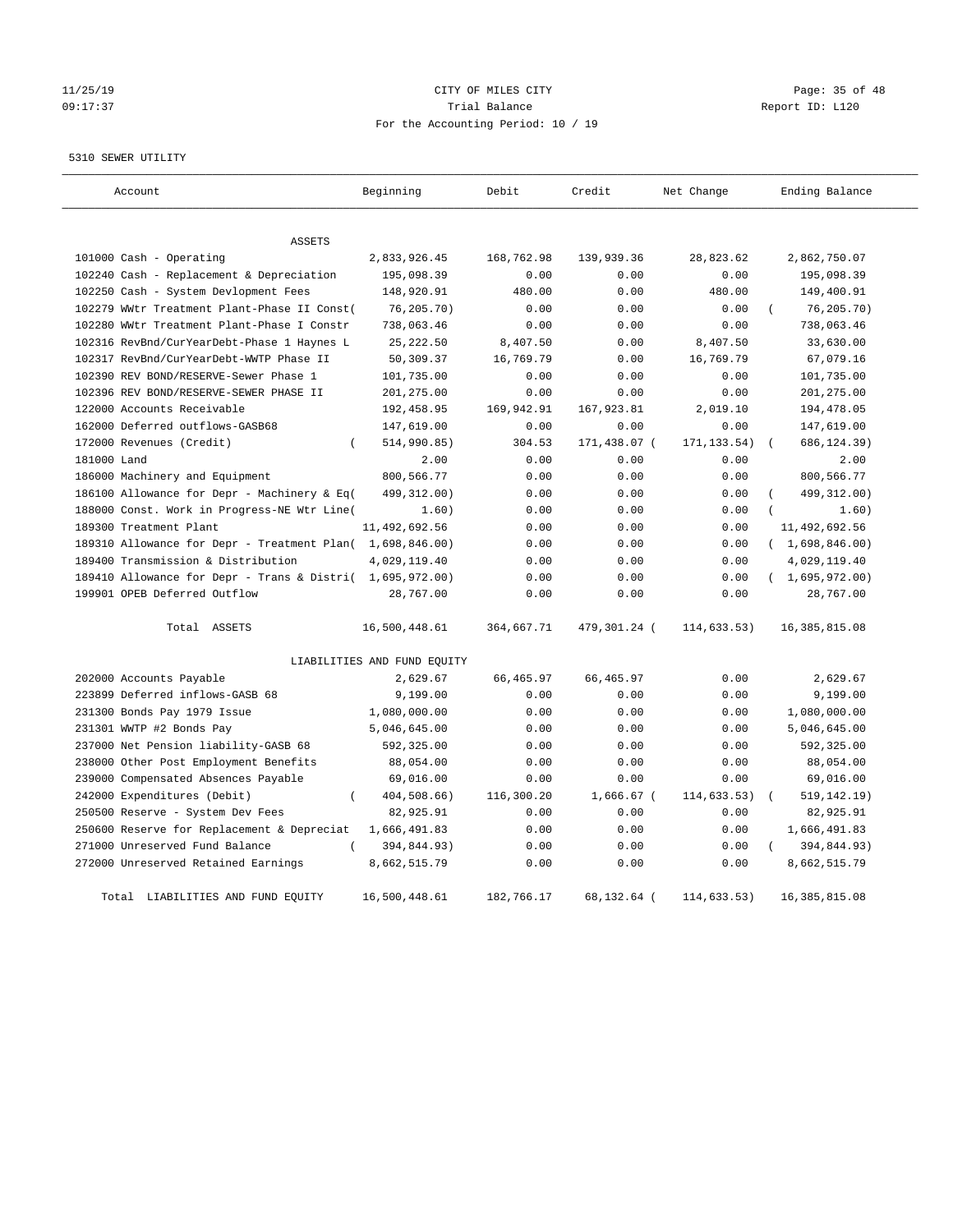#### 11/25/19 Page: 36 of 48 09:17:37 Trial Balance Report ID: L120 For the Accounting Period: 10 / 19

#### 5510 AMBULANCE FUND

| Account                                            | Beginning                   | Debit       | Credit       | Net Change   | Ending Balance            |
|----------------------------------------------------|-----------------------------|-------------|--------------|--------------|---------------------------|
| ASSETS                                             |                             |             |              |              |                           |
| 101000 Cash - Operating<br>$\left($                | 240,097.35)                 | 87,831.99   | 56,581.08    | 31,250.91    | 208,846.44)               |
| 113213 Tax Receivables Real-2013                   | 0.46                        | 0.00        | 0.00         | 0.00         | 0.46                      |
| 113214 Taxes Receivable- Real 2014                 | 0.97                        | 0.00        | 0.00         | 0.00         | 0.97                      |
| 113215 Tax Receivables Real-2015                   | 1.62                        | 0.00        | 0.00         | 0.00         | 1.62                      |
| 113216 Tax Receivables real-2016                   | 8.62                        | 0.00        | $0.53$ (     | 0.53)        | 8.09                      |
| 113217 Tax receivables real-2017                   | 19.99                       | 0.00        | $0.67$ (     | 0.67)        | 19.32                     |
| 113218 Tax Receivables real-2018                   | 66.11                       | 0.00        | $2.88$ (     | 2.88)        | 63.23                     |
| 113219 Tax receivables Real-2019                   | 0.00                        | 0.00        | 249.74 (     | 249.74)      | 249.74)                   |
| 115216 Tax receivable personal-2016                | 0.02                        | 0.00        | 0.00         | 0.00         | 0.02                      |
| 115217 Tax receivable personal-2017                | 0.17                        | 0.00        | 0.00         | 0.00         | 0.17                      |
| 115218 Tax Receivable Personal-2018                | 0.23                        | 0.00        | 0.00         | 0.00         | 0.23                      |
| 115219 Tax Receivable Personal-2019                | 13.91                       | 0.00        | 0.93(        | 0.93)        | 12.98                     |
| 122000 Accounts Receivable                         | 442,890.52                  | 152,016.14  | 108,104.30   | 43, 911.84   | 486,802.36                |
| 122100 Acct Receivable<br>$\left($                 | 182,386.20)                 | 0.00        | 0.00         | 0.00         | 182,386.20)               |
| 162000 Deferred outflows-GASB68                    | 72,385.00                   | 0.00        | 0.00         | 0.00         | 72,385.00                 |
| 172000 Revenues (Credit)<br>$\left($               | 339,588.55)                 | 4,563.53    | 170,216.04 ( | 165, 652.51) | 505, 241.06)              |
| 186000 Machinery and Equipment                     | 818, 326. 11                | 0.00        | 0.00         | 0.00         | 818, 326.11               |
| 186100 Allowance for Depr - Machinery & Eq(        | 324,841.00)                 | 0.00        | 0.00         | 0.00         | 324,841.00)               |
| 199901 OPEB Deferred Outflow                       | 19,178.00                   | 0.00        | 0.00         | 0.00         | 19,178.00                 |
| Total ASSETS                                       | 265,978.63                  | 244, 411.66 | 335,156.17 ( | 90,744.51)   | 175, 234.12               |
|                                                    | LIABILITIES AND FUND EQUITY |             |              |              |                           |
| 202000 Accounts Payable                            | 0.00                        | 16,643.39   | 16,643.39    | 0.00         | 0.00                      |
| 223100 Deferred Revenue - Real Prop Taxes (        | 86.11)                      | 253.82      | 0.00(        | 253.82)      | 339.93)                   |
| 223200 Deferred Revenue - Pers Prop Taxes (        | 10.50)                      | 0.93        | 0.00(        | 0.93)        | 11.43)                    |
| 223899 Deferred inflows-GASB 68                    | 2,970.00                    | 0.00        | 0.00         | 0.00         | 2,970.00                  |
| 235000 CONTRACTS/NOTES/LOANS PAYABLE<br>$\left($   | 0.01)                       | 0.00        | 0.00         | 0.00         | 0.01)                     |
| 237000 Net Pension liability-GASB 68               | 168,371.00                  | 0.00        | 0.00         | 0.00         | 168,371.00                |
| 238000 Other Post Employment Benefits              | 58,703.00                   | 0.00        | 0.00         | 0.00         | 58,703.00                 |
| 239000 Compensated Absences Payable                | 44,300.00                   | 0.00        | 0.00         | 0.00         | 44,300.00                 |
| 242000 Expenditures (Debit)<br>$\left($            | 340,837.43)                 | 91,695.82   | 1,206.06 (   | 90,489.76)   | 431, 327. 19)<br>$\left($ |
| 271000 Unreserved Fund Balance<br>$\overline{(\ }$ | 139,528.00)                 | 0.00        | 0.00         | 0.00         | 139,528.00)               |
| 272000 Unreserved Retained Earnings                | 472,096.68                  | 0.00        | 0.00         | 0.00         | 472,096.68                |
| LIABILITIES AND FUND EQUITY<br>Total               | 265,978.63                  | 108,593.96  | 17,849.45 (  | 90,744.51)   | 175, 234.12               |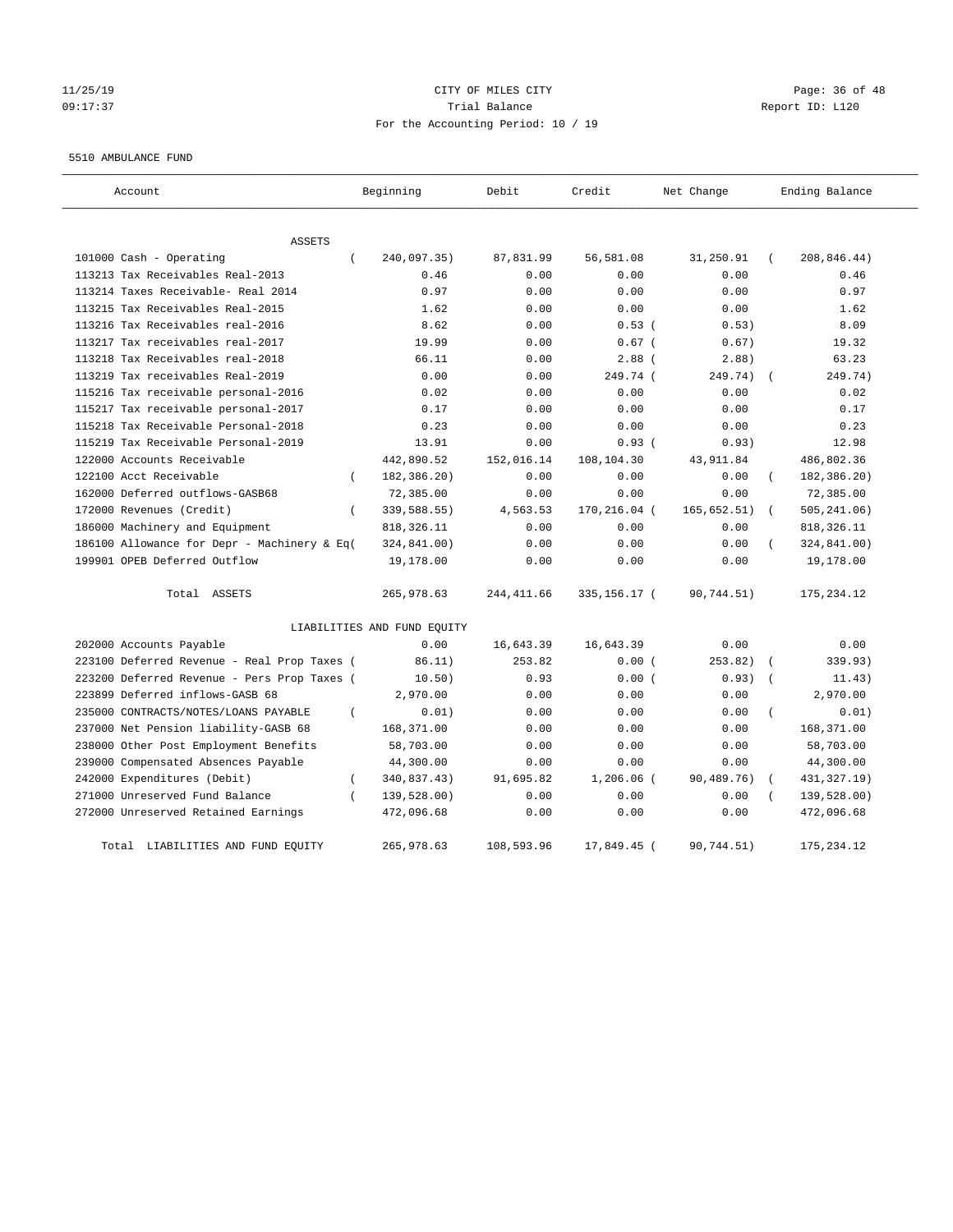#### 11/25/19 Page: 37 of 48 09:17:37 Trial Balance Report ID: L120 For the Accounting Period: 10 / 19

#### 5610 AIRPORT OPERATING

| Account                                         | Beginning                   | Debit                           | Credit      | Net Change | Ending Balance   |
|-------------------------------------------------|-----------------------------|---------------------------------|-------------|------------|------------------|
| ASSETS                                          |                             |                                 |             |            |                  |
| 101000 Cash - Operating                         | 175,054.68                  | 28,672.68                       | 47,824.65 ( | 19,151.97) | 155,902.71       |
| 102117 Airport Improvement                      | 71,214.17                   | 0.00                            | 0.00        | 0.00       | 71,214.17        |
| 102230 Cash - Surplus/Credit Card Acct          | 100.00                      | 12,797.35                       | 12,797.35   | 0.00       | 100.00           |
| 103000 Petty Cash                               | 100.00                      | 0.00                            | 0.00        | 0.00       | 100.00           |
| 113213 Tax Receivables Real-2013                | 0.65                        | 0.00                            | 0.00        | 0.00       | 0.65             |
| 113214 Taxes Receivable- Real 2014              | 1.48                        | 0.00                            | 0.00        | 0.00       | 1.48             |
| 113215 Tax Receivables Real-2015                | 2.46                        | 0.00                            | 0.00        | 0.00       | 2.46             |
| 113216 Tax Receivables real-2016                | 12.90                       | 0.00                            | $0.80$ (    | 0.80)      | 12.10            |
| 113217 Tax receivables real-2017                | 29.95                       | 0.00                            | 1.00(       | 1.00)      | 28.95            |
| 113218 Tax Receivables real-2018                | 100.09                      | 0.00                            | $4.32$ (    | 4.32)      | 95.77            |
| 113219 Tax receivables Real-2019                | 0.00                        | 0.00                            | 374.65 (    | 374.65)    | 374.65)          |
| 115216 Tax receivable personal-2016             | 0.06                        | 0.00                            | 0.00        | 0.00       | 0.06             |
| 115217 Tax receivable personal-2017             | 0.28                        | 0.00                            | 0.00        | 0.00       | 0.28             |
| 115218 Tax Receivable Personal-2018             | 0.35                        | 0.00                            | 0.00        | 0.00       | 0.35             |
| 115219 Tax Receivable Personal-2019             | 20.85                       | 0.00                            | $1.40$ (    | 1.40)      | 19.45            |
| 141000 Prepaid Expense                          | 4,875.00                    | 0.00                            | 0.00        | 0.00       | 4,875.00         |
| 162000 Deferred outflows-GASB68                 | 38,677.00                   | 0.00                            | 0.00        | 0.00       | 38,677.00        |
| 172000 Revenues (Credit)<br>-                   | 204,480.85)                 | 175.00                          | 28,847.68 ( | 28,672.68) | 233, 153.53)     |
| 181000 Land                                     | 19,983.00                   | 0.00                            | 0.00        | 0.00       | 19,983.00        |
| 182000 Buildings                                | 677,537.00                  | 0.00                            | 0.00        | 0.00       | 677,537.00       |
| 182100 Allowance for Depr - Buildings (Cre(     | 389,758.00)                 | 0.00                            | 0.00        | 0.00       | 389,758.00)      |
| 184000 Improvements Other Than Buildings        | 13,017,833.11               | 0.00                            | 0.00        | 0.00       | 13,017,833.11    |
| 184100 Allowance for Depr - Imp Other Than(     | 3,401,665.00)               | 0.00                            | 0.00        | 0.00       | (3, 401, 665.00) |
| 186000 Machinery and Equipment                  | 1,001,946.58                | 0.00                            | 0.00        | 0.00       | 1,001,946.58     |
| 186100 Allowance for Depr - Machinery & Eq(     | 510, 395.00)                | 0.00                            | 0.00        | 0.00       | 510, 395.00)     |
| 188000 Const. Work in Progress-NE Wtr Line      | 75,246.00                   | 0.00                            | 0.00        | 0.00       | 75,246.00        |
| 199901 OPEB Deferred Outflow                    | 6,393.00                    | 0.00                            | 0.00        | 0.00       | 6,393.00         |
| Total ASSETS                                    | 10,582,829.76               | 41,645.03                       | 89,851.85 ( | 48,206.82) | 10,534,622.94    |
|                                                 | LIABILITIES AND FUND EQUITY |                                 |             |            |                  |
| 202000 Accounts Payable                         | 0.00                        | 33,975.75                       | 33,975.75   | 0.00       | 0.00             |
| 223100 Deferred Revenue - Real Prop Taxes (     | 129.18)                     | 380.77                          | 0.00(       | 380.77)    | 509.95)          |
| 223200 Deferred Revenue - Pers Prop Taxes (     | 15.77)                      | 1.40                            | 0.00(       | 1.40)      | 17.17)           |
| 223899 Deferred inflows-GASB 68                 | 2,410.00                    | 0.00                            | 0.00        | 0.00       | 2,410.00         |
| 235160 LTrm Pay/MT Aeronautics (2)              | 101,718.00                  | 0.00                            | 0.00        | 0.00       | 101,718.00       |
| 237000 Net Pension liability-GASB 68            | 155,193.00                  | 0.00                            | 0.00        | 0.00       | 155,193.00       |
| 238000 Other Post Employment Benefits           | 19,568.00                   | 0.00                            | 0.00        | 0.00       | 19,568.00        |
| 239000 Compensated Absences Payable             | 13,447.00                   | ${\bf 0}$ . ${\bf 0}$ ${\bf 0}$ | 0.00        | 0.00       | 13,447.00        |
| 242000 Expenditures (Debit)<br>$\overline{(\ }$ | 168,834.60)                 | 47,824.65                       | 0.00(       | 47,824.65) | 216,659.25)      |
| 250600 Reserve for Replacement & Depreciat      | 18,913.67                   | 0.00                            | 0.00        | 0.00       | 18,913.67        |
| 271000 Unreserved Fund Balance<br>$\left($      | 90,992.00)                  | 0.00                            | 0.00        | 0.00       | 90,992.00)       |
| 272000 Unreserved Retained Earnings             | 10,531,551.64               | 0.00                            | 0.00        | 0.00       | 10,531,551.64    |
| Total LIABILITIES AND FUND EQUITY               | 10,582,829.76               | 82,182.57                       | 33,975.75 ( | 48,206.82) | 10,534,622.94    |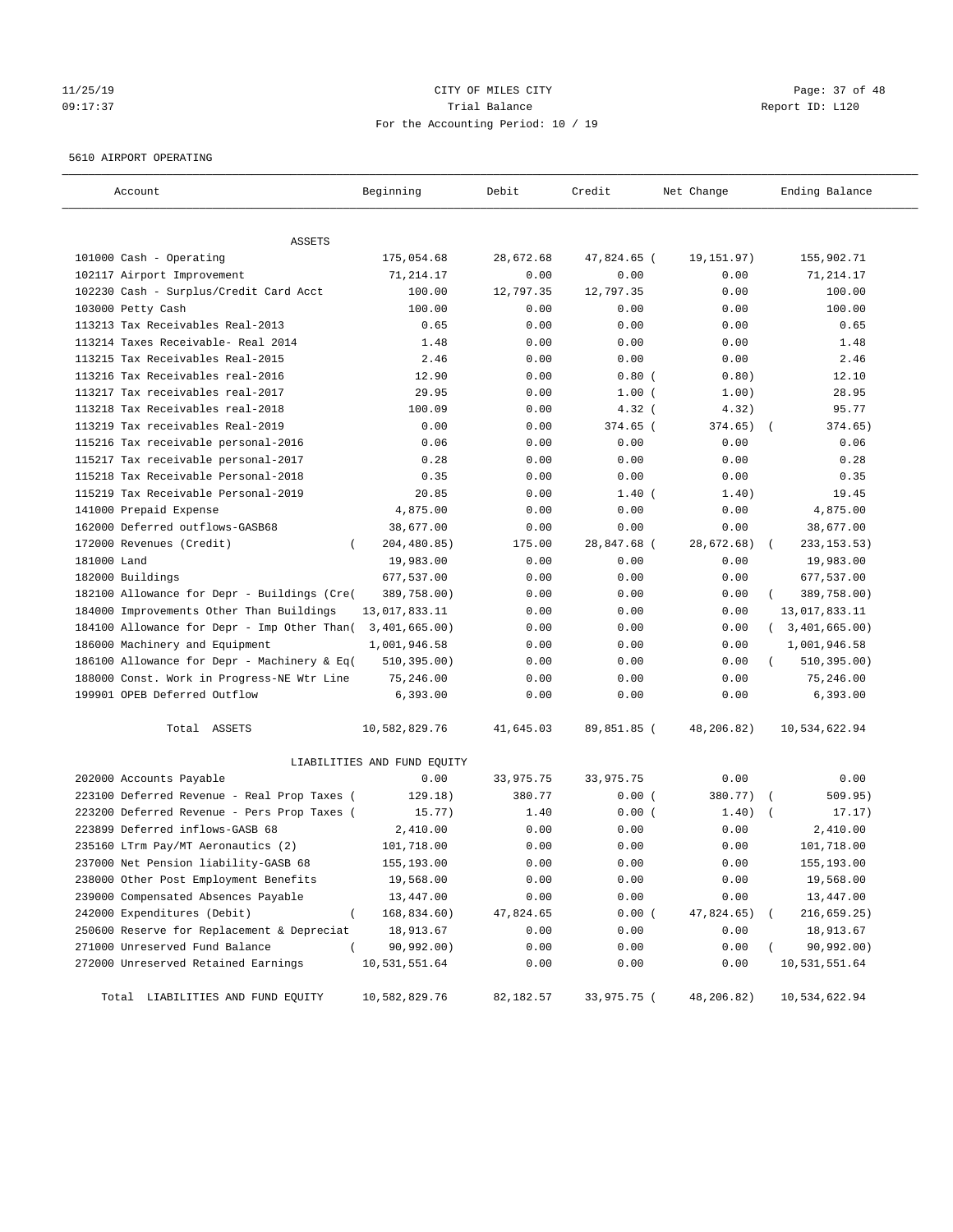#### 11/25/19 Page: 38 of 48 09:17:37 Quantity Contract Contract Contract Contract Contract Contract Contract Contract Contract Contract Contract Contract Contract Contract Contract Contract Contra For the Accounting Period: 10 / 19

#### 6040 PUBLIC WORKS

| Account                              | Beginning                   | Debit     | Credit       | Net Change     | Ending Balance |
|--------------------------------------|-----------------------------|-----------|--------------|----------------|----------------|
| <b>ASSETS</b>                        |                             |           |              |                |                |
| 101000 Cash - Operating              | 17,380.47                   | 4,000.00  | 14,649.01 (  | 10,649.01)     | 6,731.46       |
| 172000 Revenues (Credit)             | 48,692.45)                  | 0.00      | $4,000.00$ ( | $4,000.00)$ (  | 52,692.45)     |
| Total ASSETS                         | 31, 311.98)                 | 4,000.00  | 18,649.01 (  | $14,649.01)$ ( | 45,960.99)     |
|                                      | LIABILITIES AND FUND EQUITY |           |              |                |                |
| 202000 Accounts Payable              | 0.00                        | 1,157.56  | 1,157.56     | 0.00           | 0.00           |
| 239000 Compensated Absences Payable  | 6,997.00                    | 0.00      | 0.00         | 0.00           | 6,997.00       |
| 242000 Expenditures (Debit)          | 50,998.65)                  | 14,649.01 | 0.00(        | 14,649.01)     | 65,647.66)     |
| 271000 Unreserved Fund Balance       | 84,045.78)                  | 0.00      | 0.00         | 0.00           | 84,045.78)     |
| 272000 Unreserved Retained Earnings  | 96,735.45                   | 0.00      | 0.00         | 0.00           | 96,735.45      |
| LIABILITIES AND FUND EQUITY<br>Total | 31, 311.98)                 | 15,806.57 | 1,157.56 (   | 14,649.01)     | 45,960.99)     |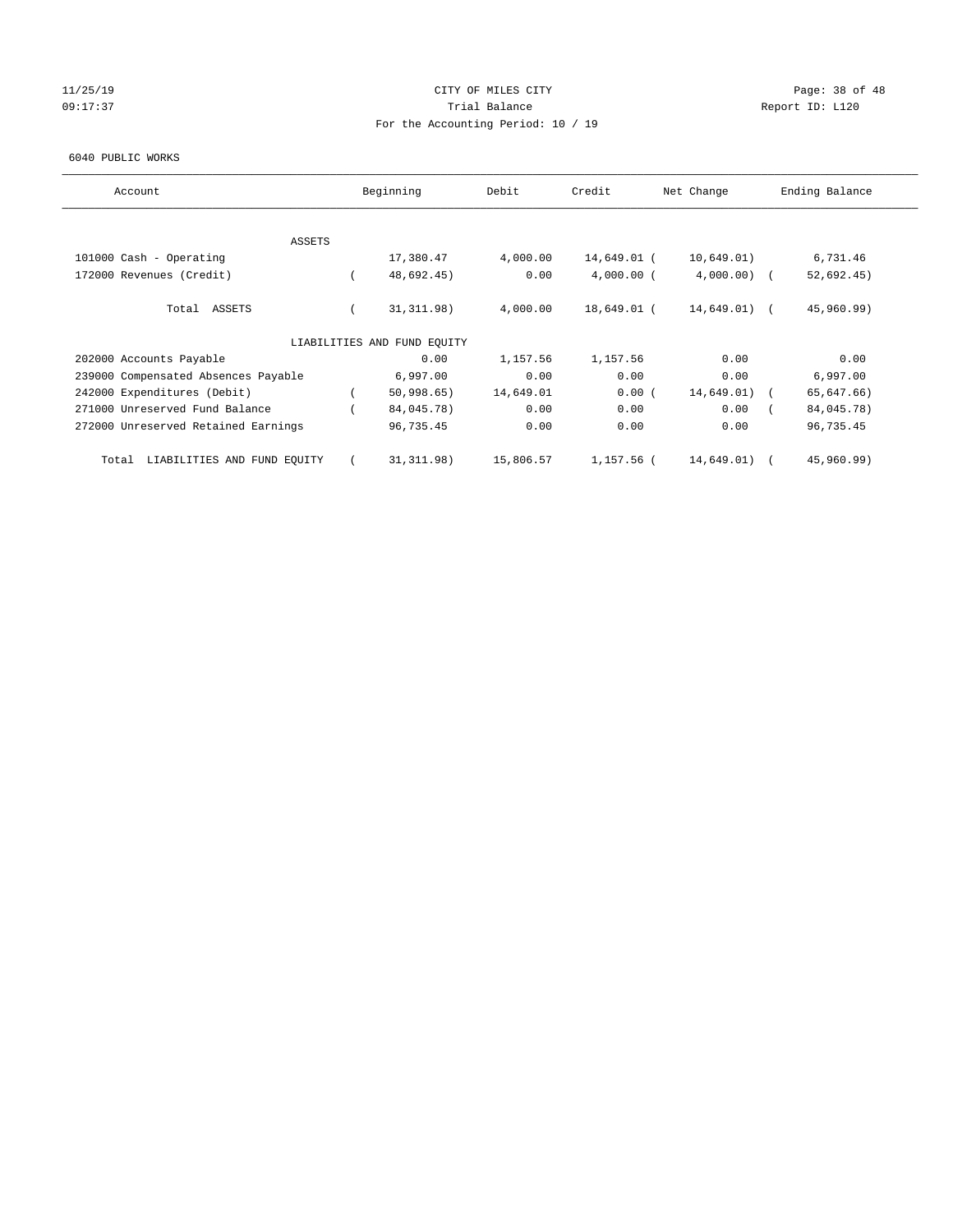#### 11/25/19 Page: 39 of 48 09:17:37 COMPOSERT TRIAL BALANCE COMPOSERT TRIAL BALANCE COMPOSERT REPORT ID: L120 For the Accounting Period: 10 / 19

#### 7370 TBID

| Account                              | Beginning                   |      | Debit     | Credit    | Net Change | Ending Balance |
|--------------------------------------|-----------------------------|------|-----------|-----------|------------|----------------|
|                                      |                             |      |           |           |            |                |
|                                      | ASSETS                      |      |           |           |            |                |
| 101000 Cash - Operating              |                             | 0.00 | 18,138.00 | 18,138.00 | 0.00       | 0.00           |
|                                      |                             |      |           |           |            |                |
| Total ASSETS                         |                             | 0.00 | 18,138.00 | 18,138.00 | 0.00       | 0.00           |
|                                      |                             |      |           |           |            |                |
|                                      | LIABILITIES AND FUND EQUITY |      |           |           |            |                |
| 202000 Accounts Payable              |                             | 0.00 | 18,138.00 | 18,138.00 | 0.00       | 0.00           |
| 212500 Due to Others                 |                             | 0.00 | 18,138.00 | 18,138.00 | 0.00       | 0.00           |
|                                      |                             |      |           |           |            |                |
| LIABILITIES AND FUND EQUITY<br>Total |                             | 0.00 | 36,276.00 | 36,276.00 | 0.00       | 0.00           |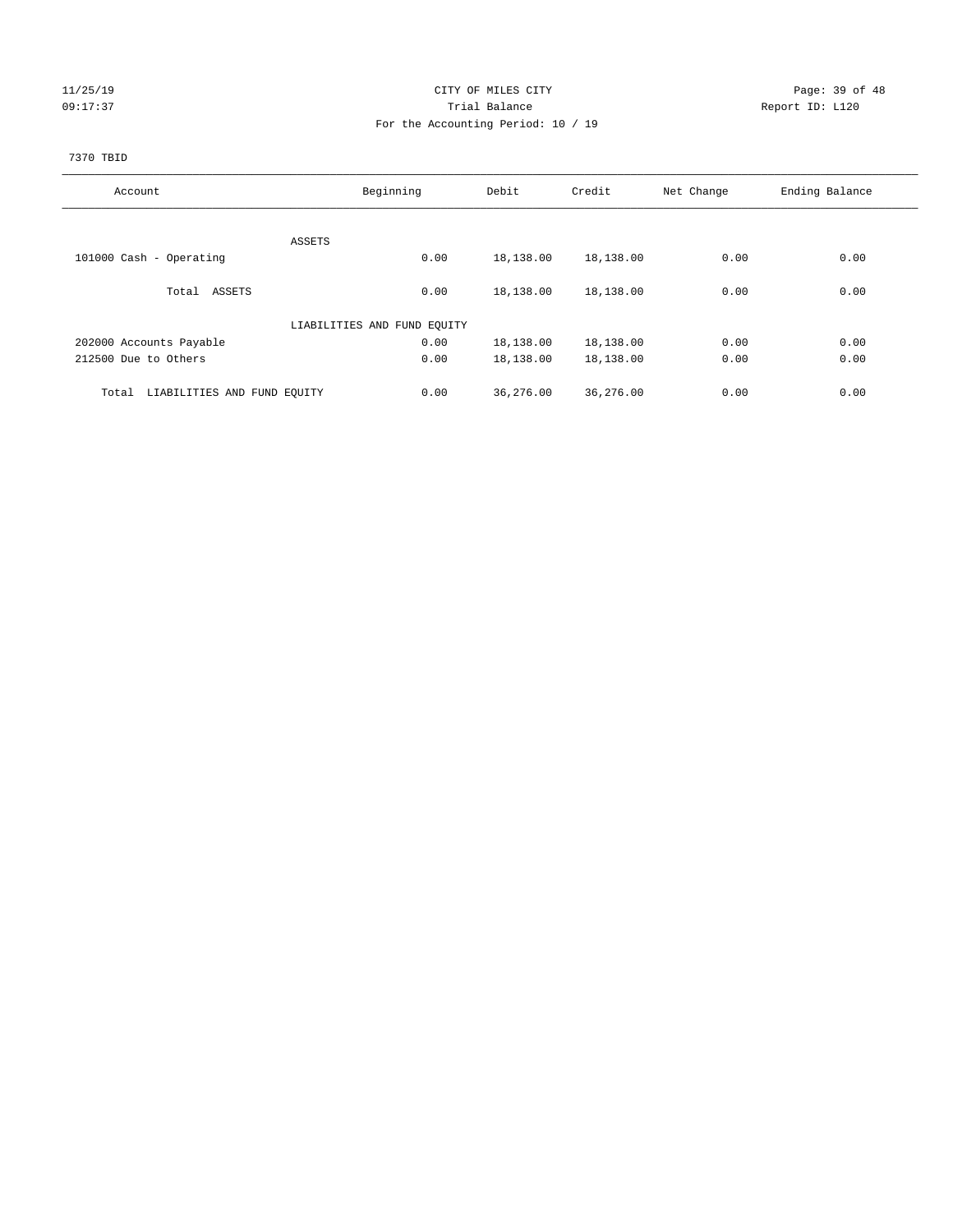# 11/25/19 Page: 40 of 48 09:17:37 Trial Balance Report ID: L120 For the Accounting Period: 10 / 19

7458 Court Technology Surcharge

| Account                                   | Beginning                   | Debit  | Credit | Net Change | Ending Balance |
|-------------------------------------------|-----------------------------|--------|--------|------------|----------------|
|                                           |                             |        |        |            |                |
| <b>ASSETS</b>                             |                             |        |        |            |                |
| 101000 Cash - Operating                   | 0.00                        | 505.00 | 0.00   | 505.00     | 505.00         |
|                                           |                             |        |        |            |                |
|                                           |                             |        |        |            |                |
| Total<br>ASSETS                           | 0.00                        | 505.00 | 0.00   | 505.00     | 505.00         |
|                                           |                             |        |        |            |                |
|                                           | LIABILITIES AND FUND EQUITY |        |        |            |                |
| 212000 Due to Government                  | 395.00)                     | 0.00   | 0.00   | 0.00       | 395.00)        |
|                                           |                             |        |        |            |                |
| 212200 Due to Federal, Soc Sec & Medicare | 395.00                      | 0.00   | 505.00 | 505.00     | 900.00         |
|                                           |                             |        |        |            |                |
| LIABILITIES AND FUND EQUITY<br>Total      | 0.00                        | 0.00   | 505.00 | 505.00     | 505.00         |
|                                           |                             |        |        |            |                |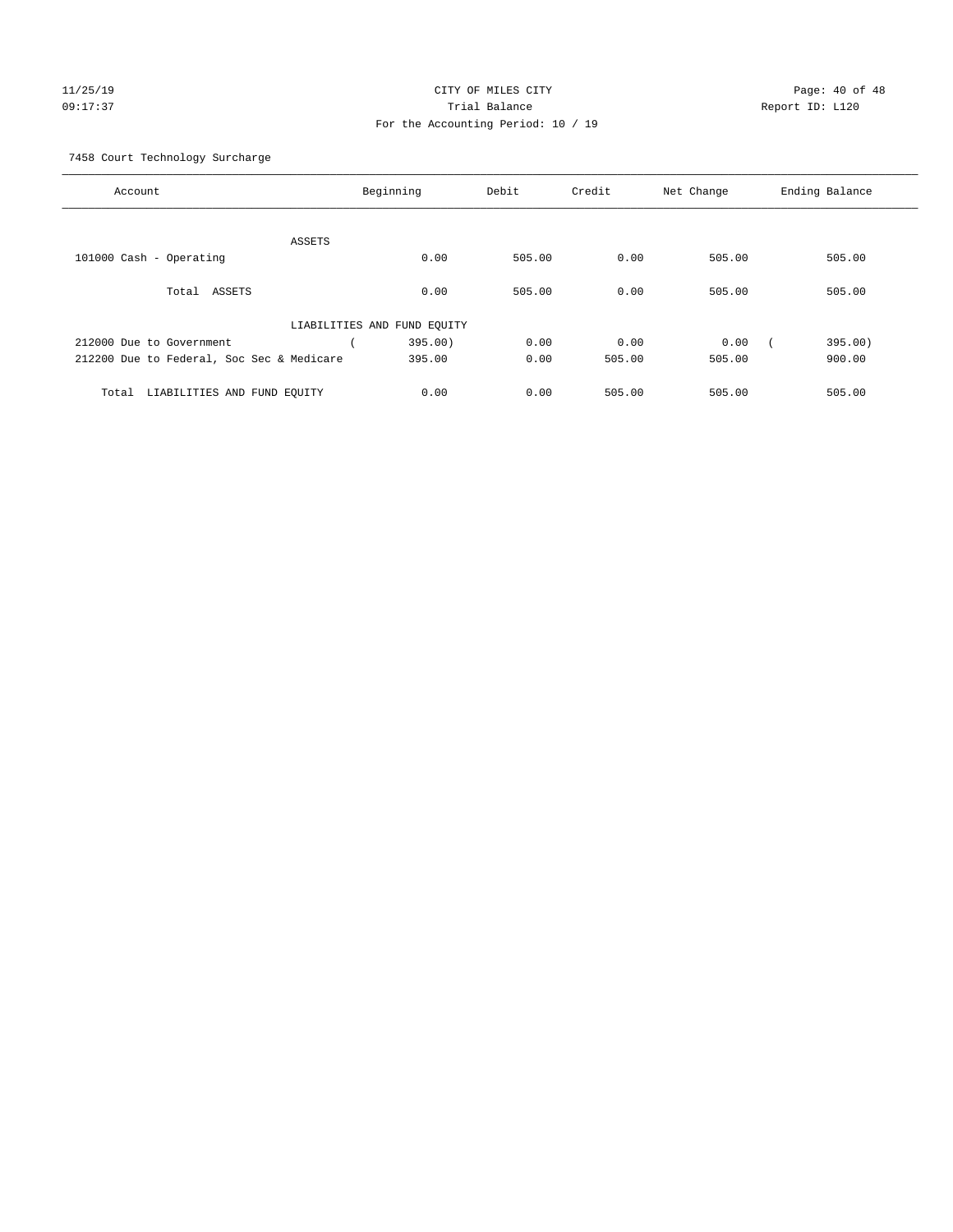# $CITY$  OF MILES  $CITY$  and the contract of 48 Page: 41 of 48 09:17:37 Trial Balance Report ID: L120 For the Accounting Period: 10 / 19

7467 Law Enforcement Academy Surcharge

| Account                                   | Beginning                   | Debit | Credit | Net Change | Ending Balance |
|-------------------------------------------|-----------------------------|-------|--------|------------|----------------|
|                                           | ASSETS                      |       |        |            |                |
| 101000 Cash - Operating                   | 938.62                      | 20.00 | 0.00   | 20.00      | 958.62         |
| Total ASSETS                              | 938.62                      | 20.00 | 0.00   | 20.00      | 958.62         |
|                                           | LIABILITIES AND FUND EQUITY |       |        |            |                |
| 212200 Due to Federal, Soc Sec & Medicare | 938.62                      | 0.00  | 20.00  | 20.00      | 958.62         |
| LIABILITIES AND FUND EQUITY<br>Total      | 938.62                      | 0.00  | 20.00  | 20.00      | 958.62         |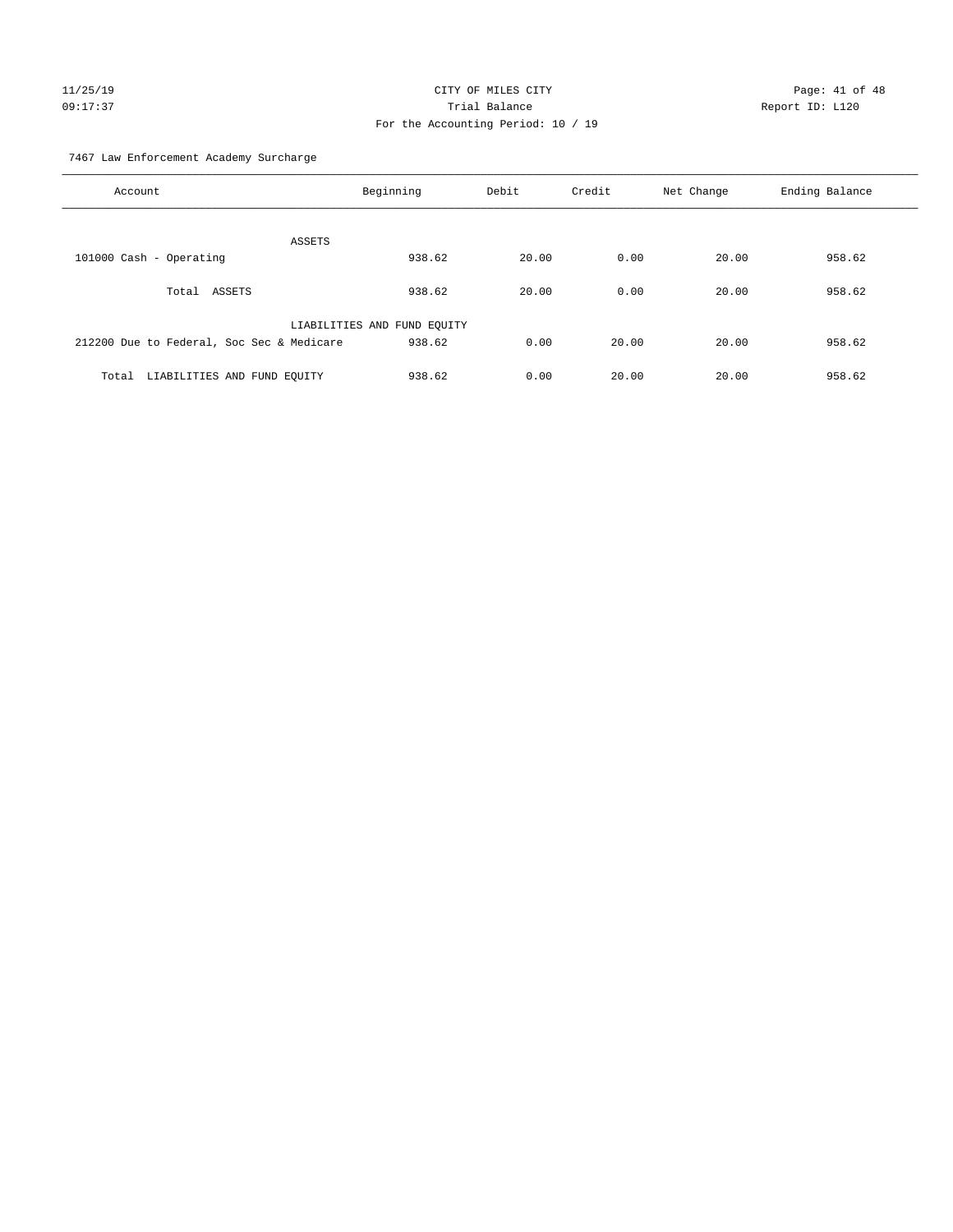#### 7471 CIVIL LEGAL ASSIST/VICTIM DOM VIOLENCE PROG

| Account                              | Beginning                   | Debit  | Credit | Net Change | Ending Balance |
|--------------------------------------|-----------------------------|--------|--------|------------|----------------|
| <b>ASSETS</b>                        |                             |        |        |            |                |
| 101000 Cash - Operating              | 1,242.40                    | 828.08 | 0.00   | 828.08     | 2,070.48       |
| Total ASSETS                         | 1,242.40                    | 828.08 | 0.00   | 828.08     | 2,070.48       |
|                                      | LIABILITIES AND FUND EQUITY |        |        |            |                |
| 212500 Due to Others                 | 1,242.40                    | 0.00   | 828.08 | 828.08     | 2,070.48       |
| LIABILITIES AND FUND EQUITY<br>Total | 1,242.40                    | 0.00   | 828.08 | 828.08     | 2,070.48       |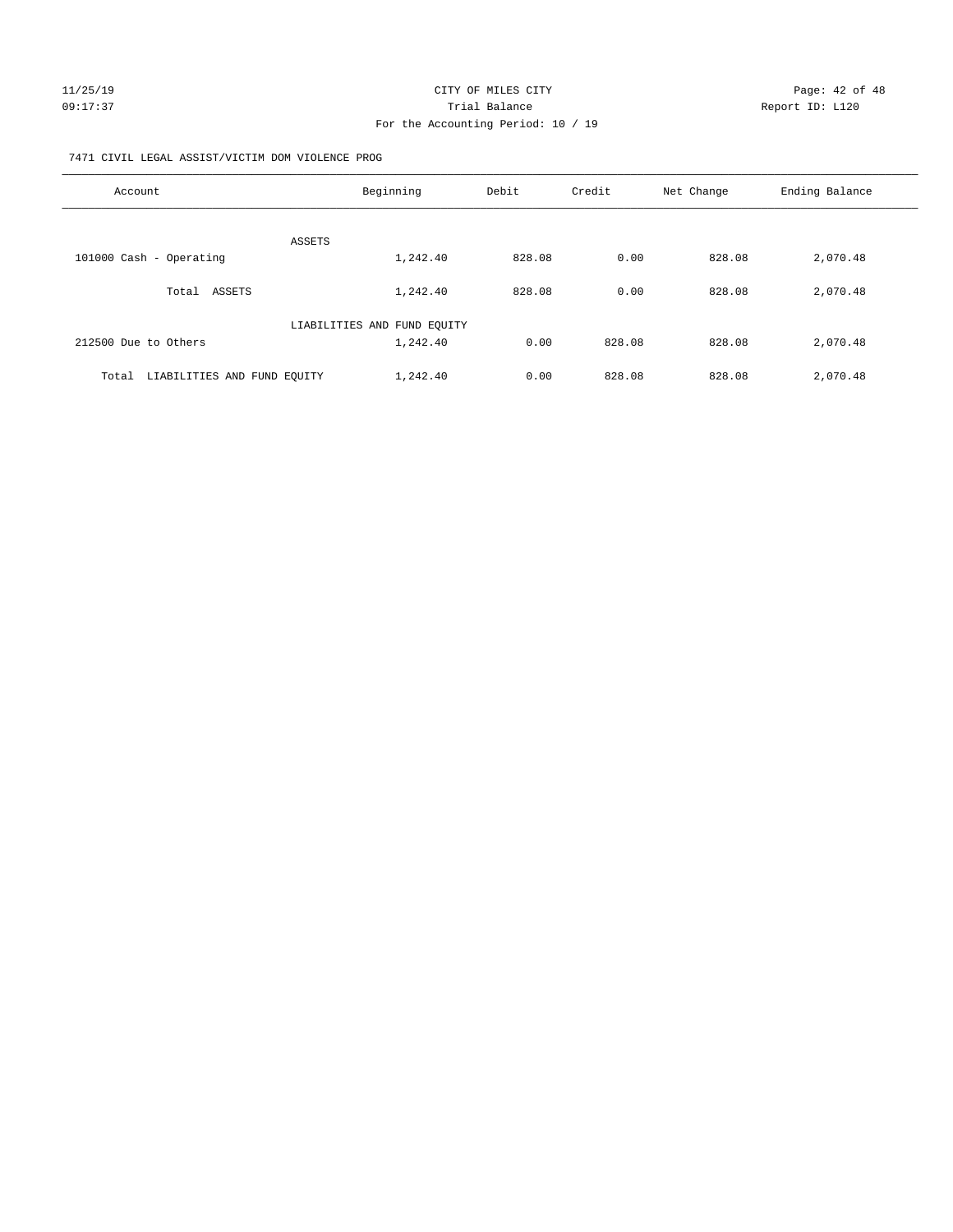## 11/25/19 Page: 43 of 48 09:17:37 Quantity Contract Contract Contract Contract Contract Contract Contract Contract Contract Contract Contract Contract Contract Contract Contract Contract Contra For the Accounting Period: 10 / 19

#### 7910 PAYROLL FUND

| Account                                   | Beginning                   | Debit      | Credit      | Net Change  | Ending Balance |
|-------------------------------------------|-----------------------------|------------|-------------|-------------|----------------|
|                                           |                             |            |             |             |                |
| ASSETS                                    |                             |            |             |             |                |
| 101000 Cash - Operating                   | 138,699.89                  | 501,660.76 | 388, 355.92 | 113,304.84  | 252,004.73     |
|                                           |                             |            |             |             |                |
| Total ASSETS                              | 138,699.89                  | 501,660.76 | 388,355.92  | 113,304.84  | 252,004.73     |
|                                           |                             |            |             |             |                |
|                                           | LIABILITIES AND FUND EQUITY |            |             |             |                |
| 201000 Warrants Payable                   | 138,663.69                  | 170.06     | 96,339.52   | 96,169.46   | 234,833.15     |
| 212200 Due to Federal, Soc Sec & Medicare | 0.00                        | 63,120.51  | 63,120.51   | 0.00        | 0.00           |
| 212202 Due to State Unemployment          | 0.00                        | 0.00       | 534.96      | 534.96      | 534.96         |
| 212203 Due to Worker's Compensation       | 0.00                        | 0.00       | 16,719.41   | 16,719.41   | 16,719.41      |
| 212204 Due to State Income Tax            | 0.00                        | 15,397.00  | 15,397.00   | 0.00        | 0.00           |
| 212205 Due to MPORS-GABA                  | 0.00                        | 13,727.01  | 13,727.01   | 0.00        | 0.00           |
| 212207 Due to AFLAC, AFLAC PRETAX         | 0.00                        | 820.57     | 820.57      | 0.00        | 0.00           |
| 212208 Due to Health Ins, Dental, Vision  | 36.20                       | 75,288.70  | 75,288.70   | 0.00        | 36.20          |
| 212209 Due to PERS Retirement             | 0.00                        | 33,891.76  | 33,894.48   | 2.72        | 2.72           |
| 212210 Due to FURS-GABA Retirement        | 0.00                        | 16,457.92  | 16,336.21 ( | $121.71)$ ( | 121.71)        |
| Total LIABILITIES AND FUND EQUITY         | 138,699.89                  | 218,873.53 | 332, 178.37 | 113,304.84  | 252,004.73     |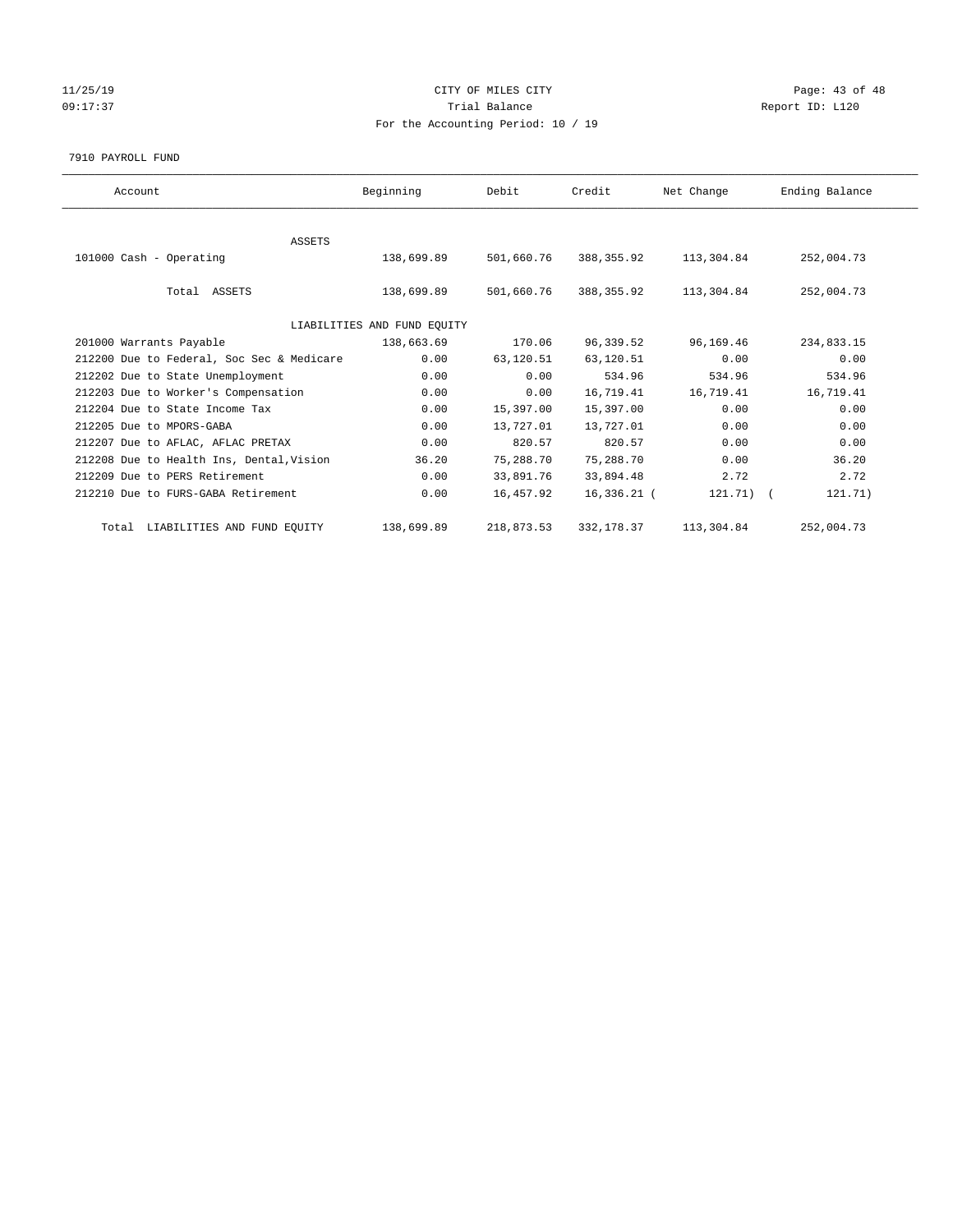## 11/25/19 **Page: 44 of 48** 09:17:37 Quantity Contract Contract Contract Contract Contract Contract Contract Contract Contract Contract Contract Contract Contract Contract Contract Contract Contra For the Accounting Period: 10 / 19

#### 7930 CLAIMS FUND

| Account                              | Beginning                   | Debit       | Credit      | Net Change | Ending Balance |
|--------------------------------------|-----------------------------|-------------|-------------|------------|----------------|
|                                      | <b>ASSETS</b>               |             |             |            |                |
| 101000 Cash - Operating              | 569,200.80                  | 921, 252.65 | 638,442.78  | 282,809.87 | 852,010.67     |
| ASSETS<br>Total                      | 569,200.80                  | 921, 252.65 | 638,442.78  | 282,809.87 | 852,010.67     |
|                                      | LIABILITIES AND FUND EQUITY |             |             |            |                |
| 201000 Warrants Payable              | 569,200.80                  | 638,442.78  | 921, 252.65 | 282,809.87 | 852,010.67     |
| LIABILITIES AND FUND EQUITY<br>Total | 569,200.80                  | 638,442.78  | 921, 252.65 | 282,809.87 | 852,010.67     |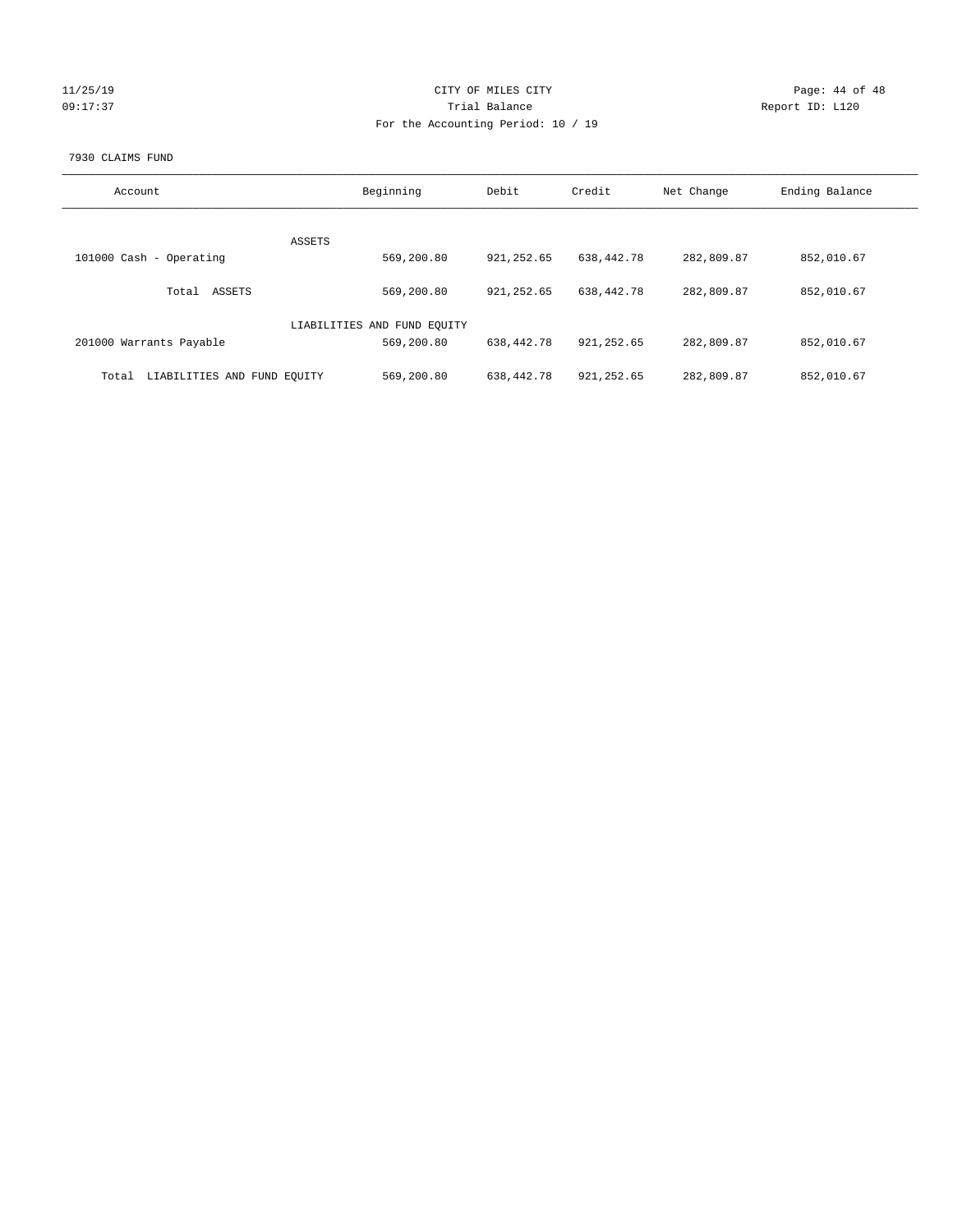#### 11/25/19 Page: 45 of 48 09:17:37 Trial Balance Report ID: L120 For the Accounting Period: 10 / 19

7980 CUSTER CO WATER & SEWER DISTRICT

| Account                                 | Beginning                   | Debit     | Credit      | Net Change | Ending Balance |
|-----------------------------------------|-----------------------------|-----------|-------------|------------|----------------|
|                                         |                             |           |             |            |                |
| ASSETS                                  |                             |           |             |            |                |
| 101000 Cash - Operating                 | 0.00                        | 14,798.50 | 14,798.50   | 0.00       | 0.00           |
| 122000 Accounts Receivable              | 15,841.33                   | 14,194.56 | 14,798.50 ( | 603.94)    | 15,237.39      |
| Total ASSETS                            | 15,841.33                   | 28,993.06 | 29,597.00 ( | 603.94)    | 15,237.39      |
|                                         | LIABILITIES AND FUND EQUITY |           |             |            |                |
| 202000 Accounts Payable                 | 0.00                        | 14,798.50 | 14,798.50   | 0.00       | 0.00           |
| 211020 Due to Custer Water & Sewer Dist | 15,841.33                   | 14,798.50 | 14,194.56 ( | 603.94)    | 15,237.39      |
| LIABILITIES AND FUND EQUITY<br>Total    | 15,841.33                   | 29,597.00 | 28,993.06 ( | 603.94)    | 15,237.39      |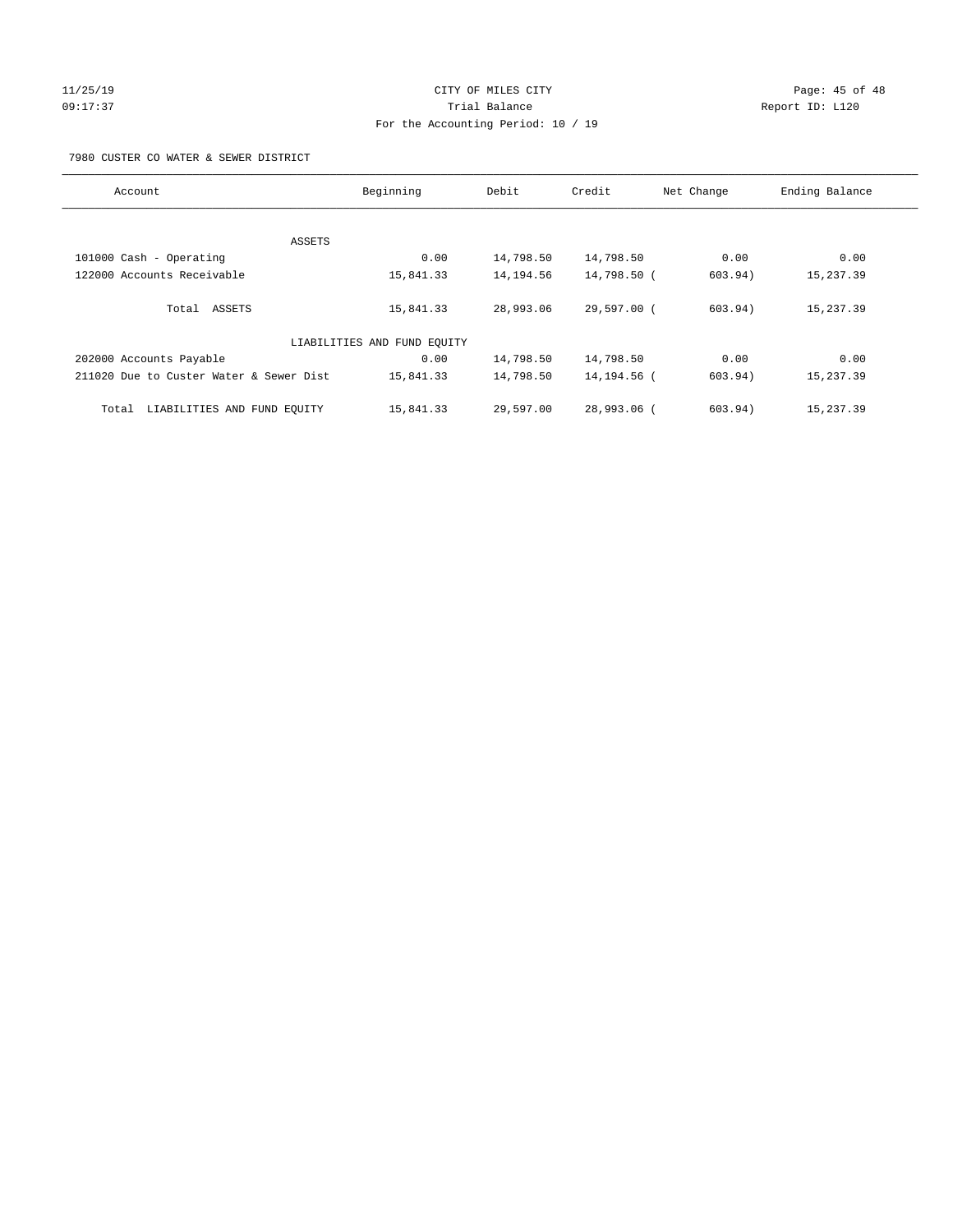# $CITY$  OF MILES  $CITY$  and the contract of 48  $CITY$ 09:17:37 Trial Balance Report ID: L120 For the Accounting Period: 10 / 19

7981 Interest Clearing

| Account                              | Beginning                   | Debit     | Credit    | Net Change | Ending Balance |
|--------------------------------------|-----------------------------|-----------|-----------|------------|----------------|
|                                      | ASSETS                      |           |           |            |                |
| 101000 Cash - Operating              | 51,167.13                   | 20,833.99 | 0.00      | 20,833.99  | 72,001.12      |
| Total ASSETS                         | 51,167.13                   | 20,833.99 | 0.00      | 20,833.99  | 72,001.12      |
|                                      | LIABILITIES AND FUND EQUITY |           |           |            |                |
| 212500 Due to Others                 | 51,167.13                   | 0.00      | 20,833.99 | 20,833.99  | 72,001.12      |
| LIABILITIES AND FUND EQUITY<br>Total | 51,167.13                   | 0.00      | 20,833.99 | 20,833.99  | 72,001.12      |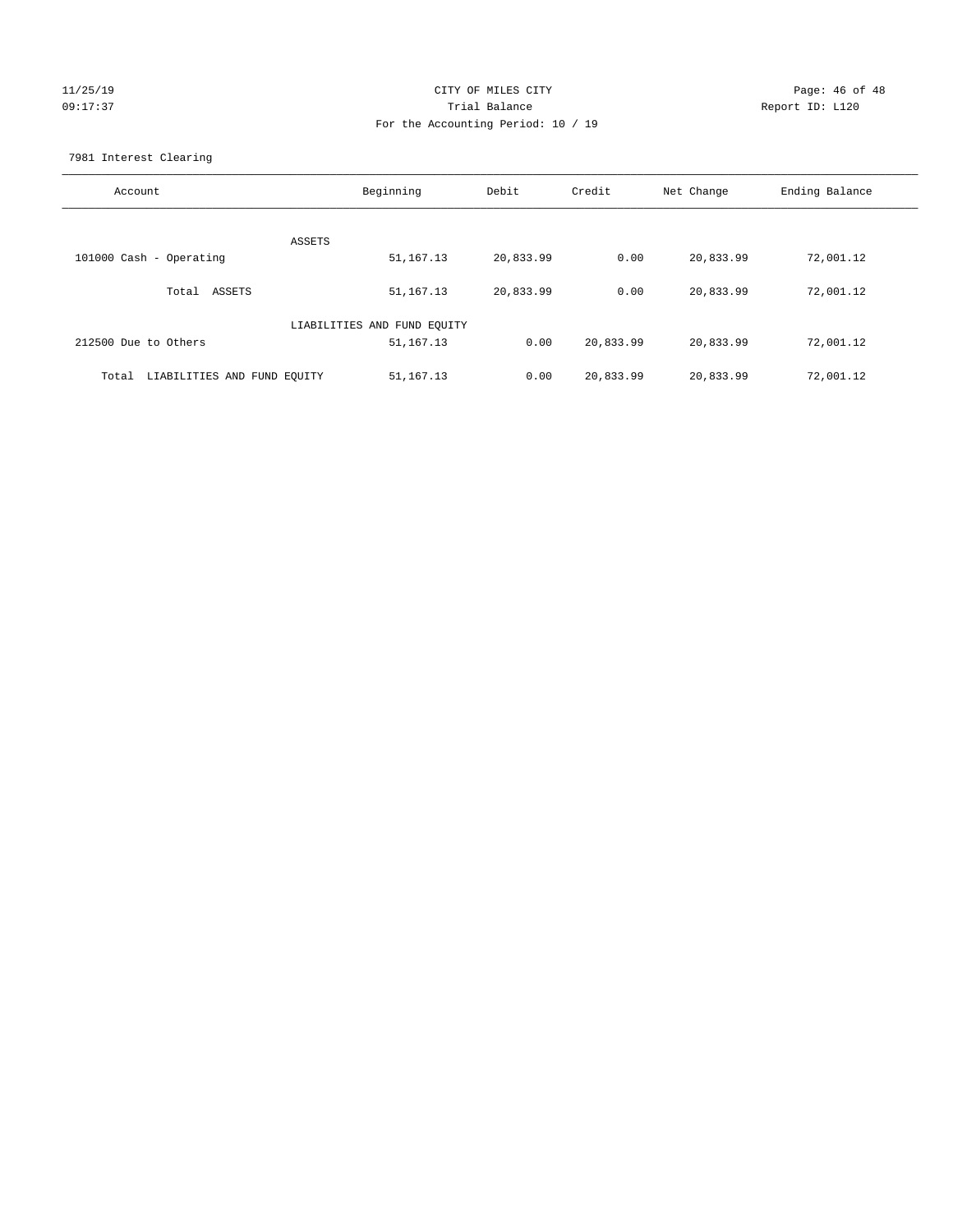# 11/25/19 Page: 47 of 48 09:17:37 Quantity Contract Contract Contract Contract Contract Contract Contract Contract Contract Contract Contract Contract Contract Contract Contract Contract Contra For the Accounting Period: 10 / 19

#### 9000 GENERAL FIXED ASSETS GROUP OF ACCOUNTS FUND

| Account                                                    | Beginning                   | Debit | Credit | Net Change | Ending Balance  |
|------------------------------------------------------------|-----------------------------|-------|--------|------------|-----------------|
| ASSETS                                                     |                             |       |        |            |                 |
| 181000 Land                                                | 526,599.00                  | 0.00  | 0.00   | 0.00       | 526,599.00      |
| 182000 Buildings                                           | 1,986,836.00                | 0.00  | 0.00   | 0.00       | 1,986,836.00    |
| 182100 Allowance for Depr - Buildings (Cre(                | 684,991.00)                 | 0.00  | 0.00   | 0.00       | 684,991.00)     |
| 186000 Machinery and Equipment                             | 3,038,732.00                | 0.00  | 0.00   | 0.00       | 3,038,732.00    |
| 186100 Allowance for Depr - Machinery & Eq(                | 1,463,750.00)               | 0.00  | 0.00   | 0.00       | 1,463,750.00)   |
| 187000 Infrastructure                                      | 33,670,108.00               | 0.00  | 0.00   | 0.00       | 33,670,108.00   |
| 187100 Allowance For Depreciation - Infras( 16,321,771.00) |                             | 0.00  | 0.00   | 0.00       | 16,321,771.00)  |
| Total ASSETS                                               | 20,751,763.00               | 0.00  | 0.00   | 0.00       | 20, 751, 763.00 |
|                                                            | LIABILITIES AND FUND EQUITY |       |        |            |                 |
| 280000 INVESTMENT IN GENERAL FIXED ASSETS                  | 20,751,763.00               | 0.00  | 0.00   | 0.00       | 20, 751, 763.00 |
| LIABILITIES AND FUND EQUITY<br>Total                       | 20, 751, 763.00             | 0.00  | 0.00   | 0.00       | 20, 751, 763.00 |